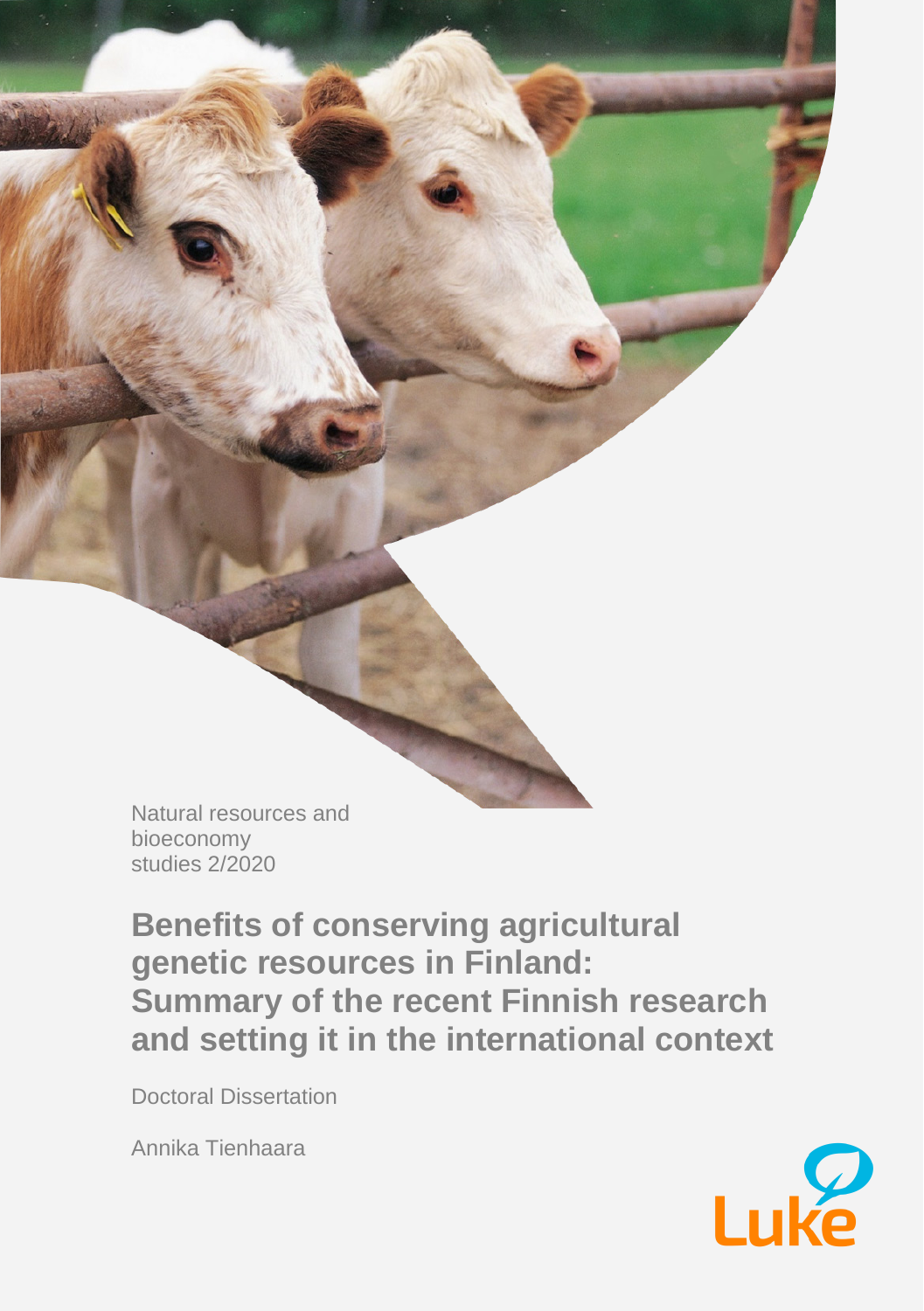Natural resources and bioeconomy studies 2/2020

# **Benefits of conserving agricultural genetic resources in Finland: Summary of the recent Finnish research and setting it in the international context**

Doctoral Dissertation

Annika Tienhaara

Faculty of Agriculture and Forestry University of Helsinki

#### Academic dissertation

To be presented for public discussion with the permission of the Faculty of Agriculture and Forestry of the University of Helsinki, in Room 236, Info Centre Korona, Viikki Campus, on the 7th of February, 2020 at 12 o'clock.

Natural Resources Institute Finland, Helsinki 2020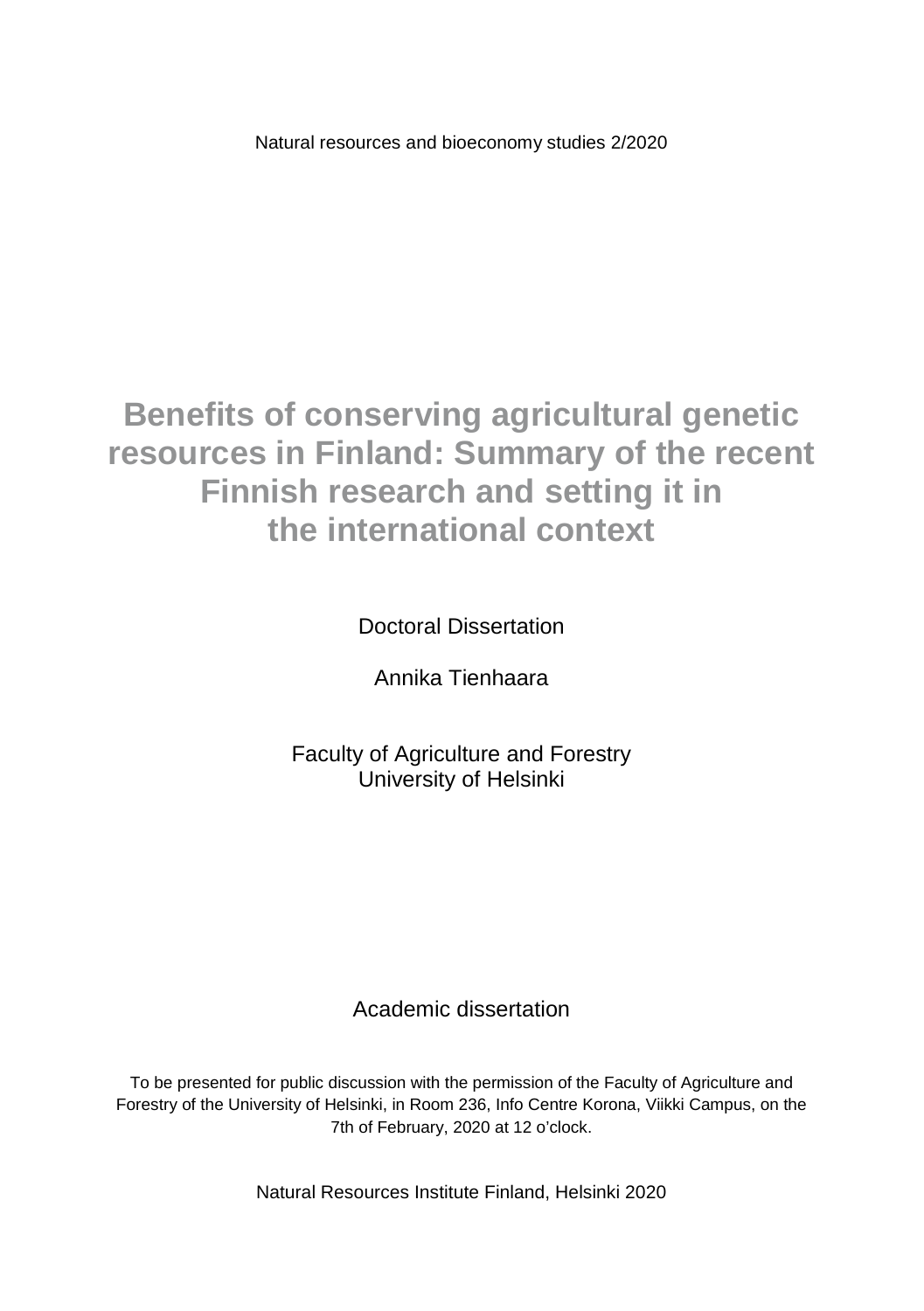Supervisors: Professor Eija Pouta Natural Resources Institute Finland (Luke), Helsinki, Finland

Professor Markku Ollikainen Department of Economics and Management, University of Helsinki, Helsinki, Finland

Pre-examiners: Professor Unai Pascual University of Basque Country, Spain

Senior Research Fellow Kerstin Zander Charles Darwin University, Australia

Opponent: Professor Jutta Roosen Technical University of Munich, Germany

Custos: Professor Markku Ollikainen Department of Economics and Management, University of Helsinki, Helsinki, Finland

Annika Tienhaara Natural Resources Institute Finland (Luke) Latokartanonkaari 9 FI-00790 Helsinki Finland annika.tienhaara@luke.fi



ISBN 978-952-326-895-1 (Print) ISBN 978-952-326-896-8 (Online) ISSN 2342-7647 (Print) ISSN 2342-7639 (Online) URN http://urn.fi/URN:978-952-326-896-8 Copyright: Natural Resources Institute Finland (Luke) Author: Annika Tienhaara Publisher: Natural Resources Institute Finland (Luke), Helsinki 2020 Year of publication: 2020 Cover photo: Yrjö Tuunanen / Luke Printing house: PunaMusta Oy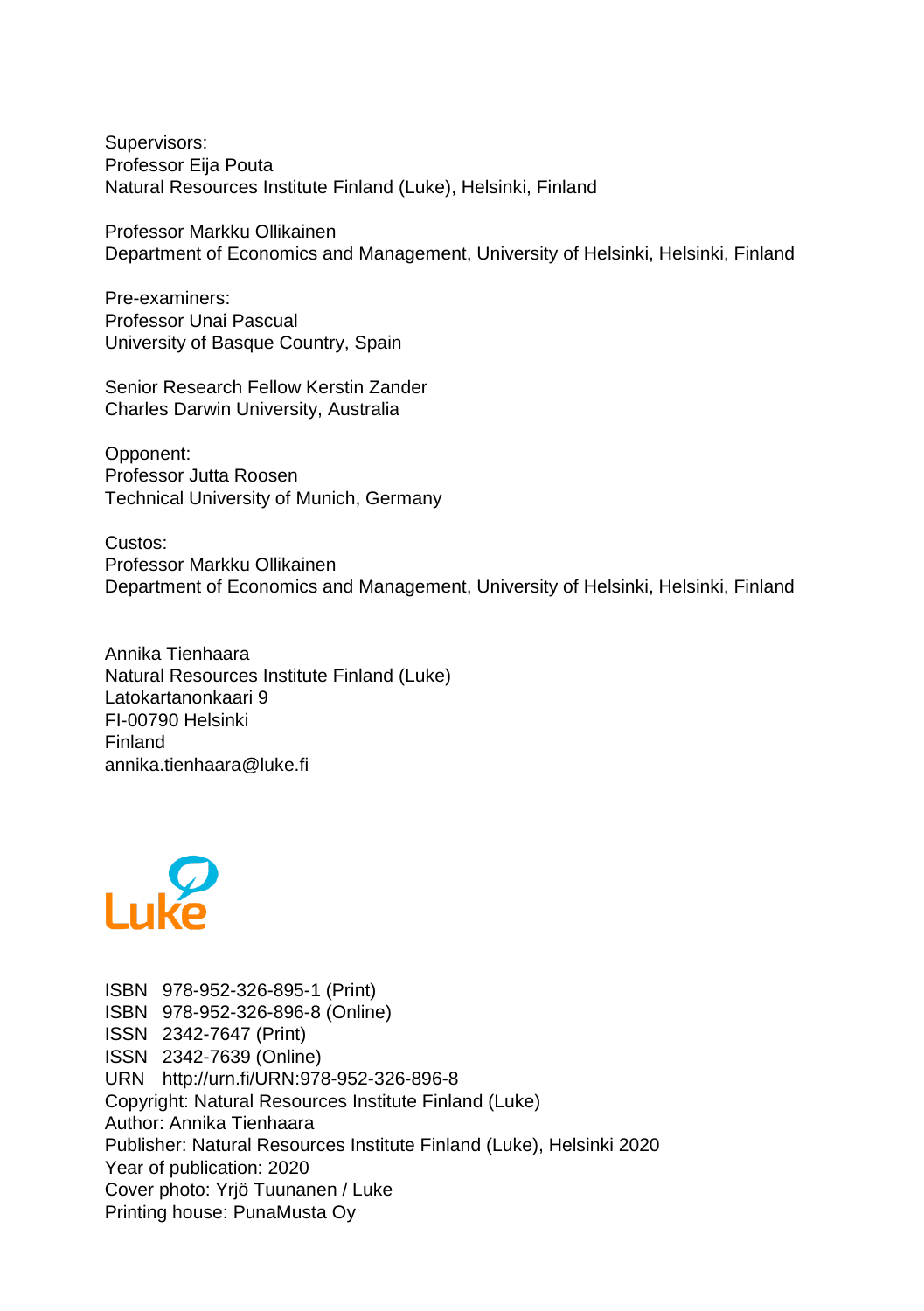## Abstract

The diversity of agricultural genetic resources (AgGR) is the foundation of food security. A diverse gene pool enables adaptation to changing conditions and is therefore essential, for example, to responding to climate change. However, during the past decades, intensification of agriculture has led to genetic erosion. Previously common animal breeds and plant varieties are becoming rare or extinct throughout the world as they are being replaced with small ranges of more productive specialized breeds and varieties. Yet, indigenous breeds and varieties have a wide range of socio-economic, cultural, ecological and genetic values and, in fact, the importance of conserving genetic resources has been acknowledged in global agreements and national policy programs.

Nonetheless, as the resources available for conservation are limited, information on the value of AgGR is needed in order to compare the costs and benefits of conservation and to support decision making. Benefits from the conservation of AgGR can be measured from citizens' and consumers' preferences. This dissertation provides new, policyrelevant information on citizens' and consumers' willingness to pay for conservation and sustainable use of AgGR.

Three stated preference methods were used to examine the value that citizens and consumers place on AgGR. Consumers' willingness to purchase Finncattle meat and their willingness to pay for it was studied with contingent behavior and contingent valuation methods. In turn, willingness to support a conservation program for AgGR was examined with contingent valuation and choice experiment methods. In addition, heterogeneity in preferences and the effect of information use were analyzed.

The results show strong support for the conservation of AgGR. There is a high willingness to purchase Finncattle meat among Finnish consumers, and a share of respondents is willing to pay +20-26% more for Finncattle meat compared to conventional meat. Studies also revealed that over 70% of the respondents supported an AgGR conservation program despite the increased cost related to it. Average willingness to pay for the program was €50-170 depending on the method of calculation. However, there was significant heterogeneity among respondents' preferences. This is important to take into account, as ignoring the heterogeneity can lead to overestimation of benefit estimates.

This dissertation provides new information on the benefit estimates of the AgGR conservation in Finland, which has not been studied before. It also contributes to the globally scarce literature on citizens' and consumers' preferences related to AgGR. The results of this dissertation can be used in cost–benefit analysis and they can assist in designing optimal AgGR conservation policies.

Keywords: agricultural genetic resources; valuation; willingness to pay; Finnish agriculture; contin-gent valuation; contingent behavior; choice experiment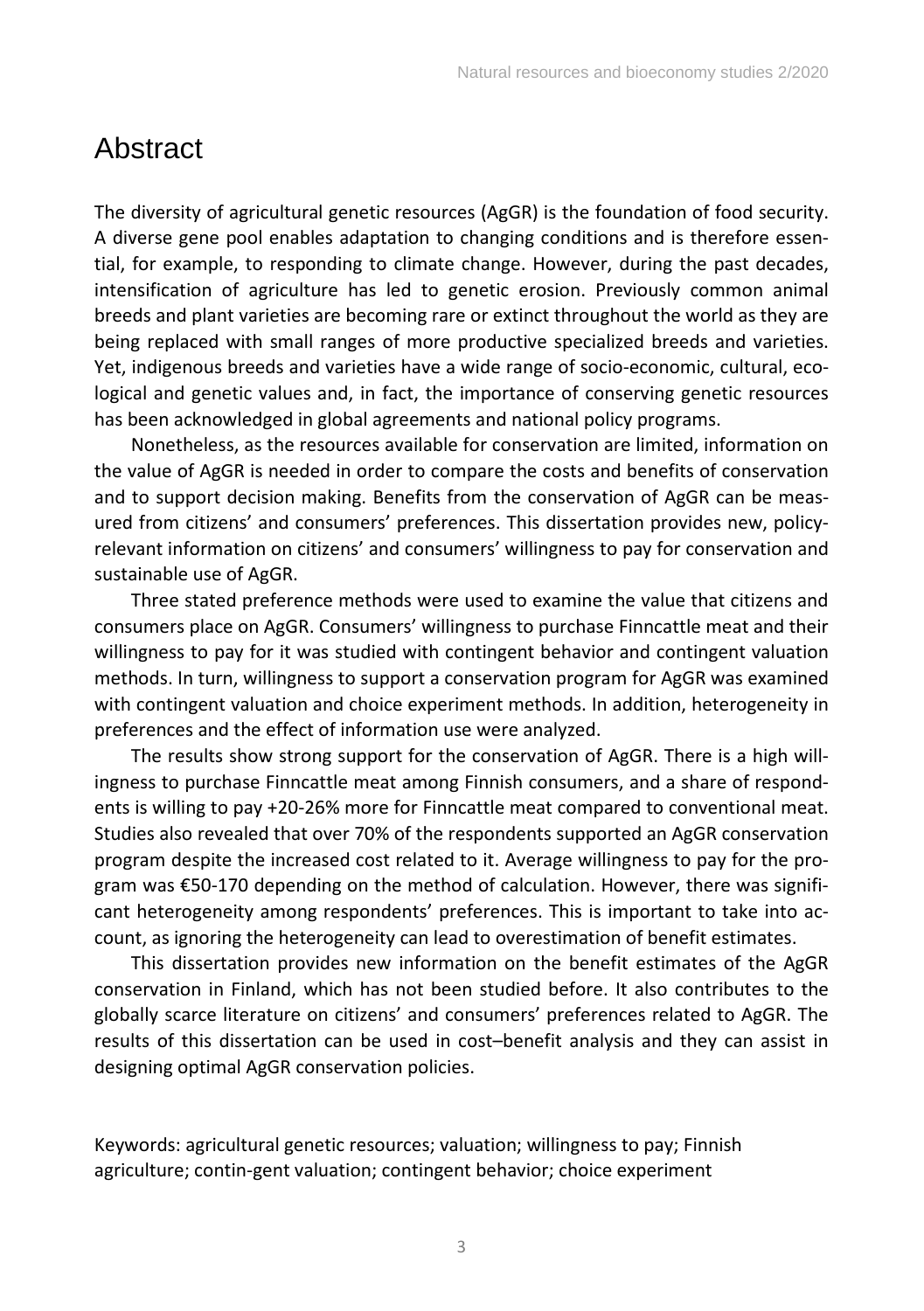## Tiivistelmä

Maatalouden geenivarojen monimuotoisuus on ruokaturvan perusta. Monipuolinen geenipooli mahdollistaa muuttuviin olosuhteisiin sopeutumisen ja on siten keskeinen esimerkiksi ilmastonmuutoksen kannalta. Viime vuosikymmeninä maatalouden tehostuminen on kuitenkin johtanut geneettiseen köyhtymiseen. Aiemmin yleiset eläinrodut ja kasvilajikkeet ovat harvinaistuneet tai kuolleet jopa sukupuuttoon eri puolilla maailmaa. Tämä johtuu siitä, että maataloustuotannossa on keskitytty vain muutamaan tuottavampaan, pitkälle jalostettuun rotuun ja lajikkeeseen. Alkuperäisillä roduilla ja lajikkeilla on kuitenkin monia sosioekonomisia, kulttuurisia, ekologisia ja geneettisiä arvoja ja geenivarojen säilyttämisen merkitys onkin tunnustettu sekä kansallisesti että maailmanlaajuisesti.

Koska säilyttämiseen käytettävissä olevat resurssit ovat rajalliset, tarvitaan tietoa maatalouden geenivarojen arvosta, joka auttaa vertaamaan geenivarojen säilyttämisen kustannuksia ja hyötyjä sekä tukemaan poliittista päätöksentekoa. Maatalouden geenivarojen säilyttämisen hyötyjä voidaan mitata kansalaisten ja kuluttajien preferenssien avulla. Tämä väitöskirja tuo esiin uutta, poliittisesti relevanttia tietoa kansalaisten ja kuluttajien halusta maksaa maatalouden geenivarojen säilyttämisestä ja kestävästä käytöstä.

Kansalaisten ja kuluttajien käsitystä maatalouden geenivarojen arvosta tutkittiin kolmella arvottamismenetelmällä. Ehdollisen käyttäytymisen ja ehdollisen arvottamisen avulla selvitettiin kuluttajien halukkuutta ostaa suomenkarjan lihaa sekä halukkuutta maksaa siitä lisähintaa tavanomaiseen lihaan verrattuna. Kansalaisten halukkuutta tukea maatalouden geenivarojen säilyttämisohjelmaa tutkittiin puolestaan ehdollisen arvottamisen ja valintakoemenetelmän avulla. Lisäksi analysoitiin kansalaisten preferenssien heterogeenisyyttä ja sitä, miten kyselyssä tarjottu informaatio vaikuttaa vastaajien valintoihin.

Tutkimustulokset osoittavat, että maatalouden geenivarojen säilyttäminen on tärkeää suomalaisille. Kuluttajat ovat halukkaita ostamaan suomenkarjan lihaa, ja osa vastaajista on valmis maksamaan lihasta 20–26 prosenttia enemmän kuin tavanomaisesta lihasta. Tutkimuksissa kävi myös ilmi, että yli 70 prosenttia vastaajista kannatti geenivarojen säilyttämisohjelmaa siihen liittyvistä kustannuksista huolimatta. Keskimääräinen maksuhalukkuus säilyttämisohjelmasta oli 50–170 euroa vuodessa kymmenen vuoden aikana, riippuen laskentamenetelmästä. Vastaajien preferensseissä oli kuitenkin merkittävää heterogeenisyyttä. Tämän huomioiminen on tarpeellista, jotta vältetään hyötyestimaattien yliarviointi.

Tämä väitöskirja tuo uutta tietoa Suomen maatalouden geenivarojen säilyttämisen hyödyistä ja hyötyjen arvosta. Lisäksi väitöskirja täydentää maailmanlaajuisestikin erittäin niukkaa kirjallisuutta kansalaisten ja kuluttajien preferensseistä maatalouden geenivaroja kohtaan. Väitöskirjan tutkimustuloksia voidaan käyttää kustannus-hyötyanalyysissä ja hyödyntää suunniteltaessa optimaalista geenivarojen säilyttämispolitiikkaa.

Avainsanat: maatalouden geenivarat; arvottaminen; maksuhalukkuus; Suomen maatalous; ehdollinen arvottaminen; ehdollinen käyttäytyminen; valintakoe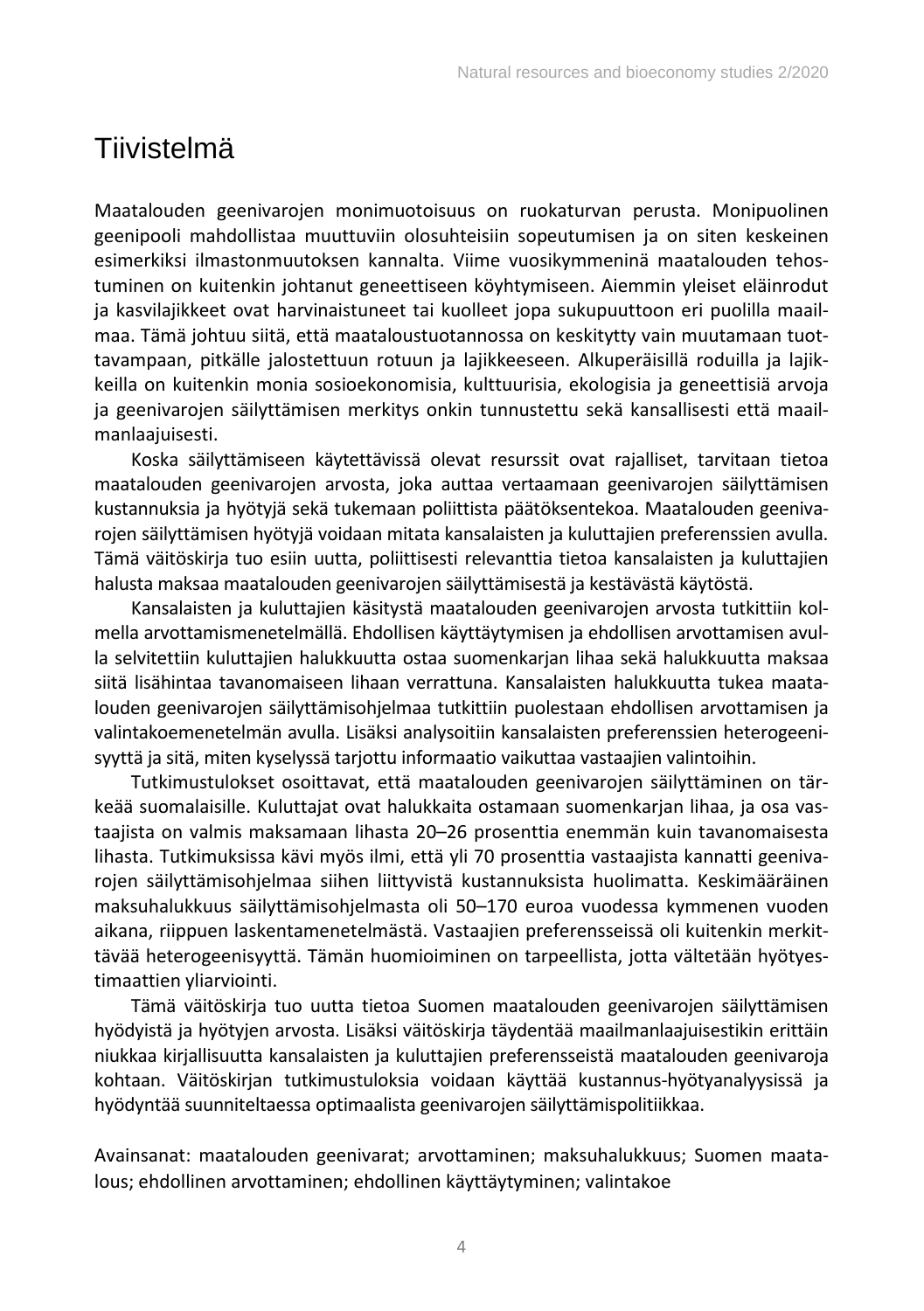# Acknowledgements

I wish to thank all who have supported me during my doctoral studies. First, I would like to express my gratitude for my supervisors Eija Pouta and Markku Ollikainen. I am immensely grateful for Eija: this disseration would have never seen the daylight without your guidance, help and patience throughout the years. Thank you, Markku, for introducing me to the world of environmental economics and for being there all the way from the very first cources in my freshman year to acting as custos in the public defence of this dissertation.

I would also like to thank Chiara Lombardini who almost ten years ago gave me excellent advice to apply for an internship at MTT Agrifood Research Finland. This advice led to my master's thesis which was, in turn, further refined to be the first article in my dissertation. I am indebted for my co-authors Heini Ahtiainen, Eija Pouta and Mikołaj Czajkowski for their contribution and for providing great example in academic research.

As an environmental economist working in the field of environmental valuation, I have learned a lot from the Arvoke researcher network. I wish to thank Emmi Haltia, Anna-Kaisa Kosenius, Virpi Lehtoranta, Heini Ahtiainen, Tuija Lankia and Janne Artell for peer support, great advice and insightful conversations.

Special thank you goes to all of my colleagues at Natural Resources Institute Finland (Luke) (and formerly at MTT), especially Tuija Lankia, Katriina Heinola, Janne Artell, Heini Ahtiainen, Eija Pouta, Janne Helin, Olli Niskanen, Antti Miettinen, Kauko Koikkalainen, Antti Iho and Tuomas Nummelin as well as my former co-workers Lassi Ahlvik, Jaakko Heikkilä and Niko Takoja. All of you have greatly contributed to the wonderful work atmosphere that made me want to stay and continue my research career.

I wish to thank pre-examiners Unai Pasqual and Kerstin Zander for valuable and encouraging comments on this dissertation. I sincerely thank Jutta Roosen for agreeing to be my opponent. I also gratefully acknowledge the funding provided by the Kyösti Haataja Foundation, the Emil Aaltonen Foundation and the Finnish Cultural Foundation.

I am extremely grateful for all of my dance team members. Thank you for providing great balance between work and leisure. It has sometimes been nice to stress about upcoming shows and competitions instead of my PhD studies and dissertation.

A warm thanks to my parents and sister for your support and for not putting any pressure on me. I guess that, after the defence, you will finally know what I have been working on. Last but not least, I am deeply grateful for Mika. Thank you for standing by my side throughout the whole journey and for believing in me even when I myself did not.

Helsinki, 9<sup>th</sup> of December 2019 Annika Tienhaara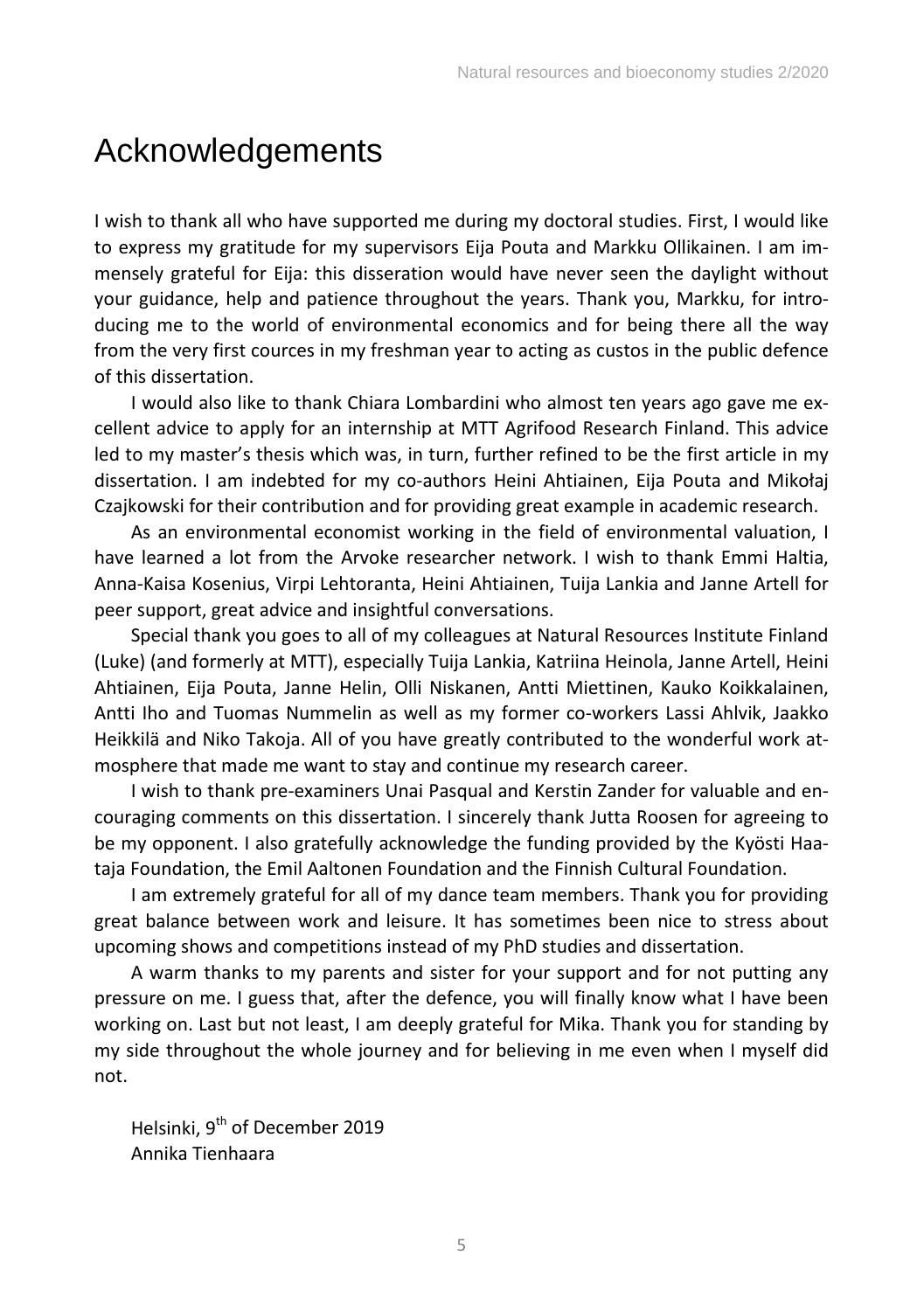# List of original publications

This dissertation is based on the following studies:

- I. Tienhaara, A., Ahtiainen, H. & Pouta, E. 2013. Consumers as conservers could consumers' interest in specialty product help to preserve endangered Finncattle? Agroecology and Sustainable Food Systems 37: 1017–1039.
- II. Pouta, E., Tienhaara, A. & Ahtiainen, H. 2014. Citizens' preferences for policies to conserve agricultural genetic resources. Frontiers in Genetics 5 (Article 440): 1–10.
- III. Tienhaara, A., Ahtiainen, H. & Pouta, E. 2015. Consumer and citizen roles and motives in the valuation of agricultural genetic resources in Finland. Ecological Economics 114: 1-10.
- IV. Tienhaara, A., Ahtiainen, H., Pouta, E. & Czajkowski, M. Role of information in the valuation of unfamiliar environmental goods – the case of genetic resources in agriculture. Manuscript.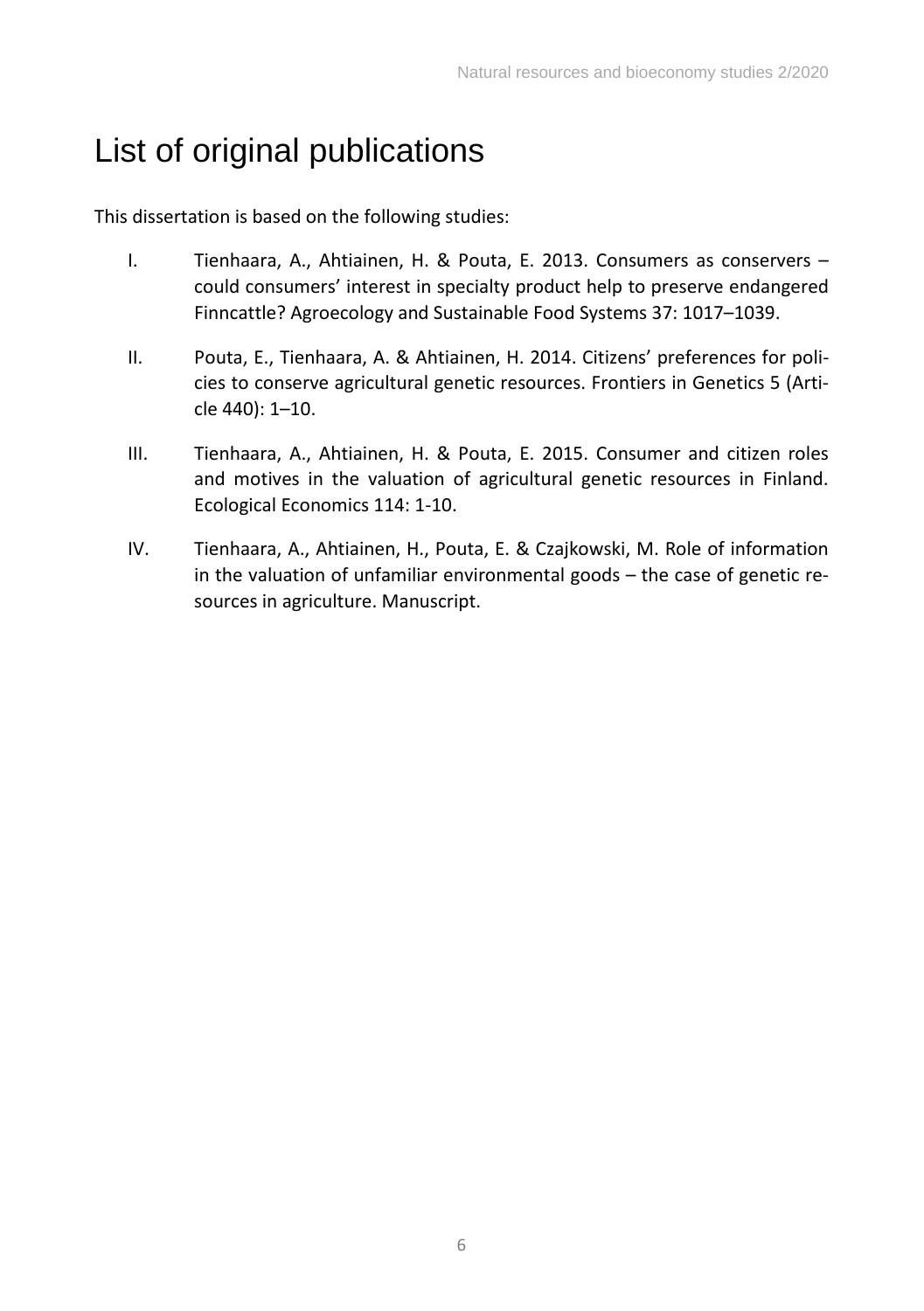# List of abbreviations

| AgGR       | agricultural genetic resources                          |
|------------|---------------------------------------------------------|
| AnGR       | animal genetic resources                                |
| <b>CB</b>  | contingent behavior                                     |
| <b>CDB</b> | Convention on Biological Diversity                      |
| <b>CE</b>  | choice experiment                                       |
| CV         | contingent valuation                                    |
| EU         | <b>European Union</b>                                   |
| <b>FAO</b> | Food and Agriculture Organization of the United Nations |
| <b>MLE</b> | maximum likelihood estimation                           |
| <b>MXL</b> | mixed logit                                             |
| <b>PGR</b> | plant genetic resources                                 |
| <b>RUM</b> | random utility model                                    |
| <b>TEV</b> | total economic value                                    |
| <b>WTA</b> | willingness to accept                                   |
| <b>WTP</b> | willingness to pay                                      |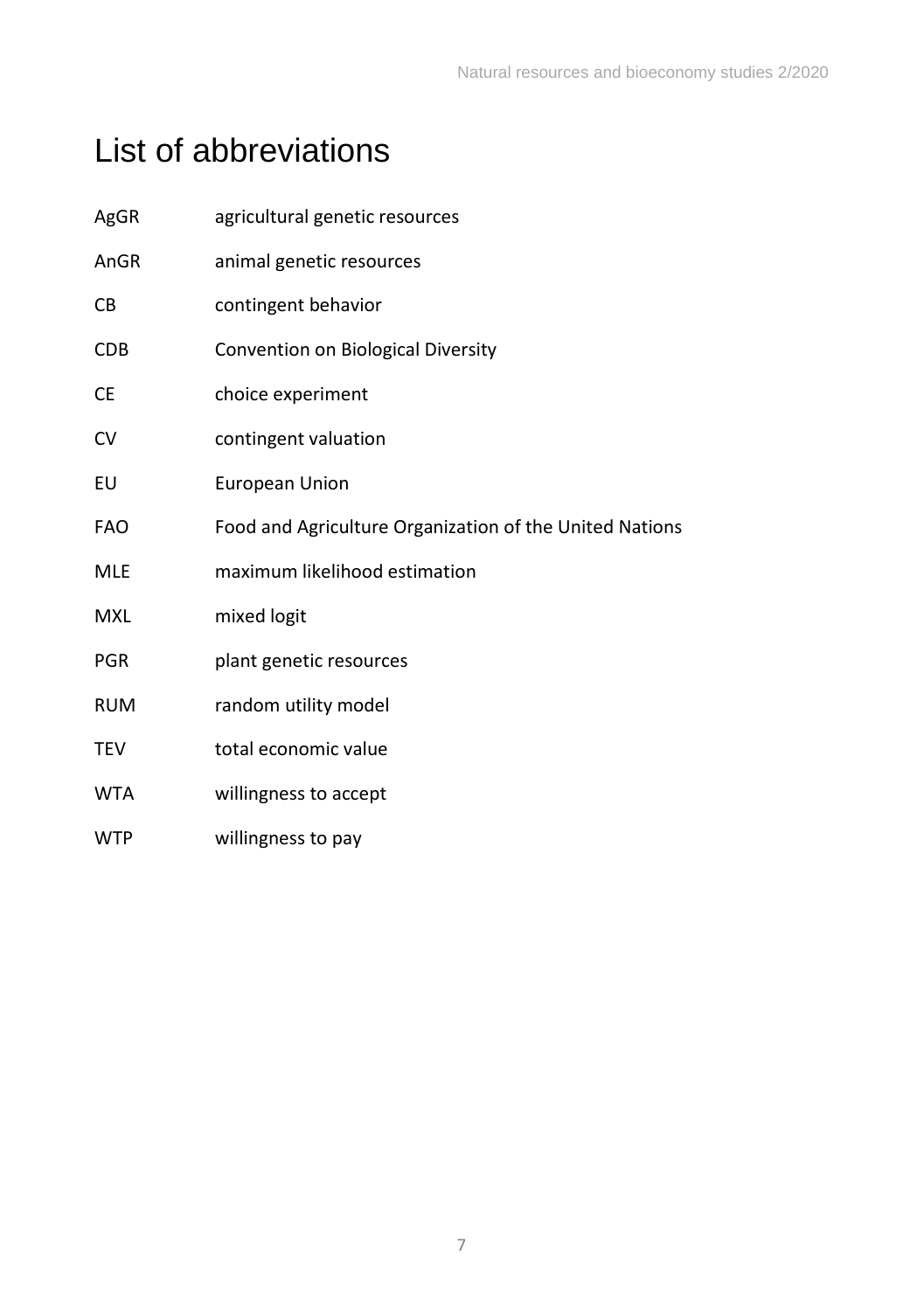# Table of contents

| 1.2. A conceptual framework for the loss of agricultural genetic resources  11                                          |    |
|-------------------------------------------------------------------------------------------------------------------------|----|
|                                                                                                                         |    |
|                                                                                                                         |    |
| 2. Valuing agricultural genetic resources - stated preference methods 17                                                |    |
|                                                                                                                         |    |
|                                                                                                                         |    |
|                                                                                                                         |    |
| 2.4. Empirical applications of stated preference methods in AgGR valuation 20                                           |    |
|                                                                                                                         |    |
|                                                                                                                         |    |
|                                                                                                                         |    |
|                                                                                                                         |    |
|                                                                                                                         |    |
|                                                                                                                         |    |
|                                                                                                                         |    |
|                                                                                                                         |    |
|                                                                                                                         |    |
|                                                                                                                         |    |
|                                                                                                                         |    |
|                                                                                                                         |    |
| 4.1. Study I: Consumers as conservers - Could consumers' interest in a specialty                                        |    |
| 4.2. Study II: Citizens' preferences for the conservation of agricultural genetic                                       |    |
| 4.3. Study III: Consumer and citizen roles and motives in the valuation of agricultural<br>genetic resources in Finland | 31 |
| 4.4. Study IV: The role of information in the valuation of unfamiliar goods - the case of                               |    |
|                                                                                                                         |    |
|                                                                                                                         |    |
| <b>Appendices</b>                                                                                                       |    |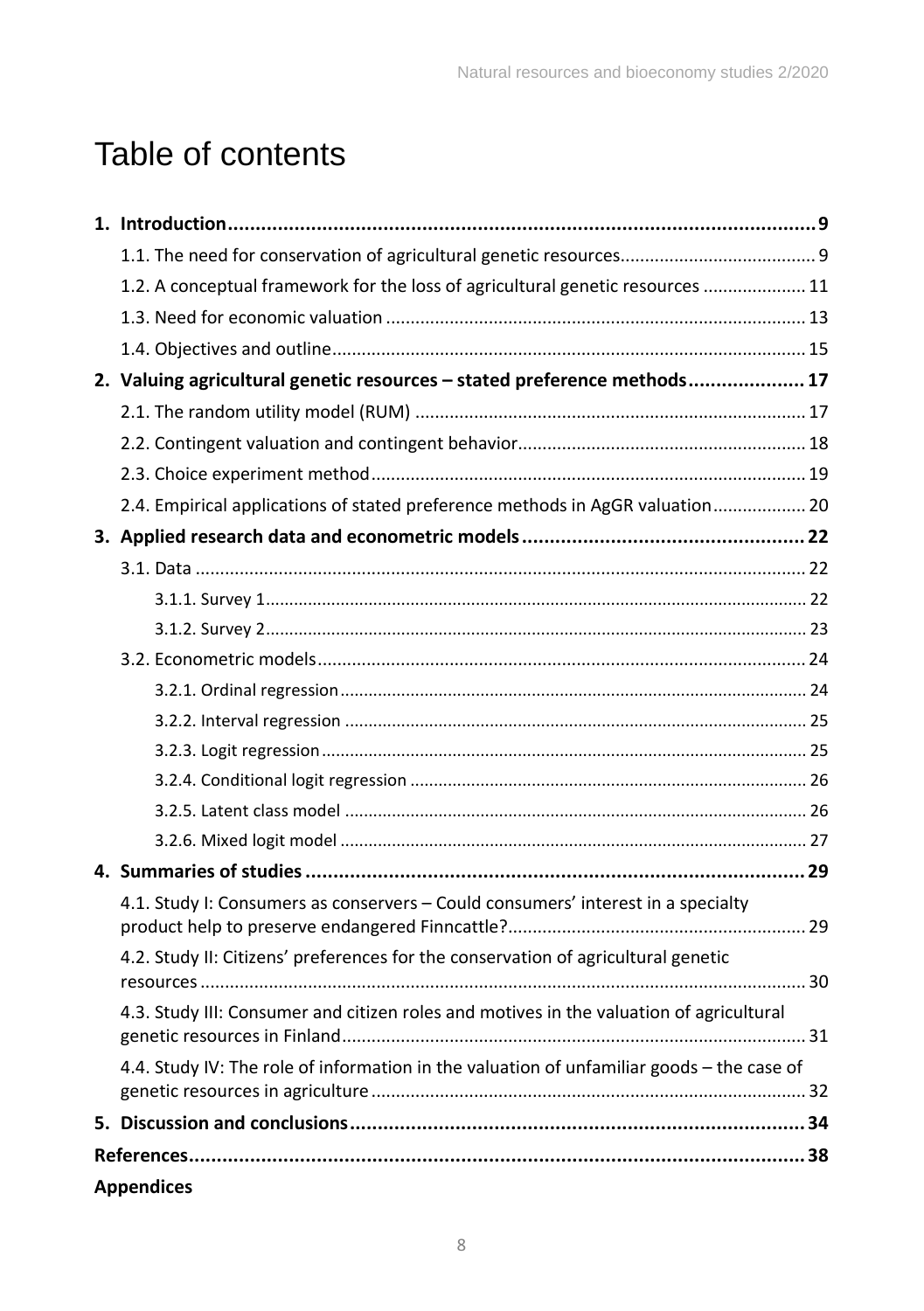# <span id="page-9-0"></span>1. Introduction

### <span id="page-9-1"></span>1.1. The need for conservation of agricultural genetic resources

Agriculture has changed rapidly in recent decades. The intensification of agriculture, such as internationalization and increased efficiency requirements, has led to significant changes in the utilization of genetic resources. As a result, many previously common animal breeds and plant varieties have become rare, endangered, or even extinct. Of the world's farm animal breeds, 20% are endangered and the number is increasing. The situation is especially critical in Europe, where livestock industries are highly specialized and dominated by a small number of breeds. The Food and Agriculture Organization of the United Nations (FAO 2015a) reports that 31% of mammalian breeds and 35% of avian breeds are at risk of extinction in Europe. For example, out of 464 indigenous European cattle breeds, half are endangered (Duclos & Hiemstra 2010). Drucker and Rodriguez (2009) emphasize that genetic erosion is more serious for animal breeds than crop varieties, as the gene pool is much smaller and wild relatives are lacking.Write the second paragraph here.

In Finland, the Northern Finncattle and Kainuu Grey sheep are endangered, according to the FAO classification (MMM 2018). In addition, the populations of Finnhorse, native chicken, Åland sheep, native goat and Western and Eastern Finncattle are described as vulnerable. The majority of the old Finnish crop varieties and the Finnish Landrace pig are already extinct.

Population growth, increasing demand for food, climate change and urbanization set challenges for agricultural production. The endangerment of indigenous animal breeds and plant varieties is a global environmental problem, as the loss of agricultural genetic resources (AgGR ) significantly reduces the options for current and future generations to adapt to these challenges. The diversity of AgGR is the foundation of food security (Drucker & Anderson 2004, Mendelsohn 2003) and preserving AgGR plays an important role in maintaining and enhancing the efficiency and the resilience of production systems around the world, as well as in the provision of environmental services (FAO 2015b). Genetic diversity is essential in responding to climate change as a diverse gene pool enables adaptation to changing conditions (FAO 2015b). Furthermore, as many traditional breeds survive in low input agriculture, AgGR play a central role in the livelihoods of the world's rural poor (Drucker, Gomez & Anderson 2001).

The importance of conserving genetic resources has been acknowledged in The Convention on Biological Diversity (CBD) (United Nations 1992), to which also Finland is committed. One of the objectives of the CBD is the sustainable use of biodiversity. In the current United Nations strategic plan for biodiversity (CBD 2011), central goals include maintaining the genetic diversity of cultivated plants and domesticated animals and developing strategies to minimize genetic erosion. The sustainable management of genetic resources, including the conservation of Europe's agricultural genetic diversity, is also emphasized in the EU Biodiversity Strategy to 2020 (European Commission 2011).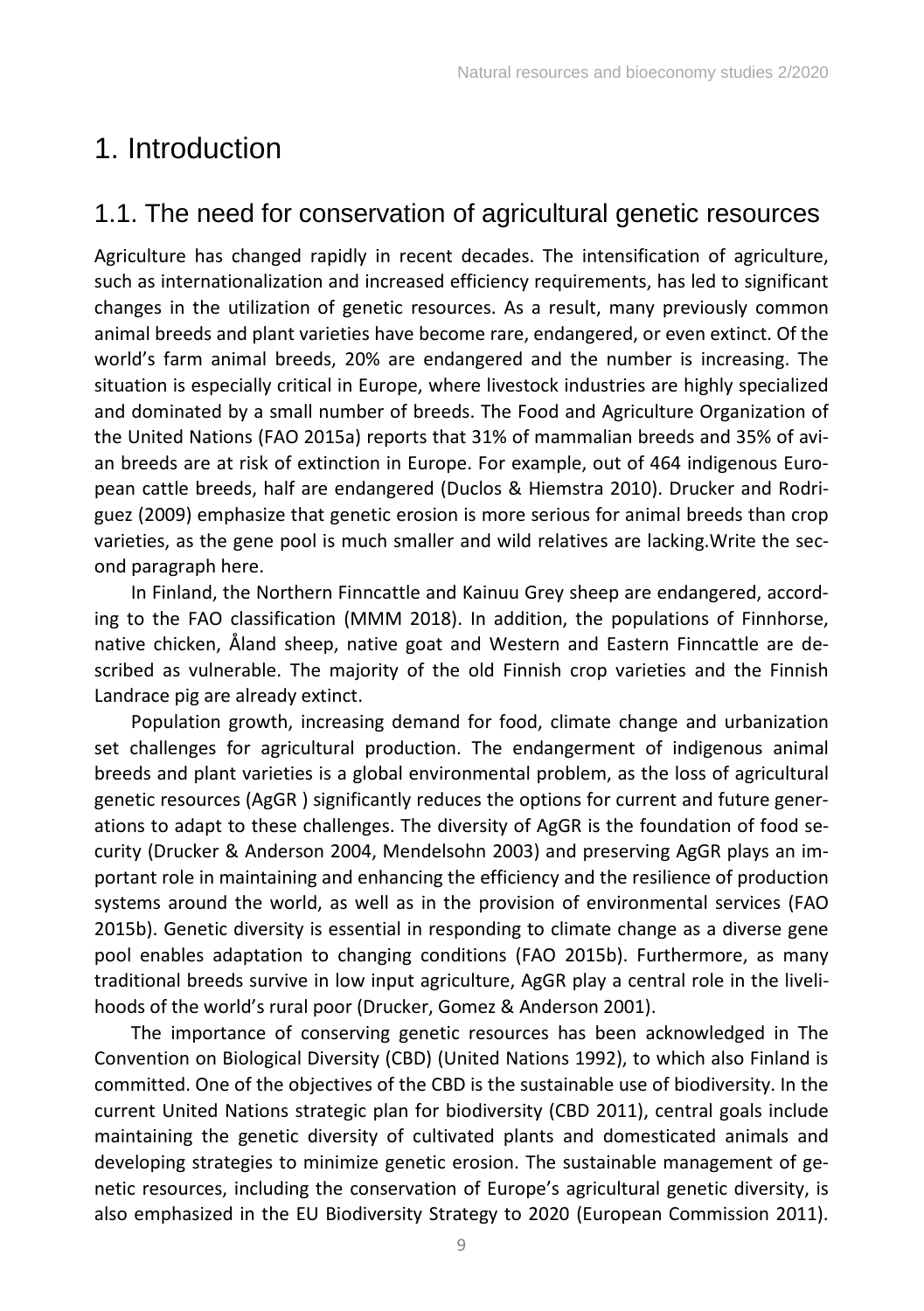The need for enhancing the conservation of genetic resources in agriculture and for promoting the sustainable use of traditional breeds and varieties to make their conservation economically viable has been recognized. Global Plans of Action have been adopted for both plant and animal genetic resources (FAO 2012, FAO 2007) aimed at the efficient conservation and sustainable use of AgGR.

The National Genetic Resources Programme (MMM 2018), prepared by the Ministry of Agriculture and Forestry together with Natural Resources Institute Finland, guides the preservation, conserva-tion, and sustainable use of genetic resources in Finland. The aims of the program include, for example, the preservation of genetic diversity, development of business activities related to the use of genetic resources, adapting to environmental changes, and fostering cultural heritage related to genetic resources.

In Finland, the conservation of AgGR is currently mainly based on ex situ and in situ conservation. Ex situ conservation refers to the conservation of genetic resources outside their natural habitat, this includes conserving frozen genetic material, such as seeds, sperm and embryos, in gene banks. In situ conservation, i.e. on-site conservation, is carried out in Finland on public teaching and research farms, as well as on some private farms by producers who have a strong interest in the conservation of genetic resources.

Conservation of genetic resources on active farms is financially supported by agrienvironmental payments. The support policy for native breeds and varieties is part of the agri-environmental pro-gram. For AnGR, the payment depends on the species and it is applied over five-year periods. How-ever, farmers have not been keen to apply for this support. Reasons for this reluctance include uncertainty about possible changes in support during the contract period, the "inflexible, complex and bureaucratic" nature of the support scheme, and payments that are considered to be too low (Lilja 2016). For example, for cattle breeds the support is not sufficient to compensate for the difference in profitability between indigenous breeds and highly specialized breeds (Turunen 2007), even though the payment has increased over the years (Lilja 2016). Insufficient payments do not only apply to Finland, but also to many other European countries (Signorello & Pappalardo 2003). With regards to the conservation of plant genetic resources, the payment is the same regardless of the variety or the area cultivated. As currently fewer than 10 farms in Finland are growing indigenous plant varieties under a maintenance contract, the payment is clearly not enough to attract farmers.

In addition to in situ and ex situ conservation methods, AgGR can also be preserved through using them sustainably in production. However, sustainable use requires that the product price obtained is higher than production costs, as the support for production cannot likely last forever. Sustainable use also requires that there are consumers who are willing to buy products and services based on these genetic resources. Since the markets alone cannot currently be expected to guarantee the preservation of genetic resources, there is a need to enhance existing conservation policy, and this requires citizens' monetary contribution.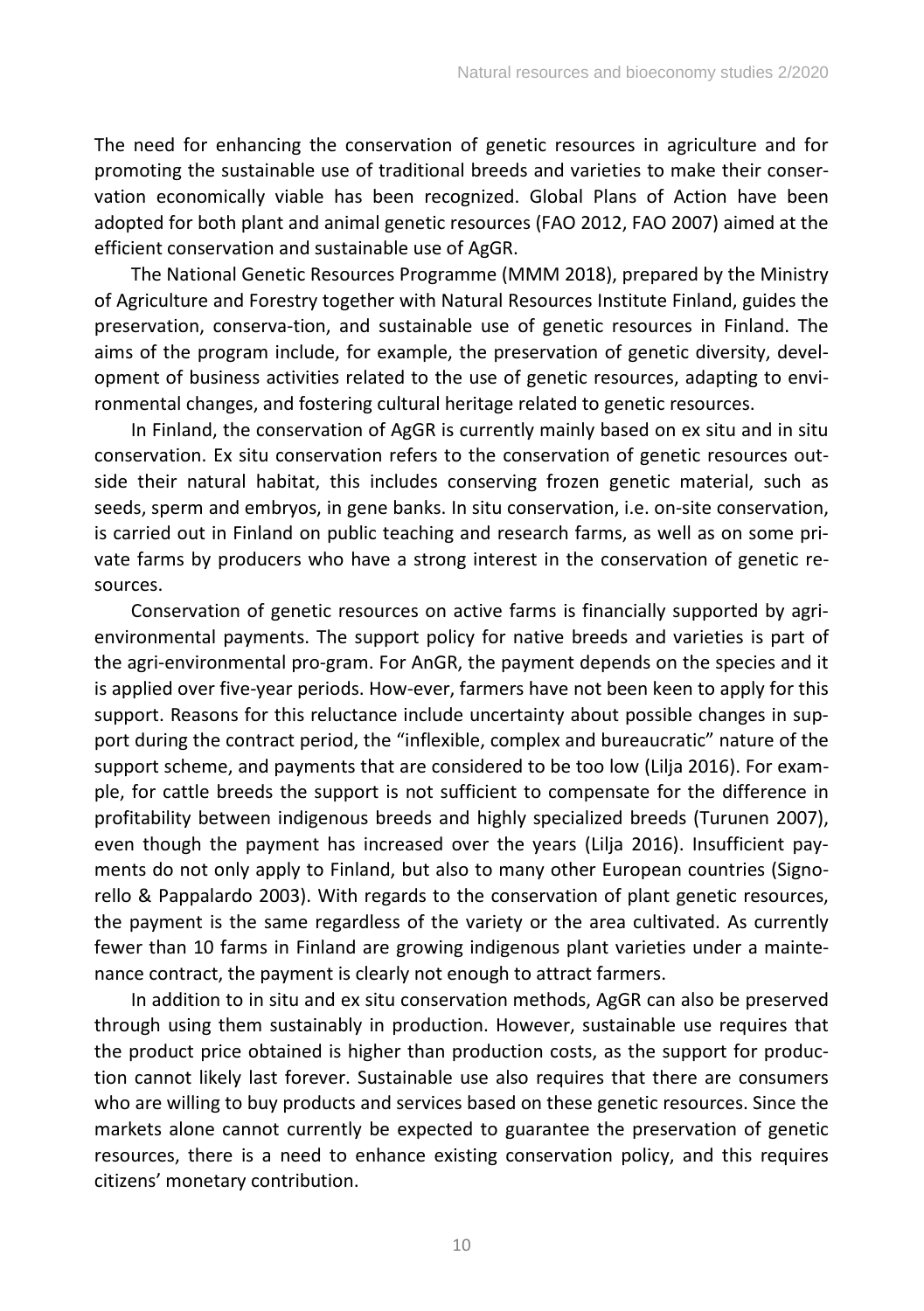As there are limited resources for conservation, there is a need to prioritize which breeds or varieties should be targeted and how much should be spent on their conservation (Rege & Gibson 2003). Information on the value of AgGR is important to enable a comparison of the costs and benefits of conservation, hence supporting decision making. According to FAO (2015a), a number of studies related to AgGR have been conducted in recent years, mainly focusing on the valuation of breeds in developing countries and livestock-keepers' preferences. However, studies from developed countries and studies focusing on citizens' or consumers' preferences are sparse. This dissertation attempts to fill this gap.

### <span id="page-11-0"></span>1.2. A conceptual framework for the loss of agricultural genetic resources

The erosion of AgGR can be seen as replacing diverse indigenous animal and plant genetic resources (i.e. landraces) with a smaller range of specialized breeds and varieties. This replacement is a part of agricultural intensification. Generally, indigenous AgGR perform better in marginal production environments (low external inputs). With agricultural intensification, specialized AgGR become more productive as they are highly responsive to external inputs (Narloch, Drucker & Pascual 2011).

To understand the reasons behind the loss of agrobiodiversity, it is important to examine it from the economic perspective. There is a large divergence between the conservation costs that are incurred by individual farmers and the benefits of conservation that accrue at the community, national or even global levels (Pasqual et al. 2011).

Even though genetic resources themselves are public goods, animals and plants can be traded in the market. Hence, AgGR include a private production value component that is directly linked to farmers' decisions (Smale et al. 2004). To the farmer, abandoning local, indigenous breeds and incurring a loss of genetic resources can appear to be economically rational (Drucker 2003). Profits from highly specialized breeds or varieties are likely to be higher than from indigenous breeds or varieties (e.g. Sardaro et al. 2017). However, preserving AgGR also has non-market benefits (associated with the provision of insurance, adaptation, resilience and sustainability) that accrue to people other than the farmers themselves and these are not taken into account in farmers' decisionmaking process. As a result, the benefits from indigenous AgGR are underestimated (Pasqual et al. 2011).

Furthermore, the benefits from specialized AgGR are overestimated, because external costs (e.g. environmental impacts) are not accounted for (Narloch et al. 2011). Therefore, the economic incentives are biased toward a few, financially profitable, highyielding, specialized breeds and varieties. In addition, there are intervention failures that further increase the profitability of specialized AgGR, such as subsidies for fertilizers and pesticides or free availability of improved seeds (Narloch et al. 2011). As there are market, intervention and global appropriation failures, the financial incentives are not equal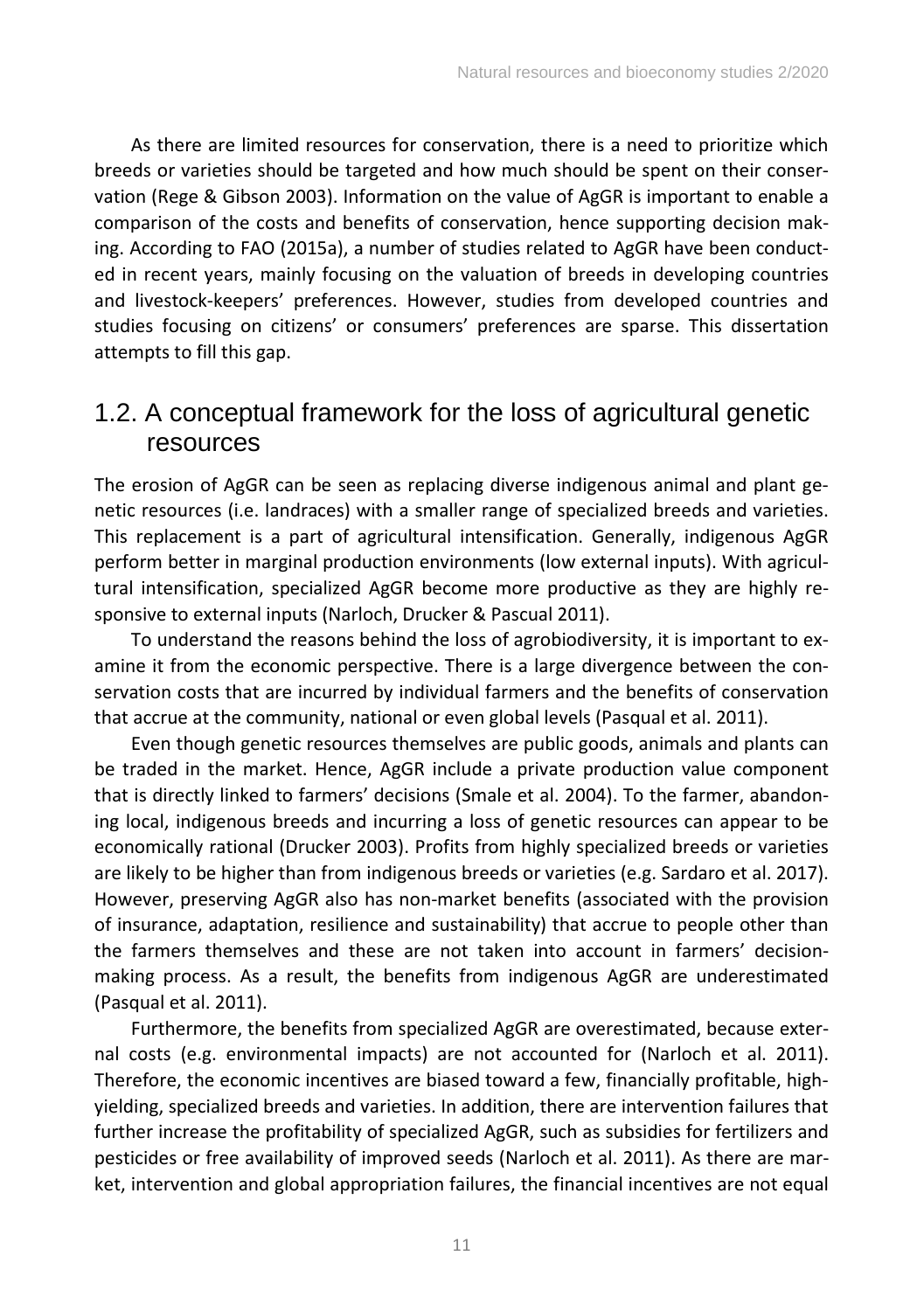to the real value of AgGR (Drucker & Rodriguez 2009). Hence, the level of agrobiodiversity conservation is at a suboptimal level, from a social point of view.

Following Drucker and Rodriguez (2009), Figure 1 illustrates the economics of replacing indigenous AgGR by few commercially improved, highly specialized breeds and varieties. The solid curves reflect the current situation, where the benefits of indigenous AgGR are underestimated and the benefits of specialized AgGR are overestimated. In turn, dotted curves represent the true profit functions of indigenous and specialized AgGR. As can be seen from Figure 1, with low level of agricultural intensification (I), the profit function of indigenous AgGR is above the profit function of specialized AgGR, implying indigenous AgGR to be more profitable. As the degree of intensification increases and the level of I\*(0) is reached, financial incentives encourage farmers to replace indigenous AgGR with specialized breeds and varieties. However, due to the reasons discussed above, this replacement point is to the left from social optimum  $I^*(S)$ , as the benefits of indigenous AgGR are underestimated and the benefits of specialized AgGR are overestimated. Hence, the replacement taking place between  $I^*(0)$  and  $I^*(S)$  leads to greater loss of AgGR than is socially optimal. Even though it seems financially reasonable from farmers' perspective, it is not economically justified.



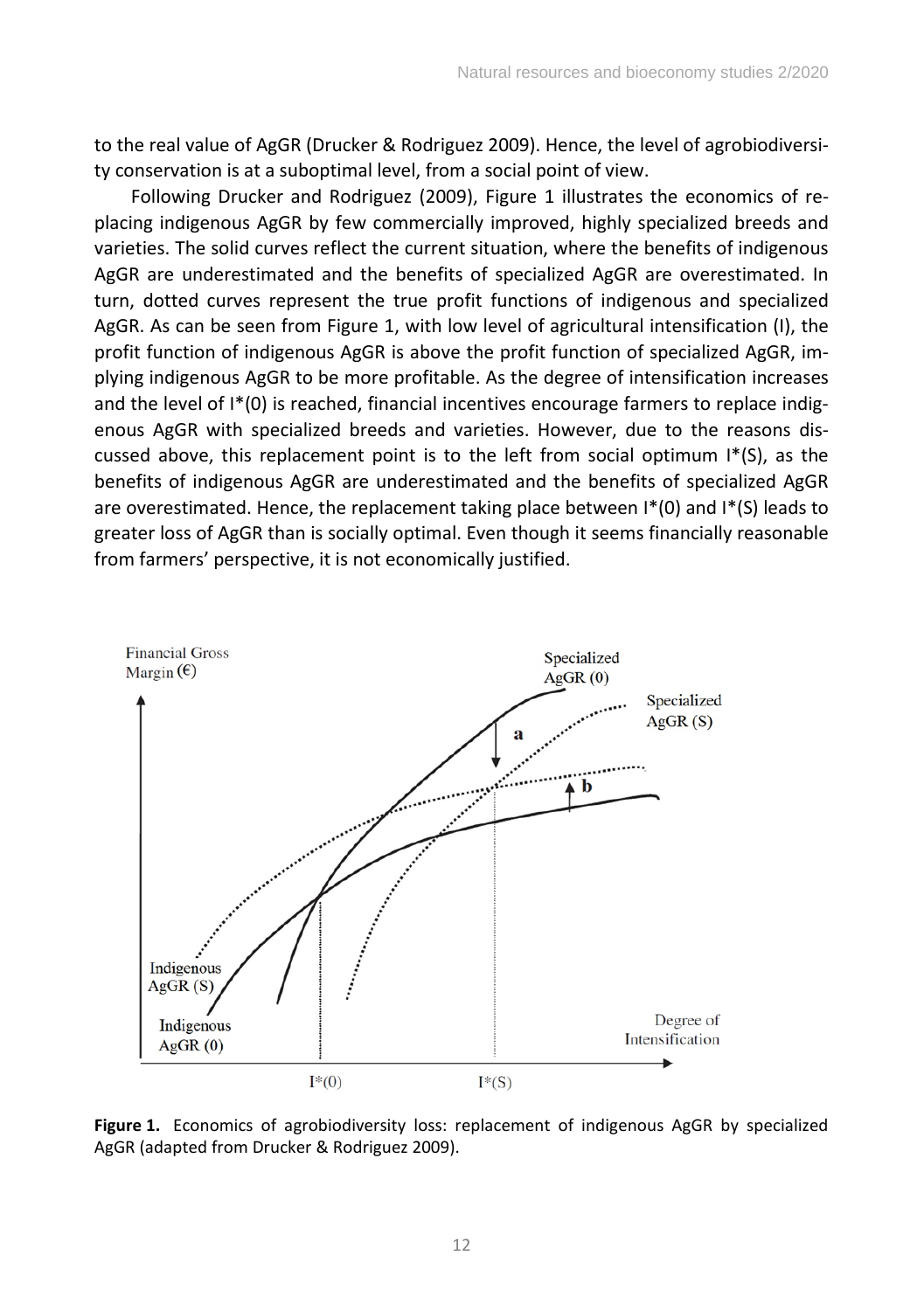Narloch et al. (2011) suggest that in order to reach the socially optimal replacement point and optimal level of AgGR conservation two interventions are needed. The first is to take the negative externalities associated with specialized AgGR into account as well as remove distorting subsidies. This would correct the overestimation of benefits related to specialized breeds and shift the curve for specialized AgGR downwards (a in Figure 1). The second is to capture non-market benefits of indigenous AgGR, hence accounting for all aspects of their value and shifting the curve for indigenous AgGR upwards (b in Figure 1). Following these interventions, the curves would better reflect the social optimum. The aim of this dissertation is to examine the latter and measure non-market benefits associated with Finnish AgGR.

#### <span id="page-13-0"></span>1.3. Need for economic valuation

Based on the conceptual framework presented in the previous chapter, it is evident that AgGR are not self-sustaining, and that policy interventions are necessary. Justifying conservation requires increasing awareness of genetic resources and recognizing the economic values associated with them. Information on the value of genetic resources plays an important role, for example from the point of view of branding indigenous breeds for the most interested market segment, developing genetic resource products and designing optimal conservation policies.

Determining the economic value of AgGR is usually based on the approach developed to examine the value of biodiversity, where the total economic value (TEV) of biodiversity consists of use values and non-use values (Randall & Stoll 1983, Pearce & Moran 1994, Bateman et al. 2002), presented in Figure 2.



**Figure 2.** The components of total economic value.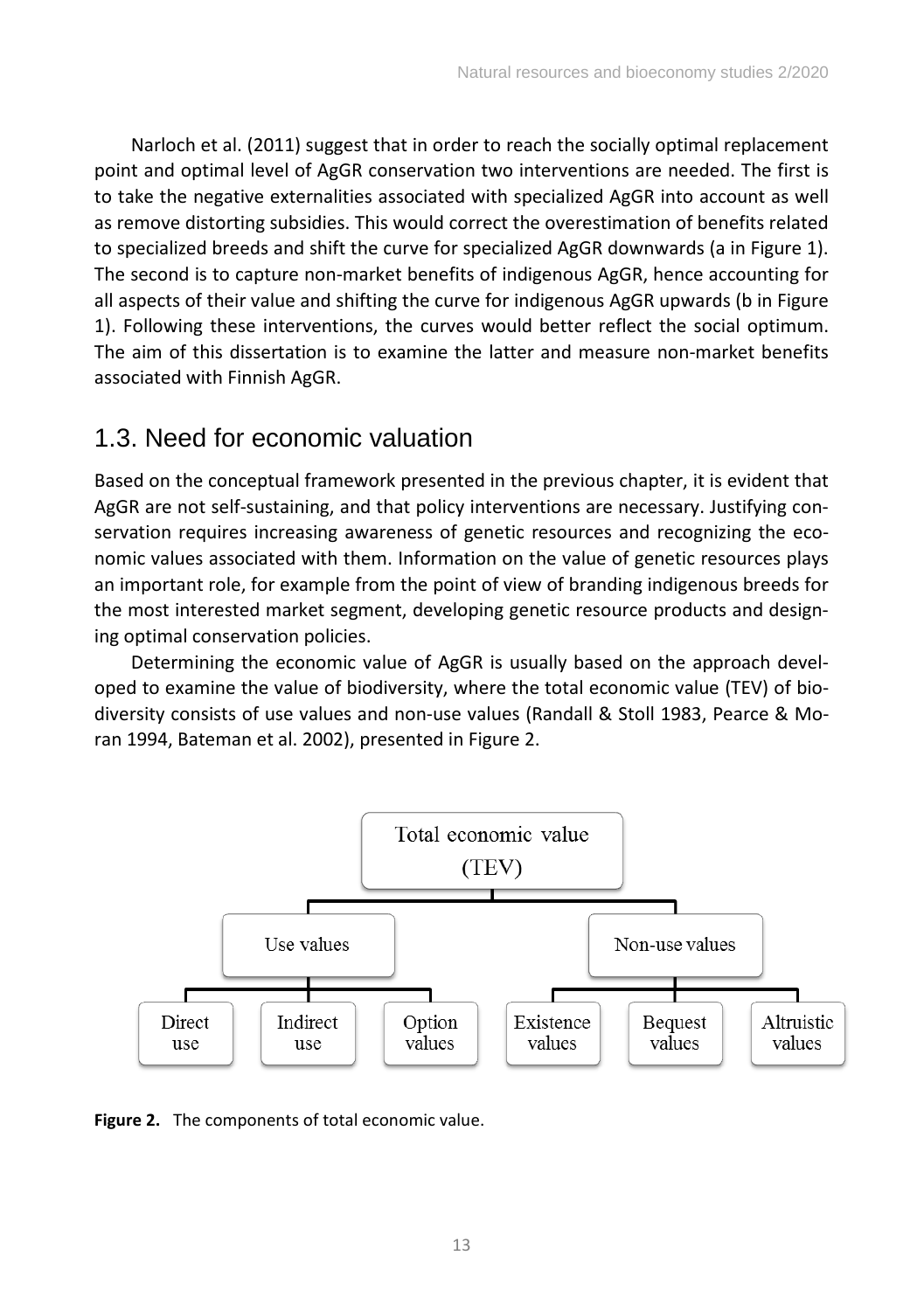Use values can be divided into direct use, indirect use and option values. Direct use values refer to values resulting from the direct use of the resource. An indigenous breed can be valued, for example, for producing milk for a particular type of cheese. In turn, indirect use values refer to functional benefits, including, for example, the contribution of AgGR to landscapes or ecosystems (Mendelsohn 2003). The option value indicates the value of possible future consumption. Uncertainty about future changes in the economy and environmental conditions can strengthen the desire to protect genetic resources as a form of insurance (Roosen, Fadlaoui & Bertaglia 2005). In the future, certain traits of the indigenous breed or variety, for example, better ability to adapt to different climatic conditions and resistance to diseases may become very desirable and valuable.

Non-use values include existence, bequest and altruistic values (Bateman et al. 2002). The existence value is related to the fact that people simply value the existence of an asset, even if they never use it. For example, many people are willing to pay for the protection of endangered species, just because they have the right to exist, regardless of whether they benefit humans. Bequest value refers to the value that a person can experience when others have the opportunity to benefit from the resource in the future. In this case, preserving AgGR for future generations is considered valuable. Altruism, in turn, refers to value individual perceives when others in the current generation can use the good.

Currently, economic decisions related to AgGR are mainly based on direct use values (Drucker 2003). AgGR conservation is a public good, as it is non-excludable, i.e. it is not possible to exclude someone, and non-rival, i.e. individual's consumption does not reduce others' possibilities to benefit from it. Hence, the markets do not fully capture the benefits it generates. Furthermore, as existence and option values can cover around 80 % of the TEV for indigenous breeds (Martin-Collado et al. 2014, Zander et al. 2013), it is very important to take into account all components of TEV in the decision making. In order to capture the TEV associated with AgGR, specific valuation methods, such as contingent valuation and choice experiment, are needed. These methods enable measuring individuals' monetary valuations of benefits, i.e. their willingness to pay (WTP).

Regarding the conservation of AgGR, the question from a societal point of view is how large costs can be accepted in order to properly conserve genetic resources and how conservation targets should be set. On one hand, one should take a stand on whether all genetic resources are equally important or whether the available resources should be directed to the protection of certain breeds or varieties. On the other hand, different conservation methods produce different kinds of results. Genetic resources can be part of production in active agriculture or they can be stored in gene banks. These different conservation methods have also different benefits.

An interesting question is whether individuals perceive conservation as a social responsibility or if they would be willing to support conservation through consumption choices. In the valuation literature, citizen and consumer roles are often assumed to be distinctive (see e.g. Howley, Hynes & O´Donoghue 2010, Blamey, Common & Quiggin 1995); in the role of a "consumer" the individual acts as an agent only for herself and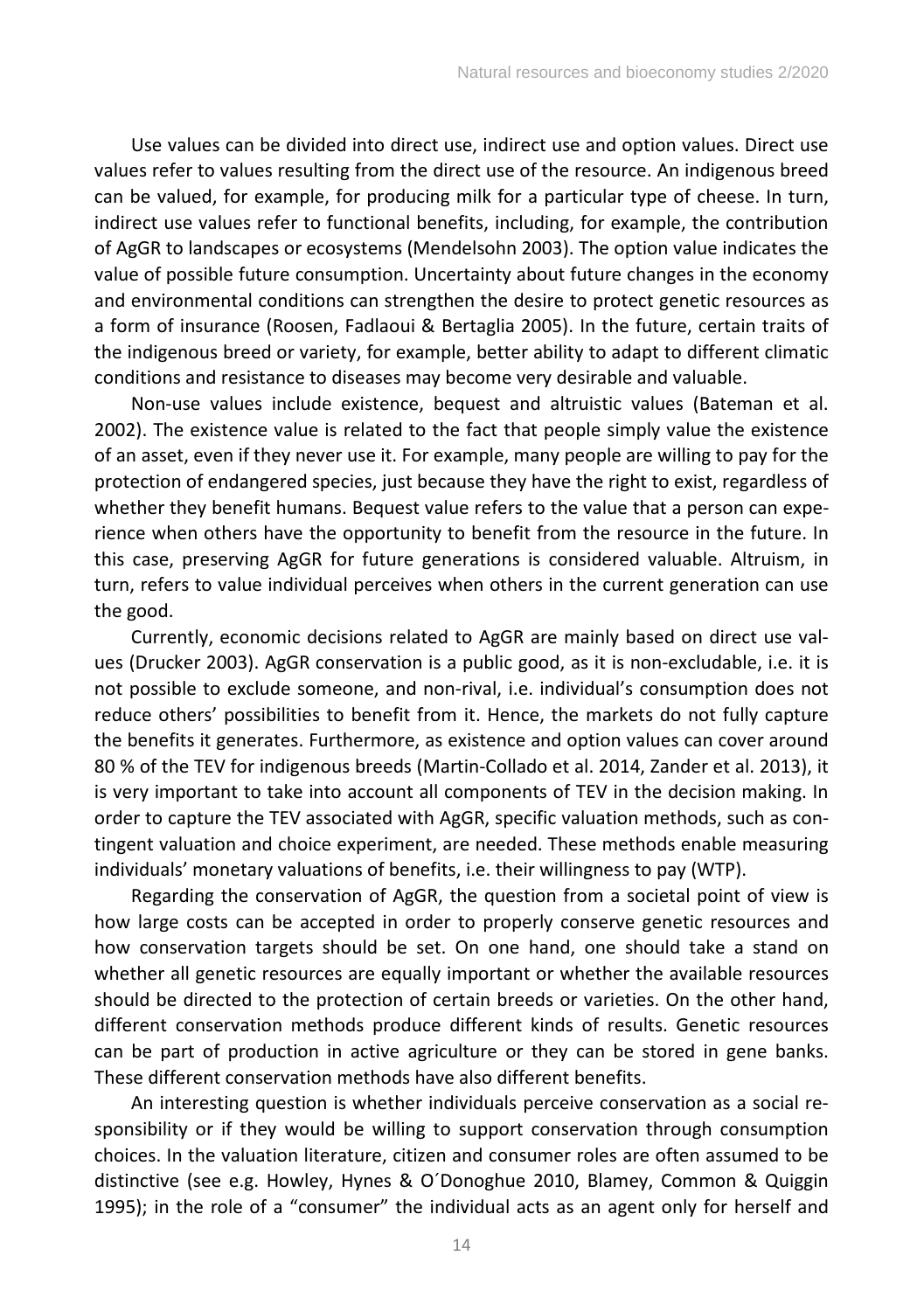this could be seen as emphasizing use values, while in the "citizen role" the individual acts as an agent for society, evaluating alternatives according to some social welfare function instead of a personal utility function. Non-use values, such as altruistic, bequest or existence values, could be interpreted as being associated with this kind of citizen perspective. Alphonce, Alfnes and Sharma (2014), for example, assumed that respondents adopted either the consumer or citizen role depending on the question framing, however, in the case of AgGR conservation, these roles are likely to coexist. All in all, consumers' and citizens' appreciation reflects the value of the benefits and should affect the content and aims of an optimal AgGR conservation policy.

### <span id="page-15-0"></span>1.4. Objectives and outline

The preferences of consumers and citizens regarding the AgGR have not been studied in Finland before. In addition, even on a global scale the literature is scarce (Ahtiainen & Pouta 2011). This dissertation provides information on citizens' and consumers' preferences and values related to AgGR. It compiles studies that help to evaluate policy options for conservation of AgGR set policy targets and prioritize conservation methods. Studies in this dissertation provide information to decision makers and policy actors (such as the Finnish Ministry of Agriculture) in order to assess current and future AgGR conservation strategies and improve economic effectiveness of genetic resource policies. In addition, the dissertation raises awareness of the value of genetic resources and provides an opportunity to identify consumers interested in native breed products. Research results can thus be utilized by farmers and developers of genetic resource products in identifying customer segments.

The overall objective of this dissertation is to provide information on the willingness of Finnish citizens and consumers to support the conservation of AgGR and to purchase products that support the sustainable use of AgGR. This dissertation is composed of four studies.

- **Study I** used contingent behavior and contingent valuation methods to examine consumers' willingness to buy Finncattle meat and their willingness to pay for it.
- **Study II** applied choice experiment method to study citizens' willingness to pay for an AgGR conservation program. The study examined the value of both plant and animal genetic resources, as well as the effect of conservation methods, i.e. in situ and ex situ conservation, on them. In addition, the study identified heterogeneity in preferences of respondents by using the latent class approach.
- **Study III** used contingent valuation to examine willingness to pay for the conservation of AgGR via buying a native breed product and paying for a conservation program. This approach enabled examining how the perceived con-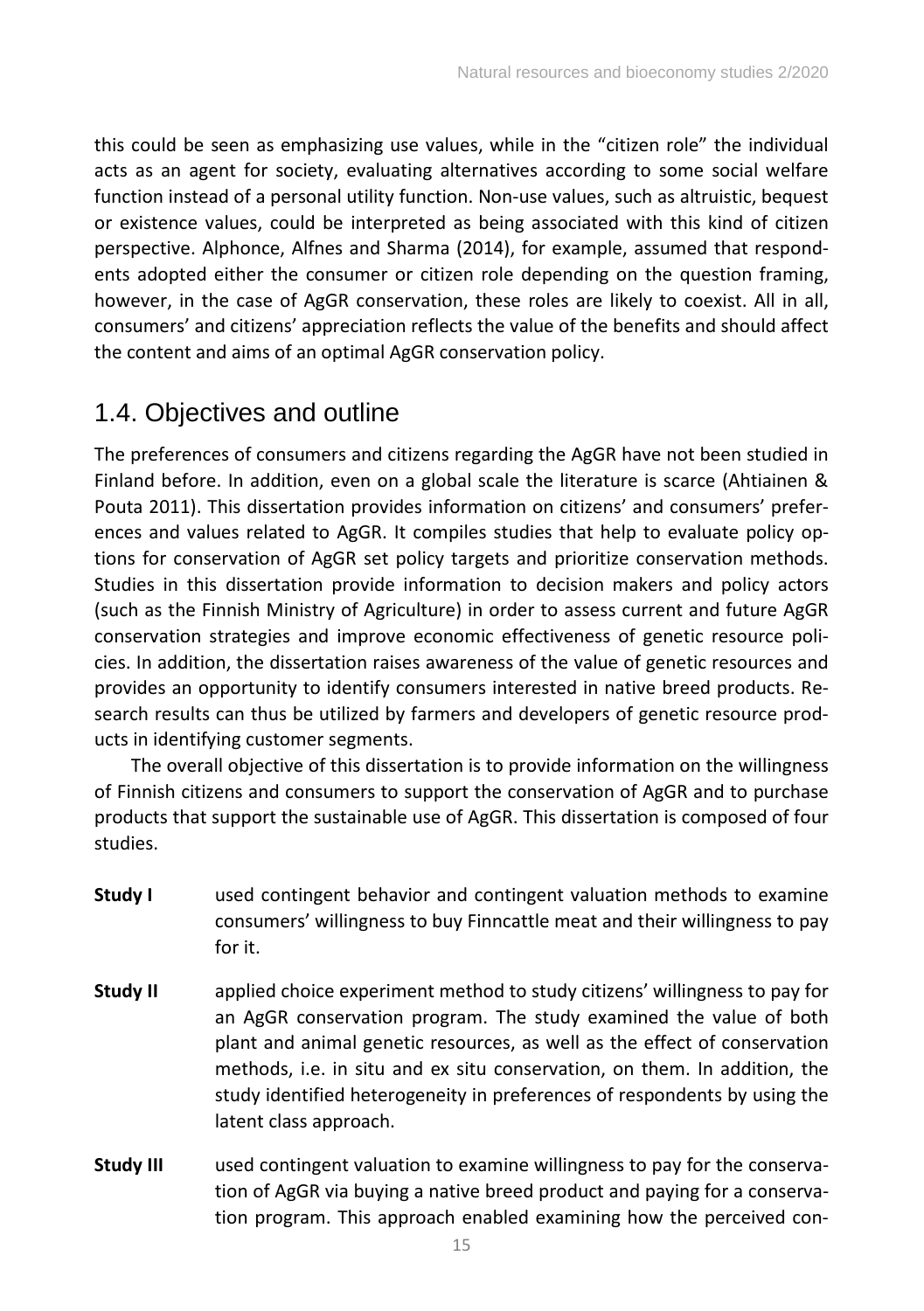sumer and citizen roles are revealed in different valuation contexts. The study also investigated the heterogeneity of the respondents' preferences.

**Study IV** analyzed the information effects on stated preferences for AgGR using data from a choice experiment. Two groups of respondents were defined by their use of additional information provided in the survey. The determinants of information acquisition as well as the effect accessing the information on individual preferences were explored.

The next section outlines random utility theory and presents the valuation methods used in this dissertation. The third section describes the applied research data and econometric models. The fourth section summarizes the main results of each study. The final section provides discussion and conclusions on the relevance of this work.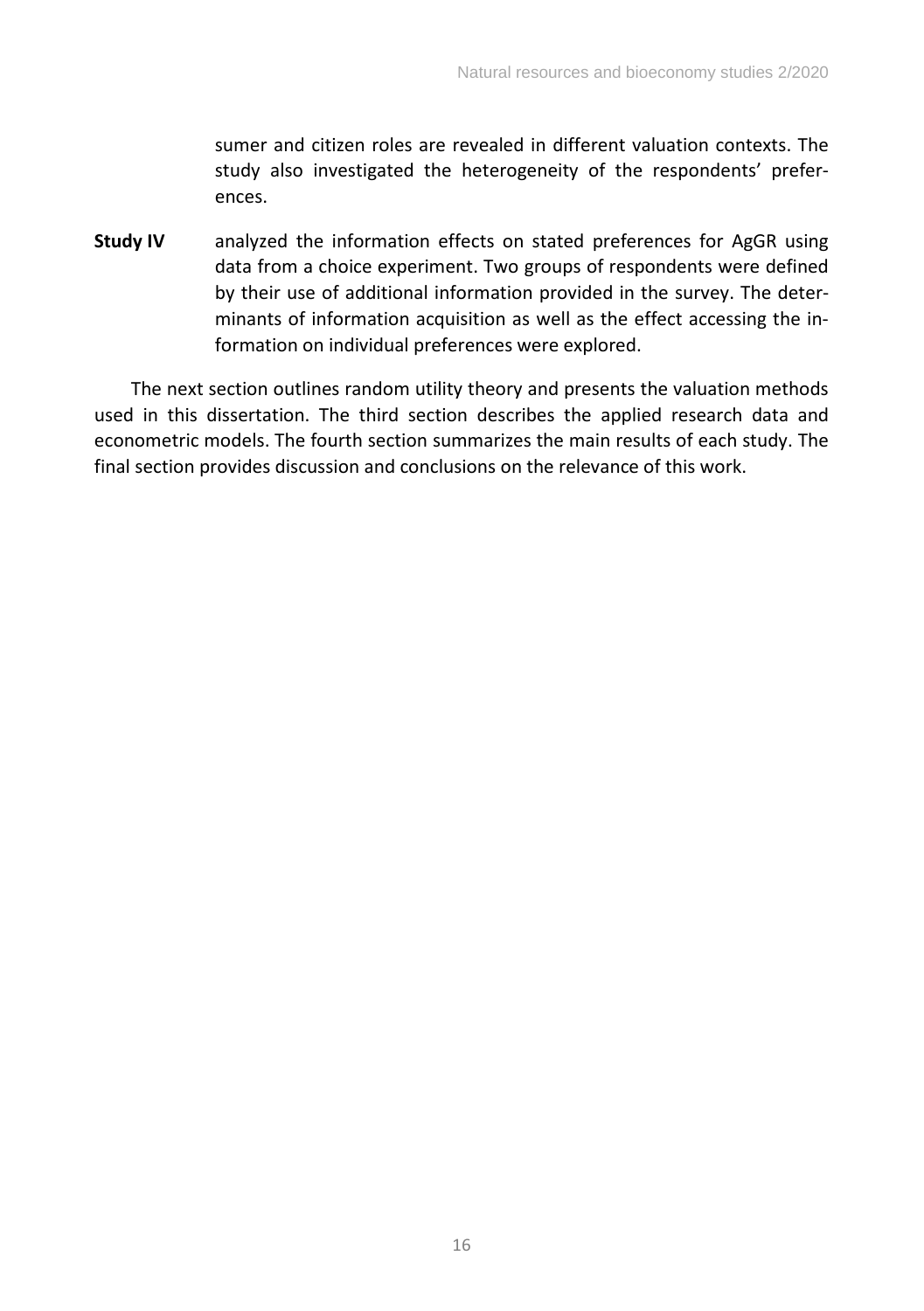## <span id="page-17-0"></span>2. Valuing agricultural genetic resources – stated preference methods

The costs of providing public goods, such as an improvement in the state of the environment or conservation of genetic resources, are typically known by decision makers. If the costs of public goods provision can be compared with their benefits, decision makers can make more informed choices, leading to efficiency gains. Since genetic resources themselves are not typically directly traded in the markets, there are few genetic resource products and the existence values do not play a role in the consumption of products, the total value of AgGR is not revealed by the markets, so assigning monetary value for the conservation of genetic resources is challenging. Therefore, specific valuation methods are needed (Drucker et al. 2001) to provide value information of the economic benefits that arise from the conservation of genetic resources.

A variety of valuation techniques have been developed to value non-market goods in environmental economics. These techniques are based on either revealed preferences, i.e. observed behavior toward a market good that is related to non-market good, or stated preferences, i.e. preferences for a non-market good stated in surveys (Carson 2000).

In economics, the concepts of willingness to pay (WTP) and willingness to accept (WTA) can be used in order to examine monetary welfare measures. Assuming that the level of utility does not change, WTP can be defined as the maximum monetary payment that an individual is willing to pay to for an increase in the quantity or quality of public good (assuming that the increase is desired) (Haab & McConnell 2002). In turn, WTA is the minimum compensation that an individual is willing to accept in order to forego the increase in the quantity or quality of public good.

### <span id="page-17-1"></span>2.1. The random utility model (RUM)

In order to examine consumers' and citizens' preferences, a conceptual framework is needed to understand how underlying influences affect individuals' choice behavior. Random utility theory (McFadden 1974) provides a framework for modeling choices between alternatives. Individual n maximizes utility by selecting alternative j with the highest utility  $U_{in}$  from  $J_n$  alternatives in a choice set  $C_n$ . The RUM assumes that utility consists of deterministic ( $v$ ) and random components ( $\varepsilon$ ):

$$
U_{jn} = v(x_{jn}, z_n) + \varepsilon_{jn} \tag{1}
$$

where  $x_{in}$  is the vector of attributes describing the alternative,  $z_n$  is the vector of characteristics describing the individual  $n$  and  $\varepsilon_{in}$  is the error term. From the perspective of the decision maker, the choice is assumed to be deterministic, but as the researcher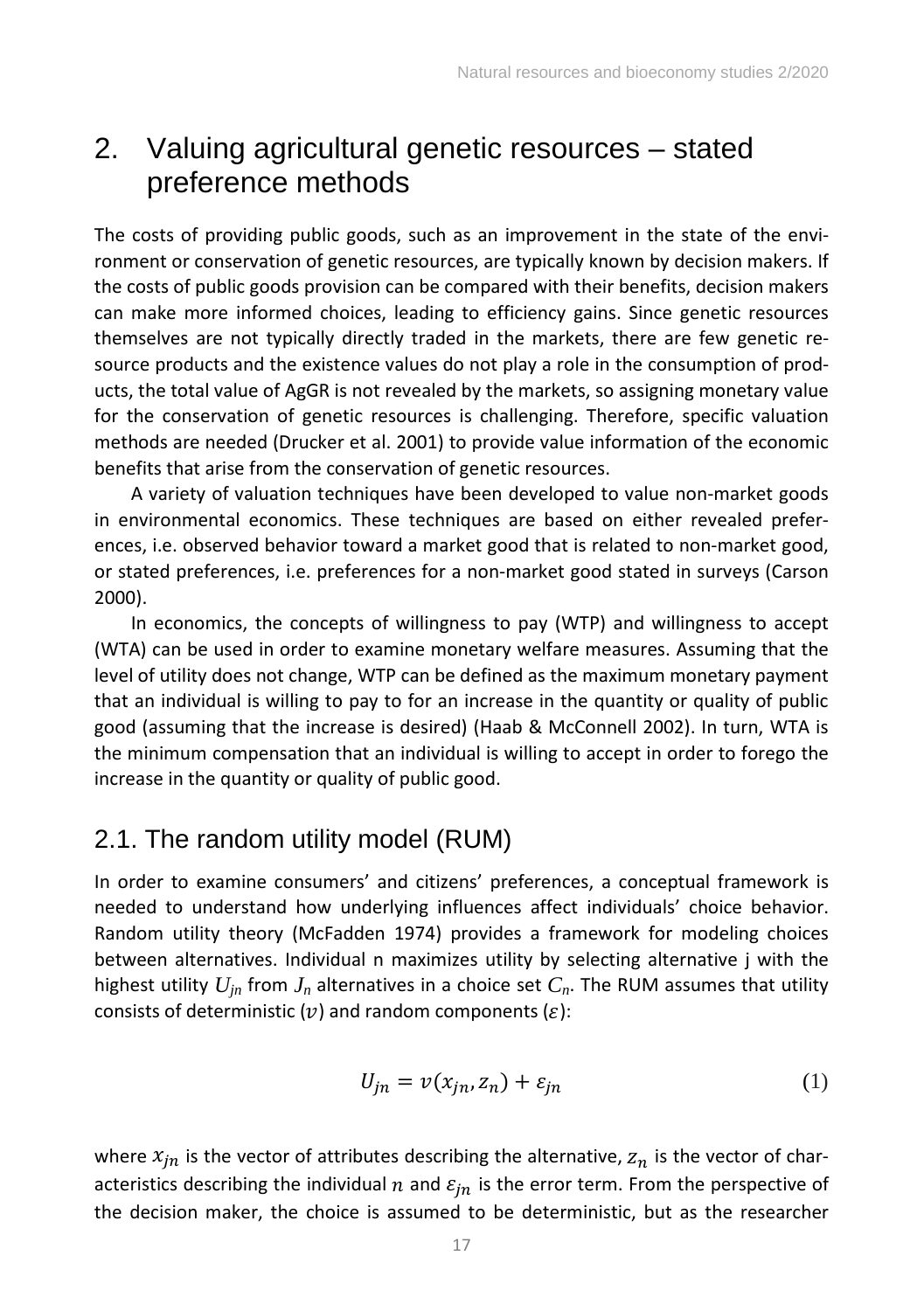cannot observe everything, the error term reflects the researcher's uncertainty about the choice (Holmes & Adamowicz 2003). As the error term is not observed, only probabilistic assumptions can be made about the choice behavior. The probability that an individual chooses alternative  $j$  from all of the alternatives in a choice set can be expressed as:

$$
P(j|\mathcal{C}_n) = P(U_{jn} > U_{in}) = P(v_j + \varepsilon_j > v_i + \varepsilon_i), \forall i \in J_n
$$
 (2)

Rearranging equation 2 shows that choices are made based on the differences in utilities derived from different alternatives:

$$
P(j|\mathcal{C}_n) = P(v_j - v_i > \varepsilon_i - \varepsilon_j), \forall i \in J_n
$$
\n(3)

Utilities derived from choice models are ordinal and hence, only utility differences matter and the absolute value of utility is meaningless (Hensher, Rose & Greene 2015). Ordinal utilities can be measured, for example, by using contingent valuation or choice experiment methods.

#### <span id="page-18-0"></span>2.2. Contingent valuation and contingent behavior

Contingent valuation (CV) is one of the frequently used stated preference methods. Carson (2011) provides a comprehensive bibliography and history for this method. The CV method uses survey questions to elicit people's preferences for goods and services by examining what they would be willing to pay for a specified change in the quality or quantity of these goods (Mitchell & Carson 1989). As non-use values can form a large share from the TEV of environmental public goods, the CV method is particularly suitable for valuation because it can reveal both use and non-use values (Bateman et al. 2002).

In CV analysis, the design of the survey is crucial in order to obtain reliable welfare estimates (Boyle 2003, Haab & McConnell 2002). A CV question has to be carefully constructed and must clearly specify the change in good that is being valued and how it will be provided, as well as the payment method. Assigning different cost levels randomly to respondents allows the tracing of the distribution of WTP for the good (Carson 2000).

There are different approaches for asking CV questions, i.e. elicitation formats, including using an open-ended question, bidding game, payment card and dichotomous choice (Haab & McConnell 2002). Studies in this dissertation employed two approaches. The first is the payment card approach in which respondents were asked to choose the amount they are willing to pay from a predetermined list of values and the second is the dichotomous choice approach in which respondents were asked to state whether they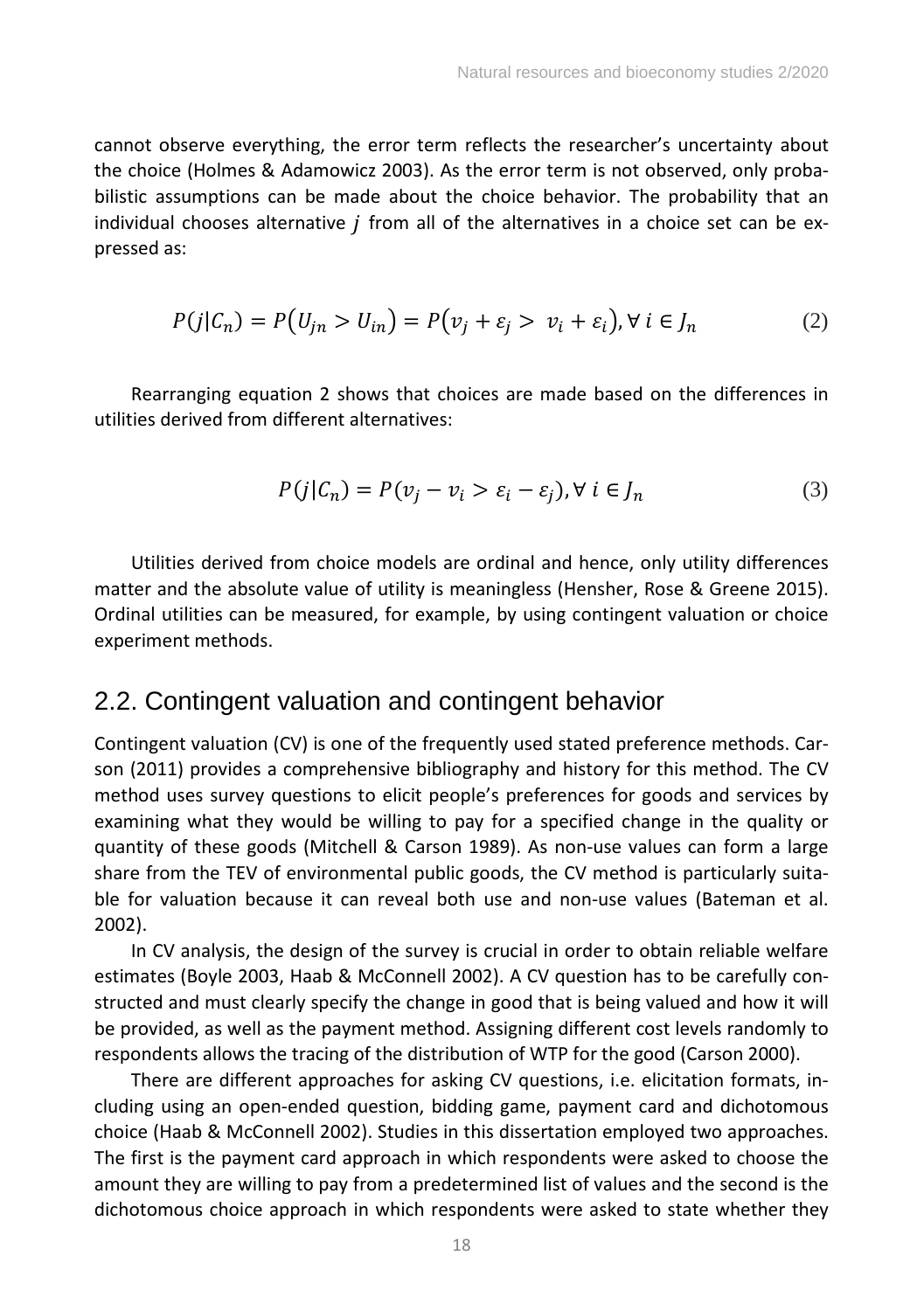support a conservation program with an increased level of cost or preferred the status quo.

Whereas payment card approach asks respondent to state their willingness to pay directly, modeling dichotomous choice CV questions follows RUM framework. In this case, there are two alternatives, i.e. there are only two values for j in equation (2) ( $=1$  is the state where conservation program is implemented and j=0 is the status quo). The respondent will support the conservation program if the utility obtained from it is higher than the utility in the status quo.

The contingent behavior (CB) method can be used when it is not possible to observe respondents' behavior. In CB, respondents are asked how they would behave under a certain scenario. The CB method has been used to examine the demand for non-market goods, e.g. outdoor recreation (Englin & Cameron 1996, Rosenberger & Loomis 1999), and it is often combined with revealed preference data. Instead of focusing on hypothetical prices as in the CV method, CB focuses on hypothetical behavior. In this dissertation, CB was used to examine respondents' willingness to purchase a product, i.e. Finncattle meat, which is not currently available on the markets on a large scale. In Studies I and III, CB questions preceded CV questions to reveal potential buyers.

### <span id="page-19-0"></span>2.3. Choice experiment method

Another stated preference approach, the choice experiment (CE) method (e.g. Hanley, Mourato & Wright 2001), has increased in popularity over the past several years and is now dominantly used for the valuation of environmental goods. The idea behind CE is that the value of, for example, an AgGR conservation program is determined by its characteristics.

CE is a survey-based method that consists of several choice sets with two or more alternatives described by attributes and the levels that these take. Attribute levels vary between alternatives and cost is often included as one of the attributes to enable the estimation of welfare estimates. The respondents are asked to choose their preferred alternative and are assumed to consider the utility from different alternatives and to select the option with the highest utility. Typically choice sets include a status quo option or a no-choice option; hence they do not force the respondents to choose an option with increased cost.

According to RUM, respondents' choices reveal trade-offs between attributes, and, therefore, WTP for different alternatives can be estimated based on these choices. One advantage of the CE method compared to CV is that it can also produce information on the effect of an individual attribute on the value, as well as on the relationship between the values of different attributes.

In order to select the attribute levels for each choice task, different experimental design approaches can be used (Hensher et al. 2015). These contain full factorial design, which includes all possible combinations and is often not feasible due to there being a really large number of choice tasks, and fractional factorial design, which is a selected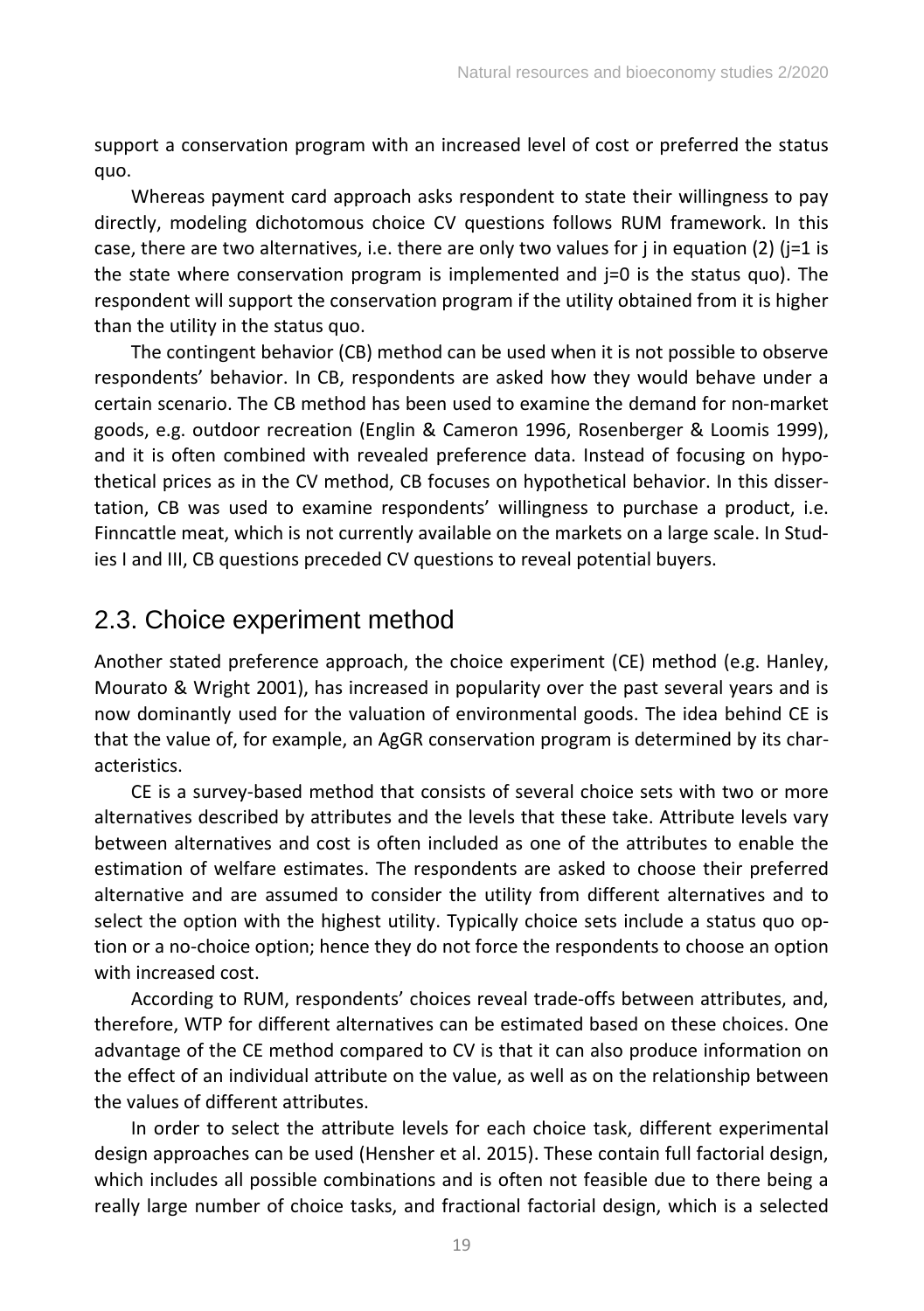subset from the full factorial design. This subset can be selected randomly or by using efficient (optimal) design that aims to satisfy statistical efficiency criteria (Hensher et al. 2015) and generate parameter estimates with standard errors as low as possible (Rose & Bliemer 2009).

The stated preference methods face a certain amount of criticism related to hypothetical bias (e.g. Bateman et al. 2002), warm glow effect (Andreoni 1989), insensitivity to scope (Carson 1997) and protest responses (e.g. Halstead, Luloff & Stevens 1992). However, as there are cases such as AgGR, when observing respondents' behavior and WTP is not possible, the stated preference methods provide an important tool for examining TEV and incorporating non-use values into the decision making.

### <span id="page-20-0"></span>2.4. Empirical applications of stated preference methods in AgGR valuation

There are no previous stated preference studies related to AgGR conducted in Finland. Even globally, the number of AgGR valuation studies is limited, especially in developed countries. Ahtiainen and Pouta (2011) provide a thorough meta-analysis assessing valuation studies related to AgGR. Table 1 compiles 7 animal genetic resources and 4 plant genetic resources valuation studies that have used either CV or CE and that were conducted after the meta-analysis mentioned above. There is a range of studies that examine the values of specific traits of indigenous breeds from breeders' perspectives (FAO 2015a). Studies with a focus on consumers' or citizens' WTP are scarce, but the number has been increasing over more recent years.

In Europe, AgGR valuation has lately mainly focused on plant genetic resources. Tyack and Scasny (2018) estimated citizens' WTP for conserving crop varieties in gene banks and Rocchi et al. (2016) as well as Dinis, Simoes and Moreira (2011) examined consumers' WTP for traditional varieties. In turn, Sardaro et al. (2016) studied farmers WTA for conservation program for olive landraces. Related to animal genetic resources, Martin-Collado et al. (2014) and Zander et al. (2013) examined TEV of threatened cattle breeds in Italy and Spain.

In Asia, stated preference studies related to AgGR have been conducted in Nepal, India and Vietnam. Pallante, Drucker and Sthapit (2016) explored potential niche markets for finger millet landraces by estimating consumers' WTP using CE, whereas Krishna et al. (2013) examined farmers WTA for on-farm conservation of millet landraces.

A recent American study (Palma, Collart & Chammoun 2015), examined product differentiation and whether consumers' WTP for native and improved pecans differed. Even though the focus of the study was not directly in the conservation of AgGR, they found a positive price premium for native pecans.

Many of the stated preference studies focusing on AgGR, and especially animal genetic resources, have been conducted in African countries. Still, the focus of most of these studies has been on the valuation of different traits of indigenous breeds (e.g.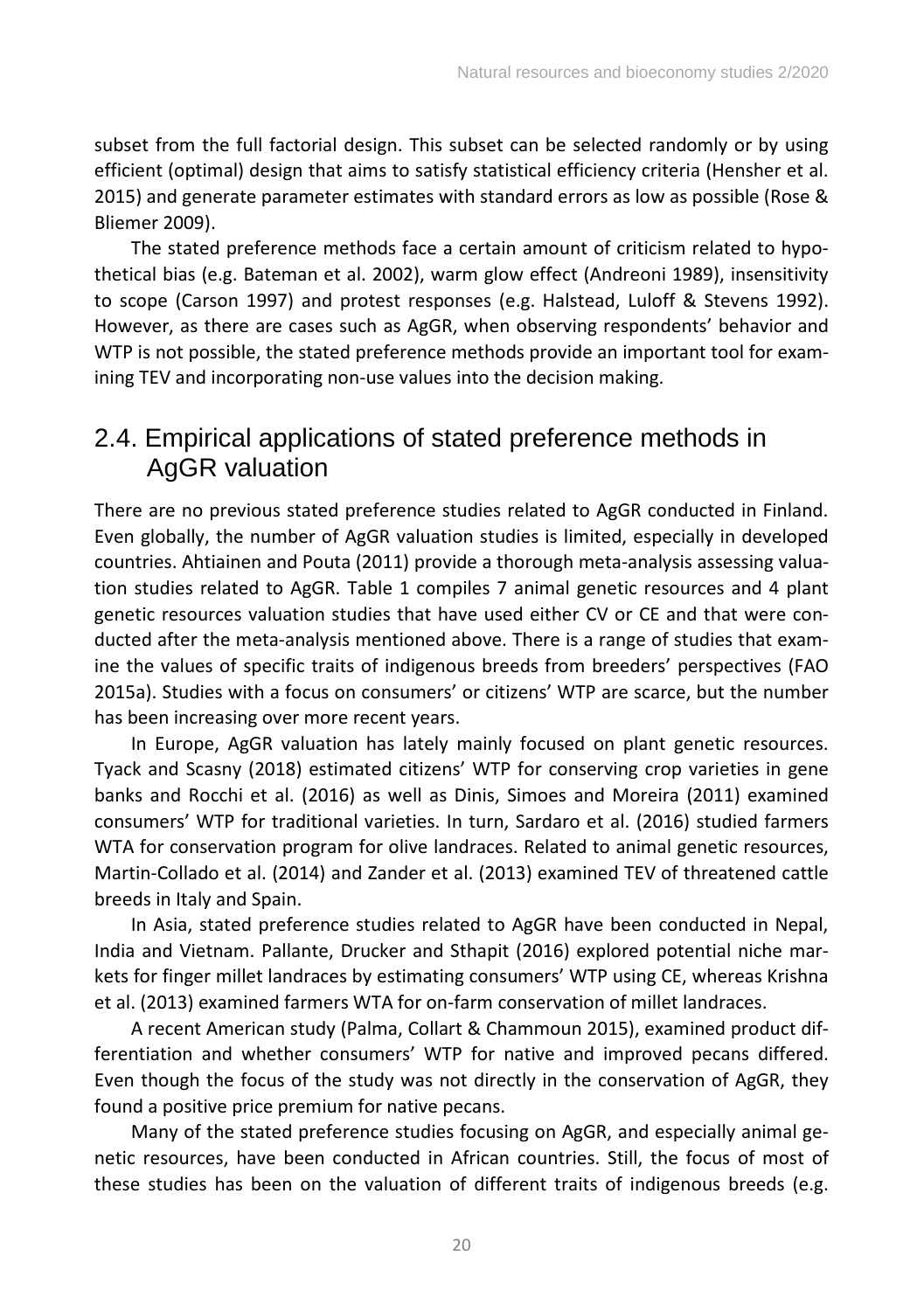Faustin et al. 2010). However, Bett et al. (2013) estimated consumers' preferences and WTP for meat and eggs of indigenous chickens.

Mean WTP and WTA estimates for different studies are presented in Table 1. Positive price premiums range between 6% and 42% for genetic resource products. For conservation programs, WTP estimates ranged between €9 and €90/year per person.

| Authors (publication year)            | Country           | Genetic<br>resource | <b>Species</b>    | <b>Valuation</b><br>method | Mean WTP/WTA                                     |
|---------------------------------------|-------------------|---------------------|-------------------|----------------------------|--------------------------------------------------|
| Dinis, Simoes & Moreira (2011)        | Portugal          | <b>PGR</b>          | Apple             | <b>CV</b>                  | $+6%$                                            |
| Bett et al. (2013)                    | Kenya             | AnGR                | Chicken           | <b>CV</b>                  | 23.26% (meat)<br>41.53% (eggs)                   |
| Zander et al. (2013)                  | Italy             | AnGR                | Cattle            | <b>CE</b>                  | 90€/year                                         |
| Krishna et al. (2013)                 | India             | <b>PGR</b>          | Millet            | <b>CV</b>                  | 5.3\$/0.1 acres/year                             |
| Martin-Collado et al. (2014)          | Spain             | AnGR                | Cattle            | <b>CE</b>                  | 83€/year                                         |
| Palma, Collart & Chammoun<br>(2015)   | <b>USA</b>        | <b>PGR</b>          | Pecan             | <b>CE</b>                  | $0.07 - 0.19$ \$/8-oz bag                        |
| Pallante, Drucker & Sthapit<br>(2016) | Nepal             | <b>PGR</b>          | Finger<br>millet  | <b>CE</b>                  | 14%                                              |
| Sardaro et al. (2016)                 | Italy             | <b>PGR</b>          | Olive             | <b>CE</b>                  | 235€/ha/year                                     |
| Rocchi et al. (2016)                  | Italy             | <b>PGR</b>          | Tomato            | <b>CV</b>                  | 2.38€/kilo (use value)<br>14.49€ (non-use value) |
| Tyack & Scasny (2018)                 | Czech<br>Republic | <b>PGR</b>          | Crop<br>varieties | <b>CV</b>                  | $9\frac{2}{10}$ years                            |

**Table 1.** AgGR valuation studies using stated preference methods

Notes: WTP willingness to pay; WTA willingness to accept; AnGR animal genetic resources; PGR plant genetic resources; CV contingent valuation; CE choice experiment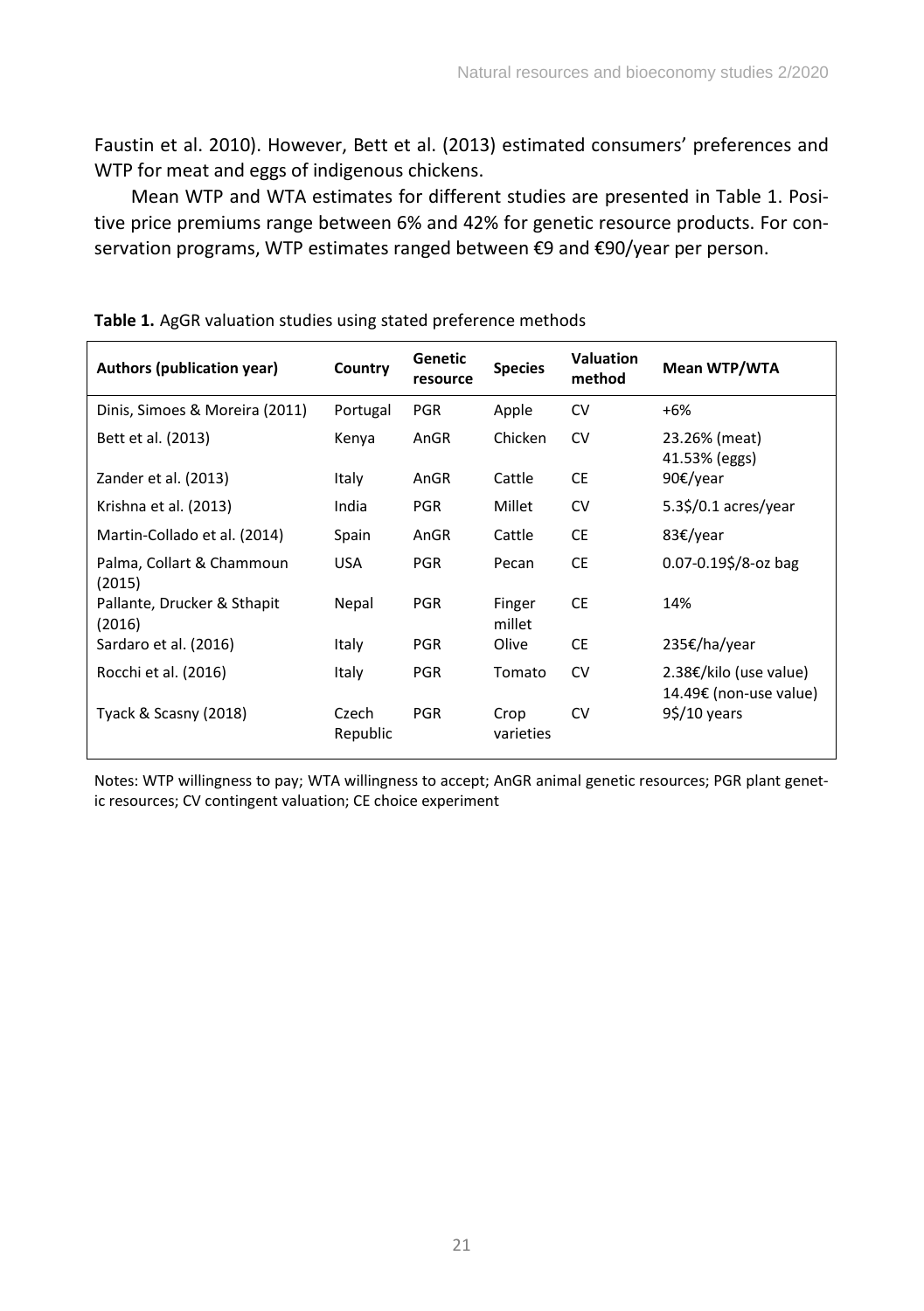# <span id="page-22-0"></span>3. Applied research data and econometric models

### <span id="page-22-1"></span>3.1. Data

#### <span id="page-22-2"></span>3.1.1. Survey 1

Willingness to purchase a genetic resource product, i.e. Finncattle meat, was examined as a part of a large survey designed by MTT Agrifood Research Finland and Finnish National Consumer Research Center with the aim of investigating consumers' meatpurchasing behavior. The survey data were collected in March 2010 via a probabilitybased internet panel. A pilot (n=50) was used to test the questionnaire and especially the bid range of the WTP question. The final data set comprised 1,623 responses, which corresponds to a 37.8% response rate.

As the survey was about meat-purchasing behavior in general, the number of questions related to indigenous breeds was very limited. Hence, additional questions, for example, on the respondents' perceptions of Finncattle could not be asked. However, as the context of the survey was meat-purchasing behavior in general, it was likely to give a realistic picture of the demand for Finncattle meat.

A CB question was used to measure the buying intention. The respondents were asked whether they would be willing to purchase Finncattle meat if it was available in stores. The options were to buy it regularly, to but it occasionally, to try it or to not buy it at all.

For those respondents who were willing to buy Finncattle meat, WTP was measured using CV. The respondents were asked whether they would by Finncattle meat even if it was more expensive, if the price was equal, or only if it was cheaper compared to the price of conventional meat, i.e. WTP was allowed to be positive, zero or negative. If the respondent was willing to buy Finncattle meat even if it was more expensive than conventional meat, a follow-up question was asked to assess how much higher, as a percentage, the price of Finncattle could be. The options in the payment card approach ranged from 10% to 100% in 10% increments. Respectively, respondents who were willing to buy Finncattle meat only if it was cheaper than conventional meat were asked to state how much lower the price should be. The response options for this negative price premium ranged between 10% and 70% in 10% increments. Percentages were used instead of monetary prices in order to avoid tying the values to any particular type of meat.

Explanatory variables for both willingness to purchase and willingness to pay included sociodemographic variables (gender, age, children in the household, income), behavioral variables (meat consumption, environmental activity, cooking behavior, political party) as well as attitudinal variables (appreciation for local food, preference for meat, environmentally friendly attitude, concern about biodiversity loss and food production issues, sensitivity to price in food purchases).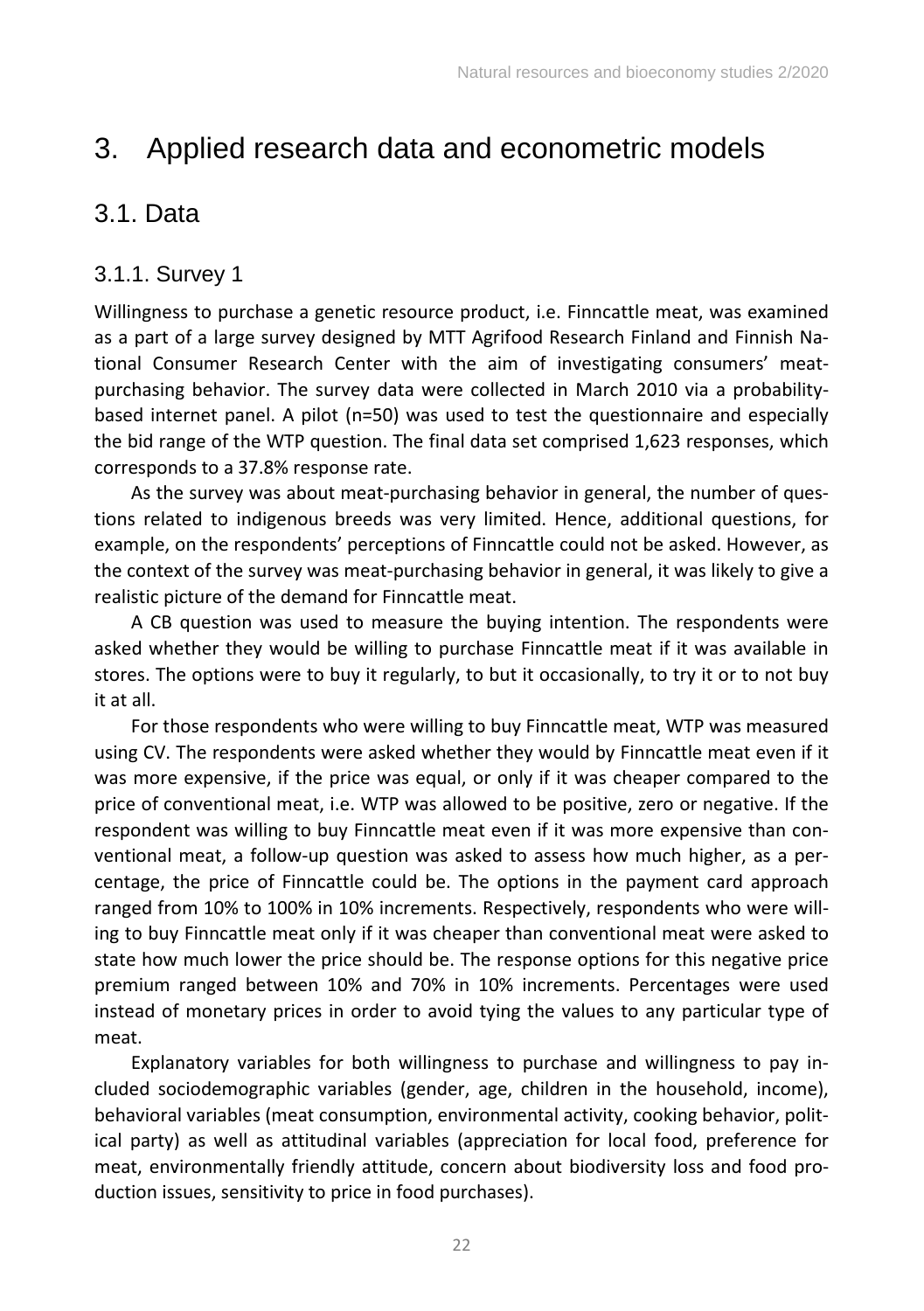#### <span id="page-23-0"></span>3.1.2. Survey 2

The value of AgGR was examined with a citizen survey designed by MTT Agrifood Research Finland. The survey was carried out during summer 2011 using a probabilitybased internet panel. After a pilot study (n=138), the survey was sent to a random sample of 6,200 respondents. The response rate for the final study was 24%, i.e. there were 1,495 fully completed responses.

The survey began with questions about respondents' level of knowledge about AgGR and their familiarity with genetic resource products. As determining respondents' attitudes, beliefs and knowledge is important in order to examine determinants of value for genetic resources, a series of questions were constructed to measure the importance of the conservation of both plant and animal genetic resources, as well as to reveal conservation motives (use versus non-use motives). In addition, the perceived conservation responsibilities of purchasers, taxpayers and farmers were investigated.

The respondents were presented with a short description of the conservation of AgGR in Finland and the current state of different conservation measures, before being given the opportunity to access additional information on both plant and animal genetic resources by clicking hyperlinks. Time spent on these additional information pages was recorded. In the survey, two different choice contexts were constructed: citizen's choice of conservation programs and consumers' choice of genetic resource product purchase.

In the citizens' choice context, the survey presented a conservation program for AgGR that was described with six attributes. These attributes included the number of native food plant varieties in gene banks, number of farms growing native food plants, number of native ornamental plant varieties mapped and in gene banks, native breeds in gene banks, native breeds kept on farms and the program cost. Attributes and their levels were defined with genetic resource researchers (see Study II for descriptions of attributes, their current state and levels). The cost attribute was specified as an increase in income tax during a 10-year period (2012-2021).

The respondents' WTP for the AgGR conservation program was elicited using both CV and CE. The CV question was a single-bounded binary choice, where respondents chose whether they supported the program or the status quo, i.e. the current situation. Cost levels varied from €5 to €300 and were evenly distributed among the sample.

In the CE, the respondents were presented with six choice sets, each containing three alternatives: status quo alternative and two program alternatives with improved levels of conservation and increased level of cost. The cost levels varied between €5 and €300, as in the CV question. The status quo alternative was identical across choice sets. The experimental design for the CE was generated using Ngene (v. 1.0.2), employing a Bayesian D-efficient design. Parameter estimates obtained from the pilot were used as priors for the final design (D-error 0.002). Altogether, the final design consisted of 180 choice sets blocked in to 30 subsets.

The consumers' choice context focused on WTP for Finncattle meat. The valuation question was only presented to those respondents who were willing to buy Finncattle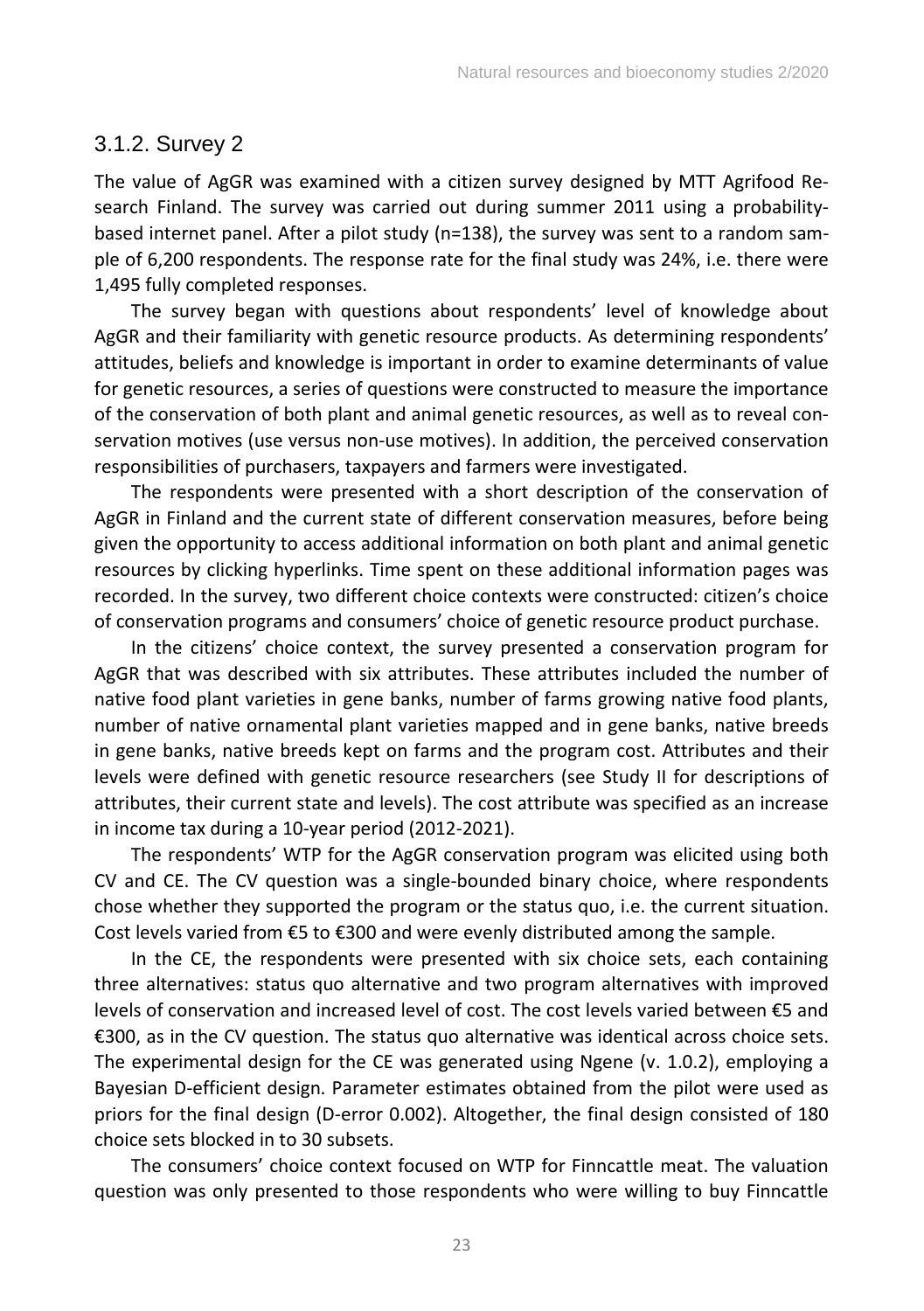meat. The approach was similar to that in Survey 1, except the positive price premiums ranged from 10% to 70% as opposed to the 100% in Survey 1.

Table 2 summarizes the data, valuation methods and econometric models used in each study.

|                         | <b>Main focus</b>       | Number of<br>respondents | <b>Studies</b> | <b>Valuation meth-</b><br>ods                            | Econometric models                         |
|-------------------------|-------------------------|--------------------------|----------------|----------------------------------------------------------|--------------------------------------------|
| Survey<br>1             | Meat con-<br>sumption   | 1623                     | Study I        | Contingent be-<br>havior, contingent<br>valuation        | Ordinal regression,<br>interval regression |
| Survey<br>$\mathcal{P}$ | Conservation<br>of AgGR | 1495                     | Study II       | Choice experi-<br>ment method                            | Conditional logit, la-<br>tent class model |
|                         |                         |                          | Study<br>Ш     | Contingent valua-<br>tion, choice ex-<br>periment method | Logit, interval regres-<br>sion            |
|                         |                         |                          | Study<br>IV    | Choice experi-<br>ment method                            | Logit, mixed logit<br>model                |

**Table 2.** A summary of the data and methods

## <span id="page-24-0"></span>3.2. Econometric models

#### <span id="page-24-1"></span>3.2.1. Ordinal regression

Respondents' willingness to purchase Finncattle meat in Study 1 was examined with an ordinal regression model. In ordinal regression, the dependent variable is categorical and has a limited number of values that can be put into an order (Greene 2008). The model assumes that there is an unobserved continuous latent variable  $y^*$  behind the ordinal responses:

$$
y^* = X\beta + \varepsilon, \varepsilon \sim [N \ 0, \sigma^2]
$$
 (4)

where  $\beta$  is the vector of regression coefficients,  $X$  presents measurable factors and  $\varepsilon$  unobservable factors. The relationship between the dependent variable relationship  $y(0,1, ..., I)$  and the latent variable  $y^*$  is: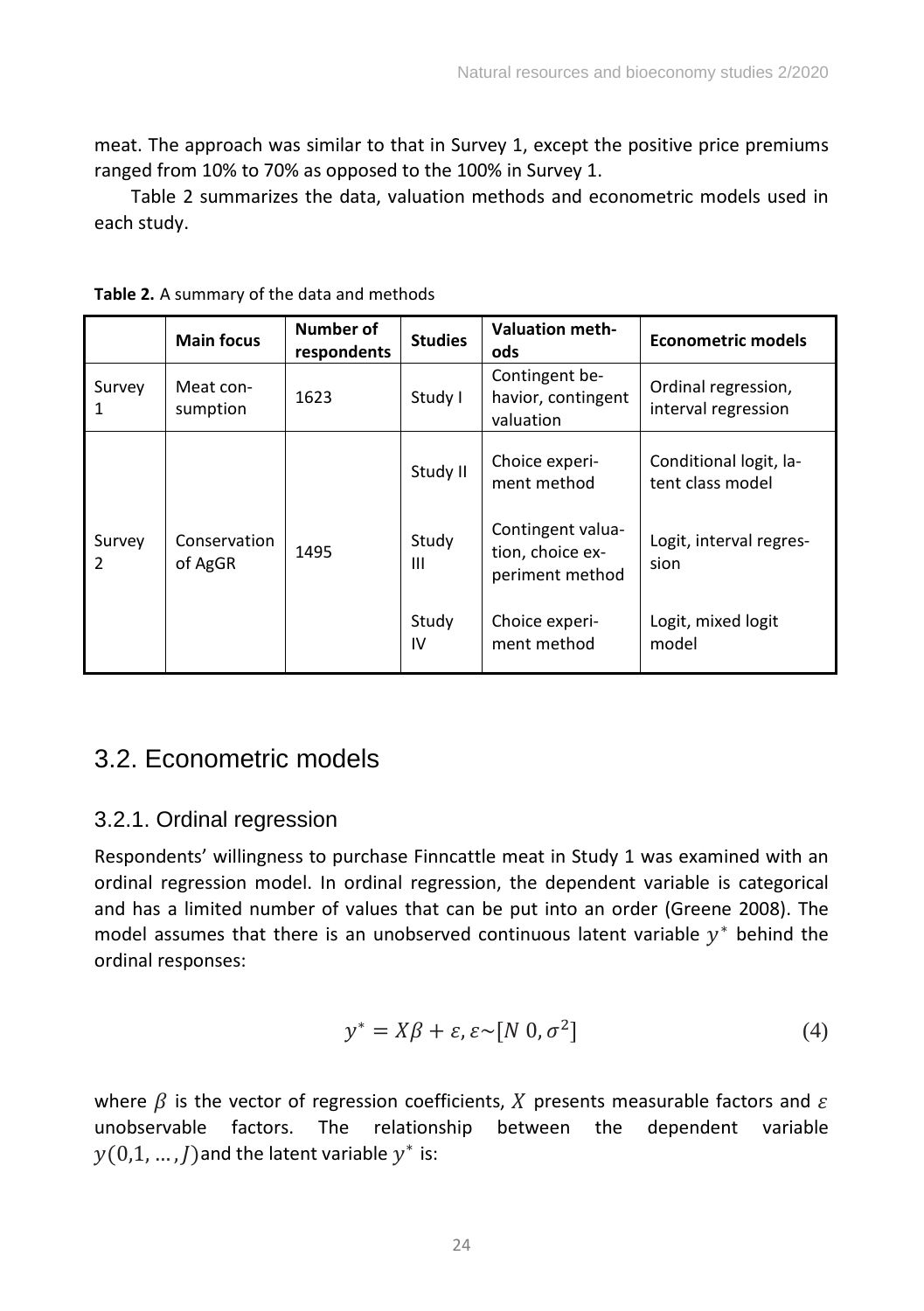$$
y = \begin{cases} 0 \text{ if } y^* \le 0, \\ 1 \text{ if } 0 < y^* \le \mu_1, \\ 2 \text{ if } \mu_1 < y^* \le \mu_2, \\ . \\ . \\ . \\ J \text{ if } \mu_{J-1} \le y^* \end{cases} \tag{5}
$$

where *j* is the number of categories and  $\mu$ 's are the threshold values between categories. In ordinal regression, the threshold parameters that are used to segment the distribution of likelihoods into different categories are estimated. The threshold parameters do not have any intrinsic interest of their own, but are merely necessary for the computations (Greene & Hensher 2010).

Different variants of ordinal regression can be estimated by using different assumptions on the distribution of the error term  $\varepsilon$ . Ordered probit model estimates the probability of a respondent belonging to certain category as follows:

$$
P(y = j) = \phi(\mu_j - X\beta) - \phi(\mu_{j-1} - X\beta),
$$
\n(6)

where  $\phi(\cdot)$  is the cumulative probability function of a normal distribution.

#### <span id="page-25-0"></span>3.2.2. Interval regression

Interval regression was used for analyzing respondents' WTP for Finncattle meat in Studies I and III. Interval regression (see e.g. Cameron and Huppert 1989, Long and Freese 2006, Stewart 1983) resembles ordinal regression (presented in 3.2.1), except the threshold values of the categories are known. When the number of intervals is *, the* model has  $J-1$  limit values. The equation 4 still holds for latent variable  $y^*$ , but the relationship between  $y^*$  and observed  $y$  is:

$$
y = j \text{ if } A_{j-1} \le y^* < A_j, j = 1, \dots, J, A_0 = -\infty, A_j = +\infty \tag{7}
$$

#### <span id="page-25-1"></span>3.2.3. Logit regression

Logit regression model was used in Study III for analyzing the determinants of willingness to support the AgGR conservation program and in Study IV to examine the use of additional information. Logit regression (see e.g. Greene 2008) is a binary choice model, where the dependent variable can only take two values, 0 and 1. The logit model esti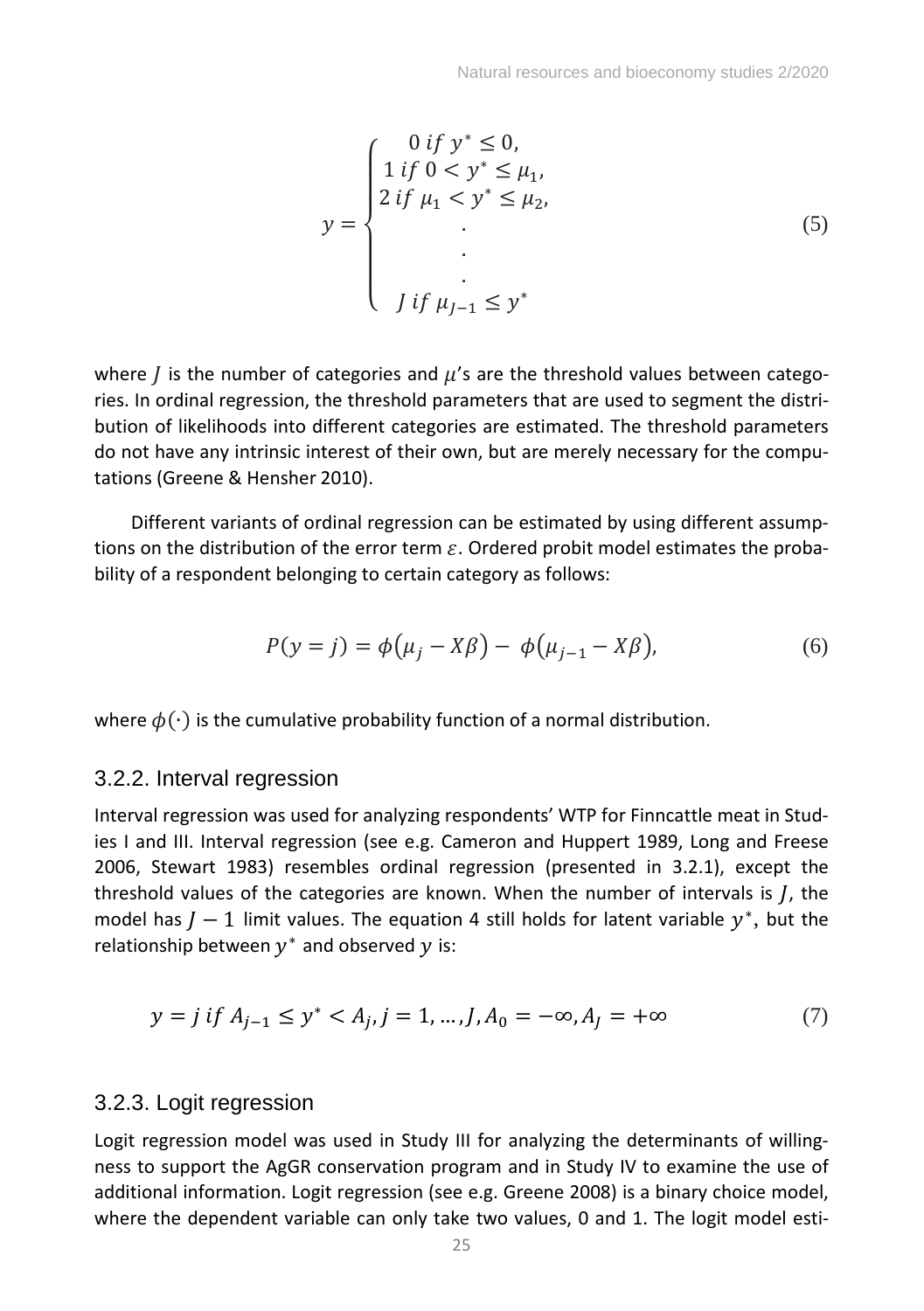mates the probability of dependent variable being 1, which in Study III was the probability of choosing the conservation program and in Study IV the probability of reading the additional information.

$$
P_n(Y_n = 1 | X_n) = \frac{e^{\beta X_n}}{1 + e^{\beta X_n}} = \Lambda(\beta X_n),
$$
\n(8)

where  $\Lambda(\cdot)$  indicates the logistic cumulative distribution function (Greene 2008). Binary choice models are typically estimated using maximum likelihood estimation (MLE). MLE maximizes the log-likelihood function for different observations by finding parameter estimates  $\beta$  that maximize the likelihood of the entire sample.

#### <span id="page-26-0"></span>3.2.4. Conditional logit regression

Conditional logit (CL) model was used in Study II as a baseline model to examine choices between conservation programs. CL model was proposed by McFadden (1974) in order to model the expected utilities in terms of the attributes of the choice alternatives. Hence, the expected utility from alternative  $j$  for respondent  $n$  is:

$$
V_{jn} = x_j' \beta \tag{9}
$$

where  $x_j$  is the vector of attributes describing the choice alternative. As the CL model assumes similar preference structure for all respondents, it is rather restrictive.

#### <span id="page-26-1"></span>3.2.5. Latent class model

In Study II, latent class model was estimated to examine the heterogeneity in respondents' preferences for the conservation of AgGR. A latent class model divides individuals into behavioral segments and estimates a choice model for each class. Preferences are assumed to be homogenous in each segment, but heterogeneous between segments. The probability that respondent  $n$  belongs to segment  $s$  and will select alternative  $i$  can be expressed as (Boxall & Adamowicz 2002):

$$
P_{\text{nils}} = \sum_{s=1}^{s} \left[ \frac{e^{\alpha \lambda_s Z_n}}{\sum_{s=1}^{S} e^{\alpha \lambda_s Z_n}} \right] * \left[ \frac{e^{\mu_s \beta_s X_i}}{\sum_{j=1}^{J} e^{\mu_s \beta_s X_j}} \right],\tag{10}
$$

where  $Z_n$  is a vector of socioeconomic characteristics and psychometric constructs of individual  $n$ ,  $\lambda_s$  is a vector of parameters, X is a vector of attributes of certain alternative,  $\beta_s$  and  $\mu_s$  are segment-specific utility and scale parameters. The error terms are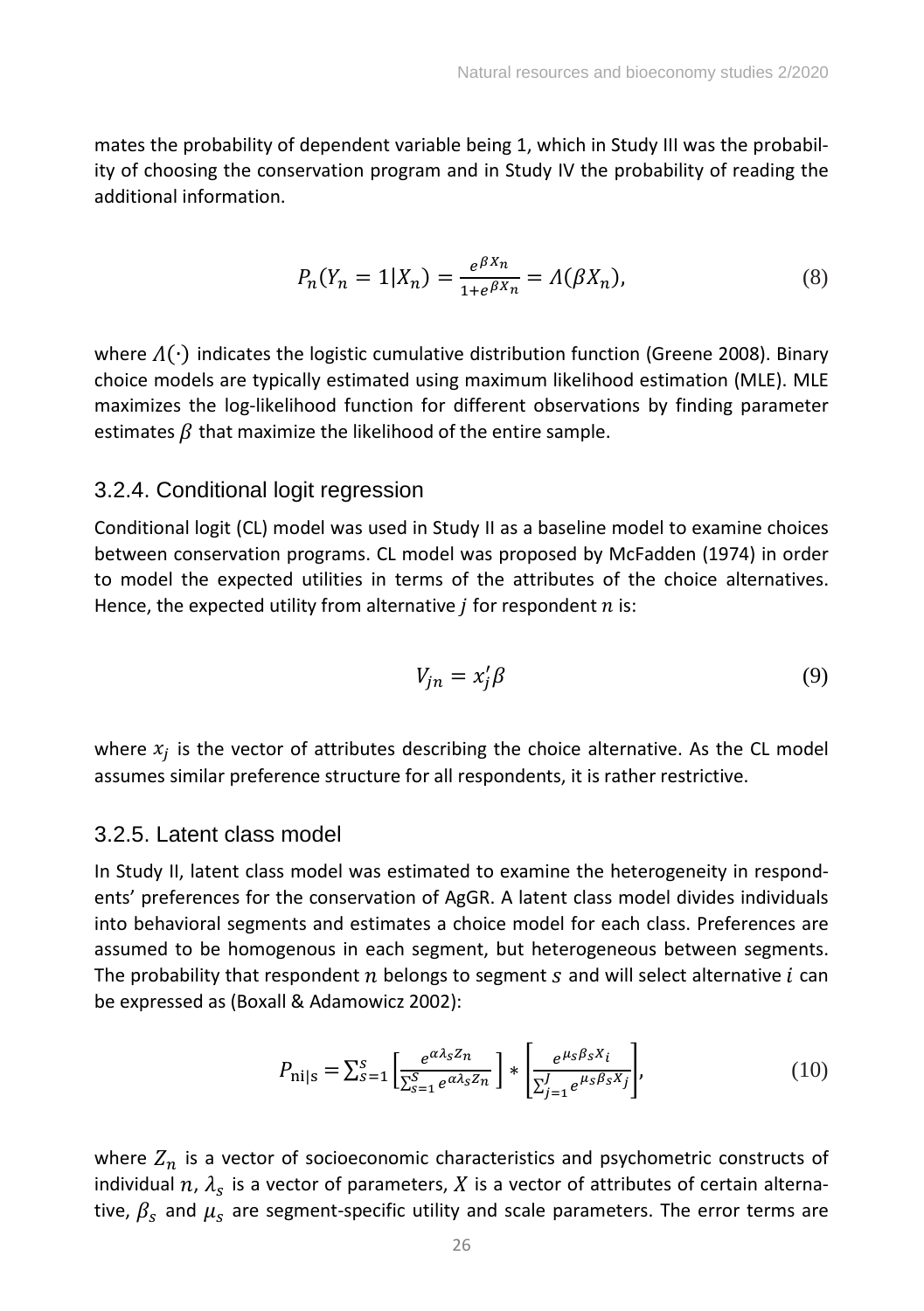assumed to be independently distributed across individuals and segments with Type 1 extreme value distribution. To examine class membership, covariates can be included in a latent class model as active or inactive. If covariates are active, they affect the probability of class membership (Vermunt & Magdison 2005). Alternatively, the relationship between covariates and the latent variable can be examined posterior to estimating a model without covariates with an inactive covariates method.

The latent class model is first estimated assuming one class, then two classes and so on. The estimation is continued until the change in log-likelihood becomes very small. Minimizing information criteria (e.g. The Bayesian Information Criterion (BIC), Akaike Information Criterion (AIC) and the Consistent Akaike Information Criterion (CAIC)) guide the choice of the optimal number of classes. However, interpretation of the classes and their differences by an analyst is also required in order to select the final number of classes.

#### <span id="page-27-0"></span>3.2.6. Mixed logit model

A mixed logit (MXL) model (McFadden and Train 2000) was used in Study IV in order to examine unobserved preference and scale heterogeneity between respondents who did/did not access voluntary information. This model takes into account respondent heterogeneity by allowing coefficients to vary across the respondents according to a pre-specified distribution. MXL is a highly flexible model that can estimate any discrete choice model and it relaxes the assumption of the independence of irrelevant alternatives (IIA) related to multinomial and conditional logit models (Train 2003).

The MXL probability of choosing alternative i is the expected value of the logit probability integrated over all different values of  $\beta$ , weighted by the mixing distribution  $f(\beta)$  (Hensher, Rose & Greene 2005):

$$
P_{ni} = \int \left( \frac{e^{\beta' x_{ni}}}{\sum_{j=1}^{J} e^{\beta' x_{nj}}} \right) f(\beta) d\beta \tag{11}
$$

In most MXL applications,  $f(\beta)$  is specified as continuous and it can follow lognormal, uniform, triangular or any other distribution. The mixing distribution can also be discrete, with  $\beta$  taking a finite set of distinct values. However, in this case, MXL becomes a latent class model (Train 2003).

There is a growing interest in accounting for scale heterogeneity in addition to heterogeneity in preferences. Scale represents the variation in the random component of utility in relation to the deterministic component. Scale heterogeneity implies that the scale of the error term varies across respondents. When the mean scale is higher, the respondents' choice behavior appears less random from the analyst's perspective. In the context of unfamiliar goods, allowing for scale heterogeneity may be especially important (Christie & Gibbons, 2011). Hence, scale heterogeneity was included in the modeling in Study IV.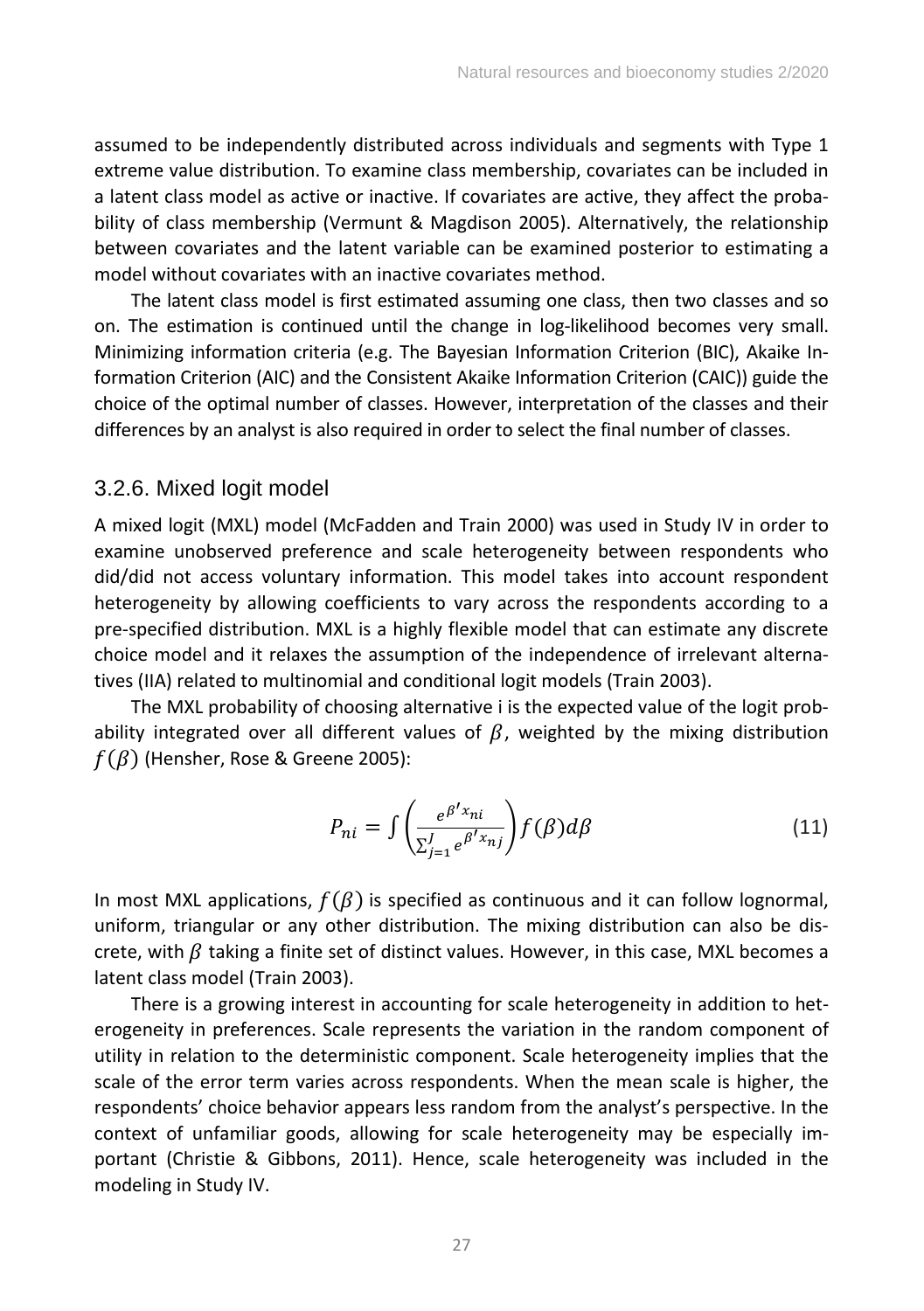As the WTP is the ratio of the attribute's coefficient to the price coefficient, allowing cost parameter to vary across respondents can cause problems in the estimation of WTP (Hensher, Rose & Greene, 2015). When both attribute and price coefficients are allowed to vary, the distribution of WTP is quite complex as it is no longer just the scaled distribution of the attribute's coefficient (Train, 2003). Train and Weeks (2005) suggest that WTP measures can be estimated directly in MXL model by re-formulating the model. In this WTP space approach, the coefficients represent the WTP measures instead of preferences and the WTP distributions can be specified directly. Therefore, the problem of selecting the distribution for the price coefficient is avoided and more realistic WTP estimates can be obtained (Hole & Kolstad 2012). Study IV estimated MXL models in both preference and WTP space.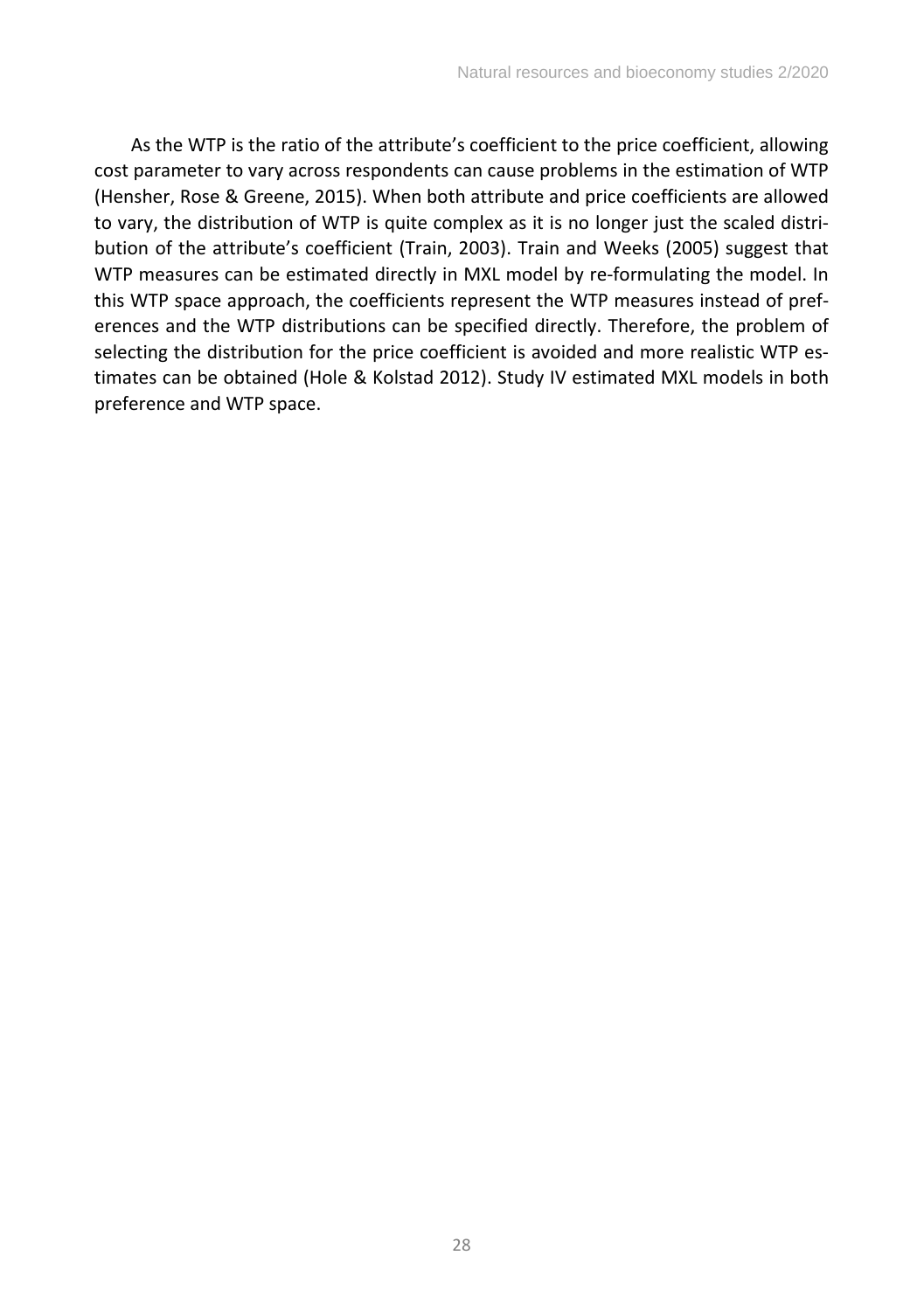# <span id="page-29-0"></span>4. Summaries of studies

### <span id="page-29-1"></span>4.1. Study I: Consumers as conservers – Could consumers' interest in a specialty product help to preserve endangered Finncattle?

Study I examined consumers' potential demand for Finnish indigenous cattle meat using CB and CV methods. Sustainable use is an important part of AgGR conservation, and markets for specialty products can help to preserve rare native breeds.

The results suggested that there would be considerable demand for Finncattle meat, as 86% of the respondents would like to buy it. The majority of these respondents would like to buy it occasionally or to try it. Approximately one-tenth of the respondents would buy Finncattle meat on a regular basis.

The results of the ordered probit model revealed that the consumer segment with the highest probability of purchase was characterized by male gender and frequent consumption of meat. The willingness to purchase was also positively affected by an appreciation of local food and environmental friendliness, as well as by concern about the loss of biodiversity caused by agricultural production.

For the majority of the respondents (59.3%), the breed did not produce any added value, as they would only buy Finncattle meat if it had an equal price to conventional meat. However, Finncattle meat proved to have potential for specialty markets, as almost a quarter (23.5%) of the respondents would be willing to pay more for it than for conventional meat. The average WTP for Finncattle meat was relatively low (only 6.25% higher than for conventional meat) among all respondents who were willing to buy it. However, for the quarter of the respondents who were willing to buy Finncattle meat even if it costs more than conventional meat, the average WTP was 26%.

Willingness to pay a price premium was highest among those respondents who would like to purchase Finncattle meat regularly. WTP was higher among men than women and income level affected it positively. Those respondents who voted for Green Party or were members of an environmental organization had significantly higher WTP.

The demand shown in Study I is encouraging, as a higher price compared to conventional meat could be obtained for Finncattle. However, as the costs of production were not examined, it is not possible to state whether the price premiums indicated in this study would make breeding Finncattle for meat profitable. High enough price premiums could create an incentive for farmers to preserve native breeds, and the production of Finncattle meat may possibly offer a potential means to conserve Finnish animal genetic resources.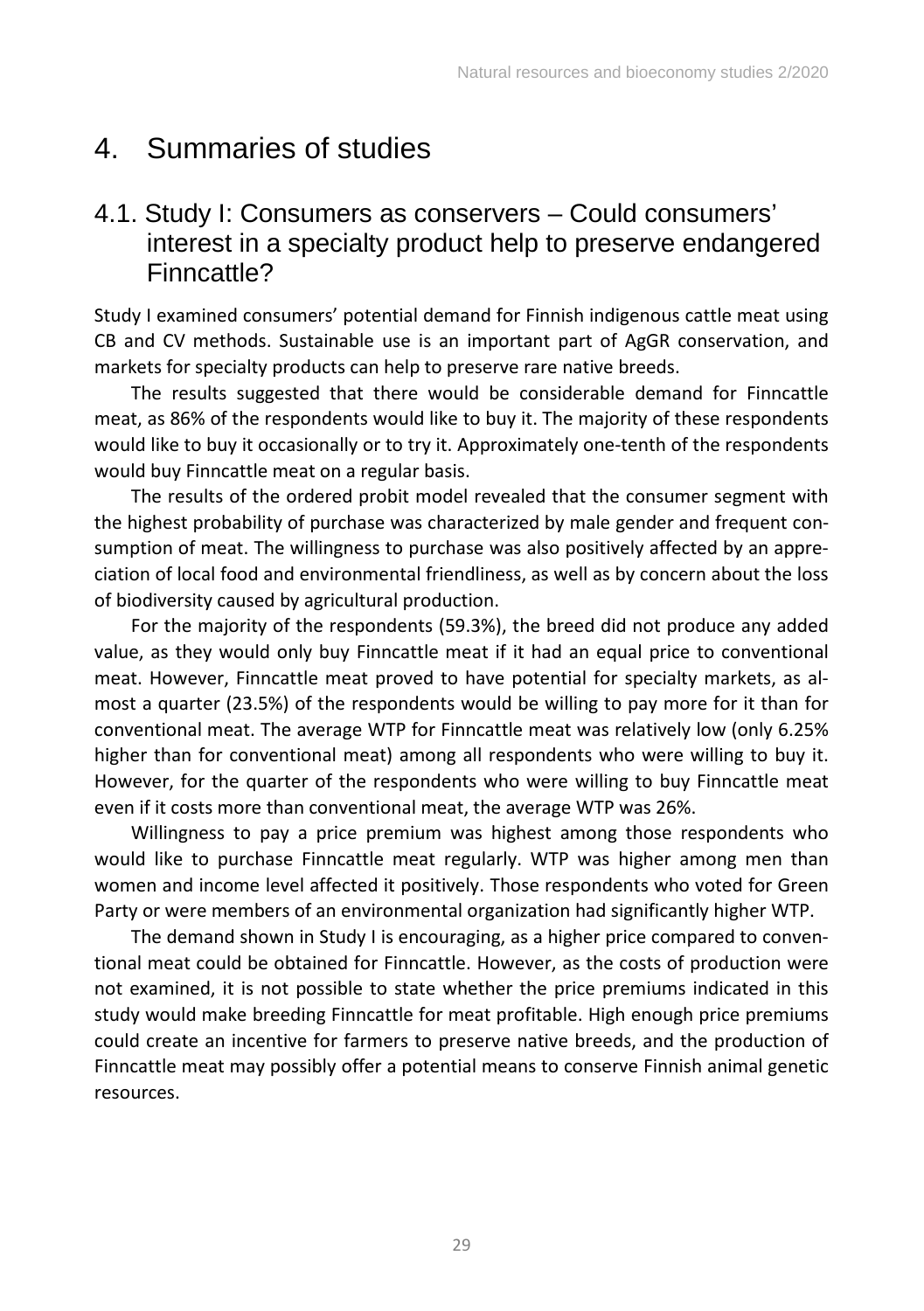#### <span id="page-30-0"></span>4.2. Study II: Citizens' preferences for the conservation of agricultural genetic resources

Study II estimated the benefits of AgGR conservation program in Finland using the CE method. The conservation program contained both plant genetic resources and animal genetic resources, as well as conservation on farms and in gene banks.

The results showed that citizens are interested in the conservation of native agricultural breeds and varieties. Rather than assuming that all of the respondents have the same preferences for conservation of AgGR, a latent class model was used to examine preference heterogeneity across citizen segments.

For most of the conservation program attributes, there was significant heterogeneity in preferences. Estimation of the latent class model resulted in five citizen clusters. Respondent groups were identified based on their preferences for conservation, but they also differed with respect to their use of additional information, carefulness and certainty in responses, as well as their environmental attitudes and perceptions of who is responsible for the conservation.

The first class (27% of the respondents) was named as conservationists. These respondents did not take the cost of the conservation program into account while making their choices. However, almost all other program attributes were significant and positive. This class perceived higher use and non.-use values from AgGR conservation than did respondents in other classes.

The second class (26% of the respondents) had a high tendency to choose the conservation program compared to the status quo. The emphasis of preferences was on the conservation of animal breeds. In this class, respondents perceived that the responsibility for the conservation of genetic resources belongs to citizens and consumers.

The third class (comprising 17% of the respondents), interestingly favored the option in the middle, i.e. conservation program A over program B and status quo. This group clearly had random tendencies as respondents were relatively uncertain of their preferences, used additional information less and responded less carefully than other respondents (according to their self-evaluation). Still, this group preferred an increase in several conservation attributes.

The fourth class (17% of the respondents) clearly preferred status quo over conservation program options. The bid variable was not significant and this group perceived conservation as being the farmers' responsibility.

The fifth class (13% of the respondents) was the most sensitive to the cost of the conservation program. Still, these respondents preferred conservation program over status quo, and almost all conservation attributes were significant. Respondents in this class evaluated themselves as respondents who were careful in their choices, but still felt rather uncertain about them. They were also less familiar with products from traditional breeds and varieties.

WTP estimates were presented for three classes that had a significant cost coefficient. The marginal WTPs based on the latent class model were considerably lower than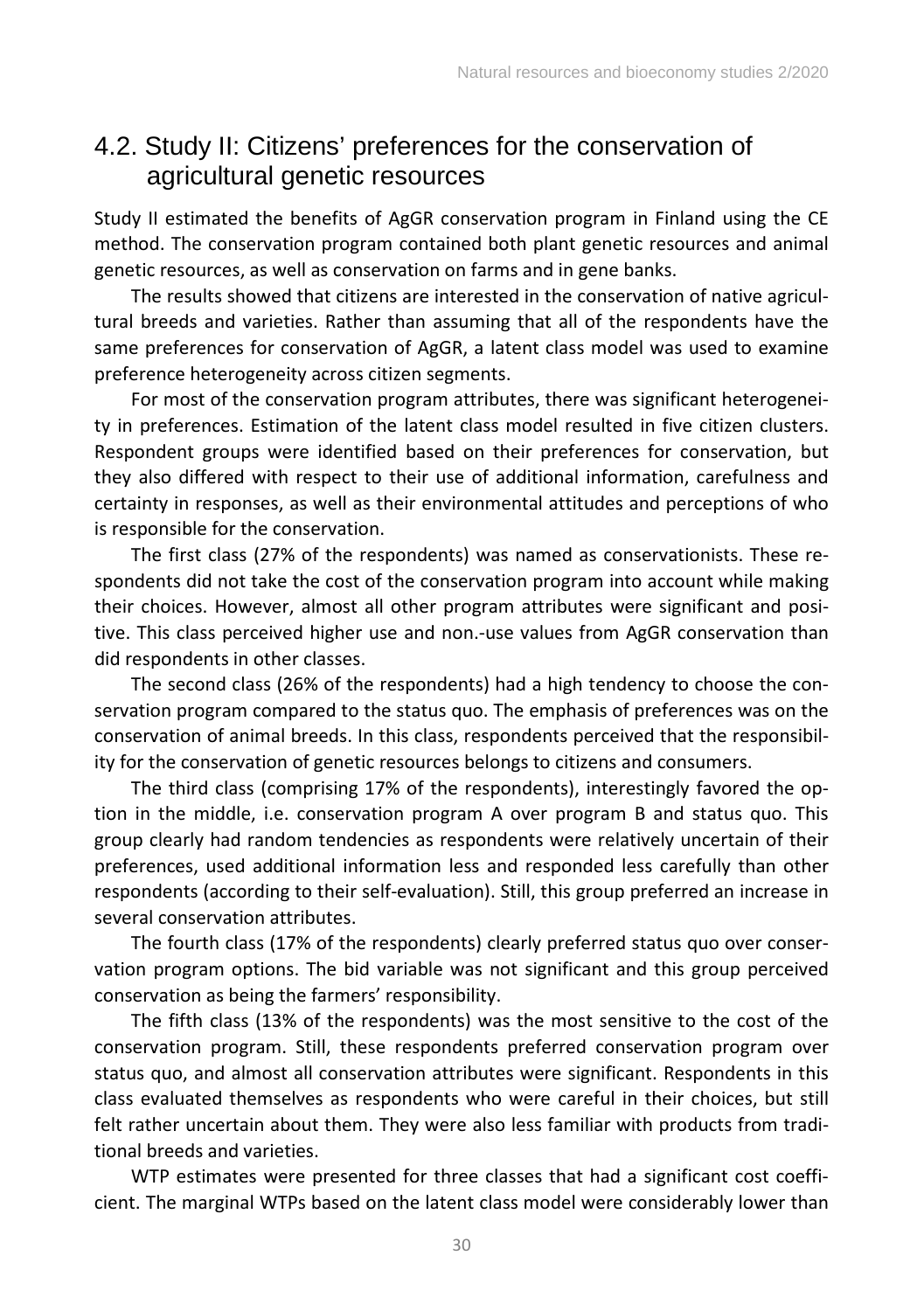the WTPs of the whole sample based on the conditional logit model. This implies that the WTPs for whole sample were influenced by the groups that were insensitive to the costs of conservation. Hence, it is very important to take the respondents' preference heterogeneity into account in welfare estimates.

This study suggested that in the case of plant genetic resources, Finnish citizens particularly valued moderate levels of in situ conservation. Regarding the conservation of animal breeds, the importance of in situ conservation of cattle breeds was emphasized. Ex situ conservation was perceived as important, especially for those breeds that are insufficiently conserved in gene banks at present.

### <span id="page-31-0"></span>4.3. Study III: Consumer and citizen roles and motives in the valuation of agricultural genetic resources in Finland

Study III used the CV method to examine WTP for the conservation of AgGR in two different decision contexts: policy valuation question (i.e. paying for a conservation program) and product valuation question (i.e. buying a native breed product). Instead of assuming that respondents state their preferences strictly as either citizens or consumers, the roles were allowed to coexist. The aim was to analyze consumer and citizen roles in explaining WTP in both contexts and to investigate respondent heterogeneity.

In the policy valuation question, the respondents showed support for the conservation program as 72% chose to support the program, while 28% of the respondents preferred the status quo. The support was surprisingly high, even with the highest tax levels, as over 60% of the respondents supported the program even when the cost was €300 per year.

Because the tail of the WTP distribution extended beyond the upper range of the offered bids, a non-parametric measure was used to calculate the mean WTP for the conservation program. The annual mean WTP was €195.70 per year for a 10-year period by using Turnbull lower bound estimator. For a more conservative measure, the nonrespondents were assumed to hold zero WTP and the Turnbull estimate of the mean WTP was €47.90.

Use and non-use motives, as well as the perceived importance of the conservation of AgGR in relation to other environmental problems, positively affected the willingness to support the conservation program. The perceptions of both taxpayer and purchaser responsibilities in the conservation of AgGR had a positive effect on the support, but taxpayer responsibility had a stronger effect in the policy valuation context.

The CV question in the consumer context concerned WTP for a genetic resource product, Finncattle meat. Only 2.5% of the meat-eating respondents stated that they would not buy Finncattle meat if it was available in stores. Over half of the respondents would buy it if the price was equal to that of conventional meat, and over 40% were willing to pay a higher price for Finncattle meat. The mean WTP was 8.2% higher than for conventional meat for the respondents willing to buy Finncattle meat. For those who were willing to pay a higher price, the average WTP was 20.2%.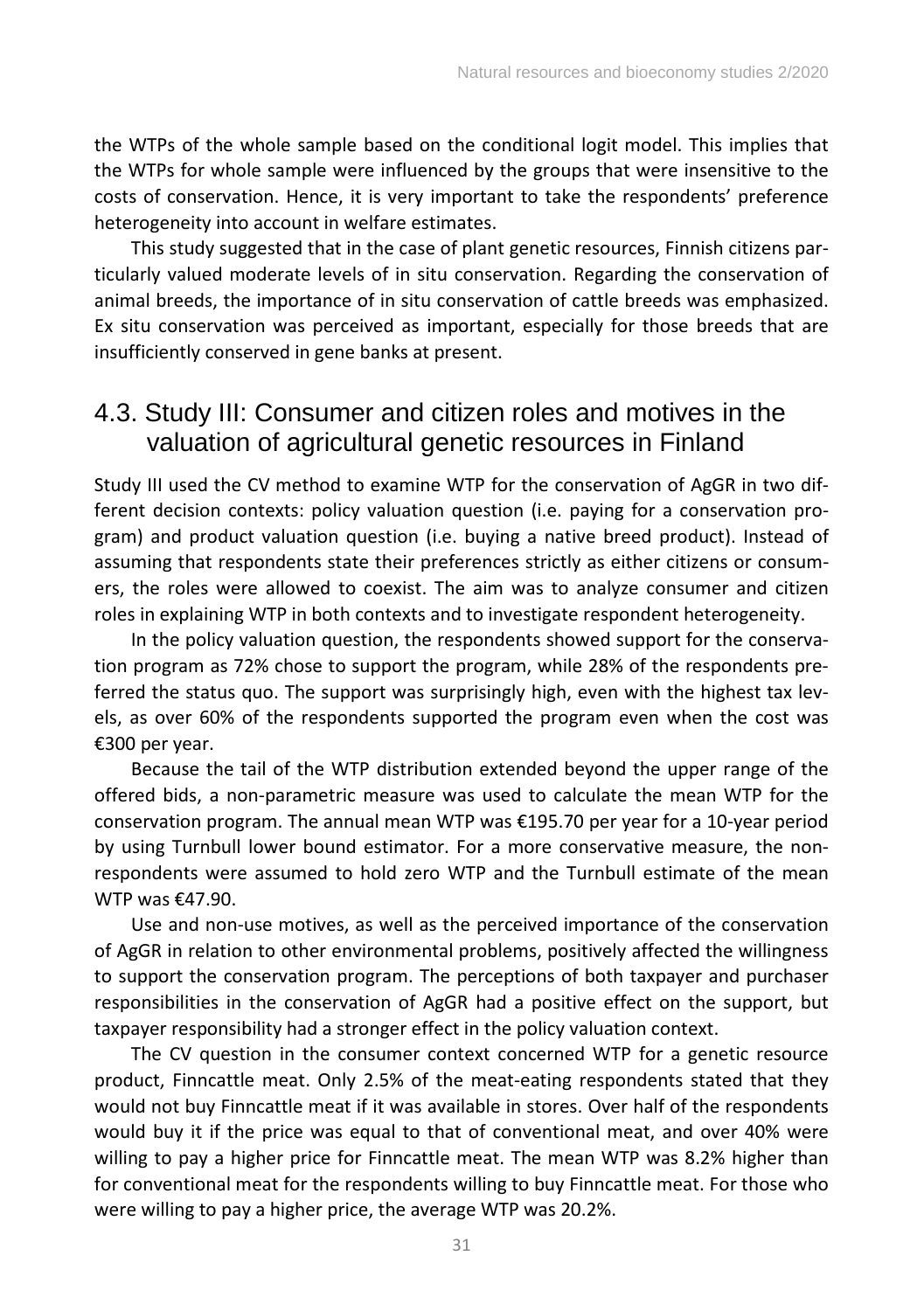Taxpayer and purchaser responsibilities affected WTP positively, with taxpayer responsibility having a stronger effect. As opposed to the policy valuation context, use and non-use motives did not affect WTP in the purchasing decision.

The results suggest that instead of being mutually exclusive, citizen and consumer roles are likely to be overlapping despite the valuation context. Therefore, the diversity of roles and the motivations of the respondents are important aspects to consider in the valuation surveys.

### <span id="page-32-0"></span>4.4. Study IV: The role of information in the valuation of unfamiliar goods – the case of genetic resources in agriculture

Study IV examined the effect of information use on respondents' choices and WTP for an unfamiliar good, i.e. AgGR. Based on the use of additional information provided in the survey, the respondents were divided into two groups. Both information use and its effect on individual preferences and scale were then analyzed.

Results indicated that both attitudinal and socio-demographic variables affect the use of information. Perceived taxpayer responsibility in conservation increased the use of information, whereas the perception of farmer responsibility and familiarity with native breeds and varieties decreased it. In addition, women and older respondents were more likely to read the additional information.

Overall, the respondents showed support for the conservation of AgGR. Nevertheless, there was considerable variation in preferences and WTP between those who accessed voluntary information and those who did not. The respondents who accessed the additional information chose the status quo less frequently and their choices could be explained with several conservation attributes. Instead, the choices of the respondents who did not read the information were associated with fewer significant conservation attributes, and the attribute coefficients were lower. This suggests that reading the additional information had a positive effect on utility derived from the environmental good.

Estimated WTPs for the conservation programs with low and high levels of improvement were €63 and €67 for those respondents who did not access the information, whereas for the respondents accessing the information, WTP estimates were €120 and €170, respectively.

No significant differences in mean scale between the information groups were found after the coefficient means for the attributes (i.e. preferences) were allowed to differ between the groups. This result differed from Czajkowski, Hanley and LaRiviere (2016), who found that respondents who were given more information in the CE made less-random choices.

Even though additional information was made available, only 60% of the respondents used the opportunity to read it. Those respondents who were not familiar with the good at the outset were more interested in reading the information. This is encouraging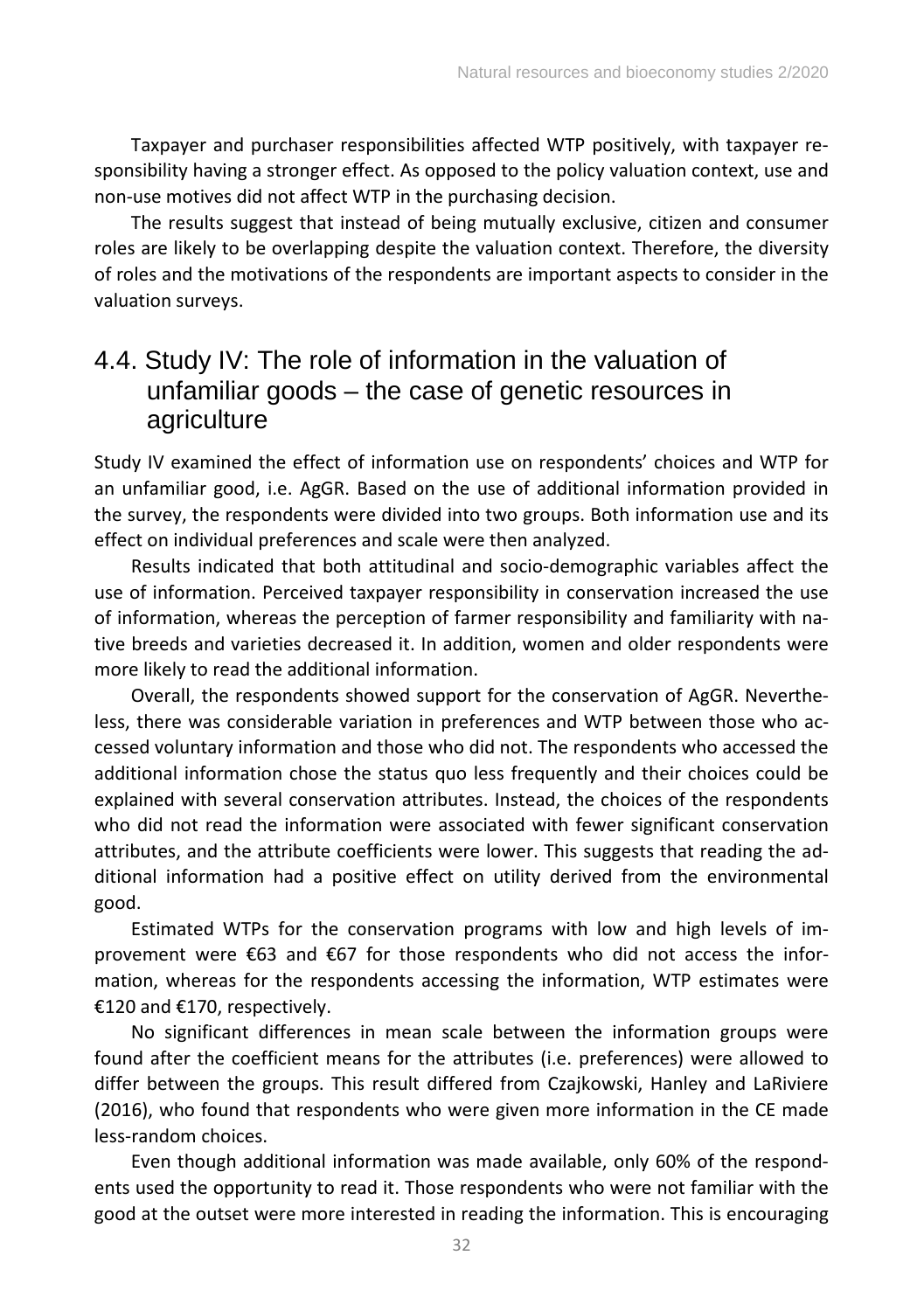from a policy point of view, as it suggests that the share of well-informed respondents can be increased by providing an access to additional information.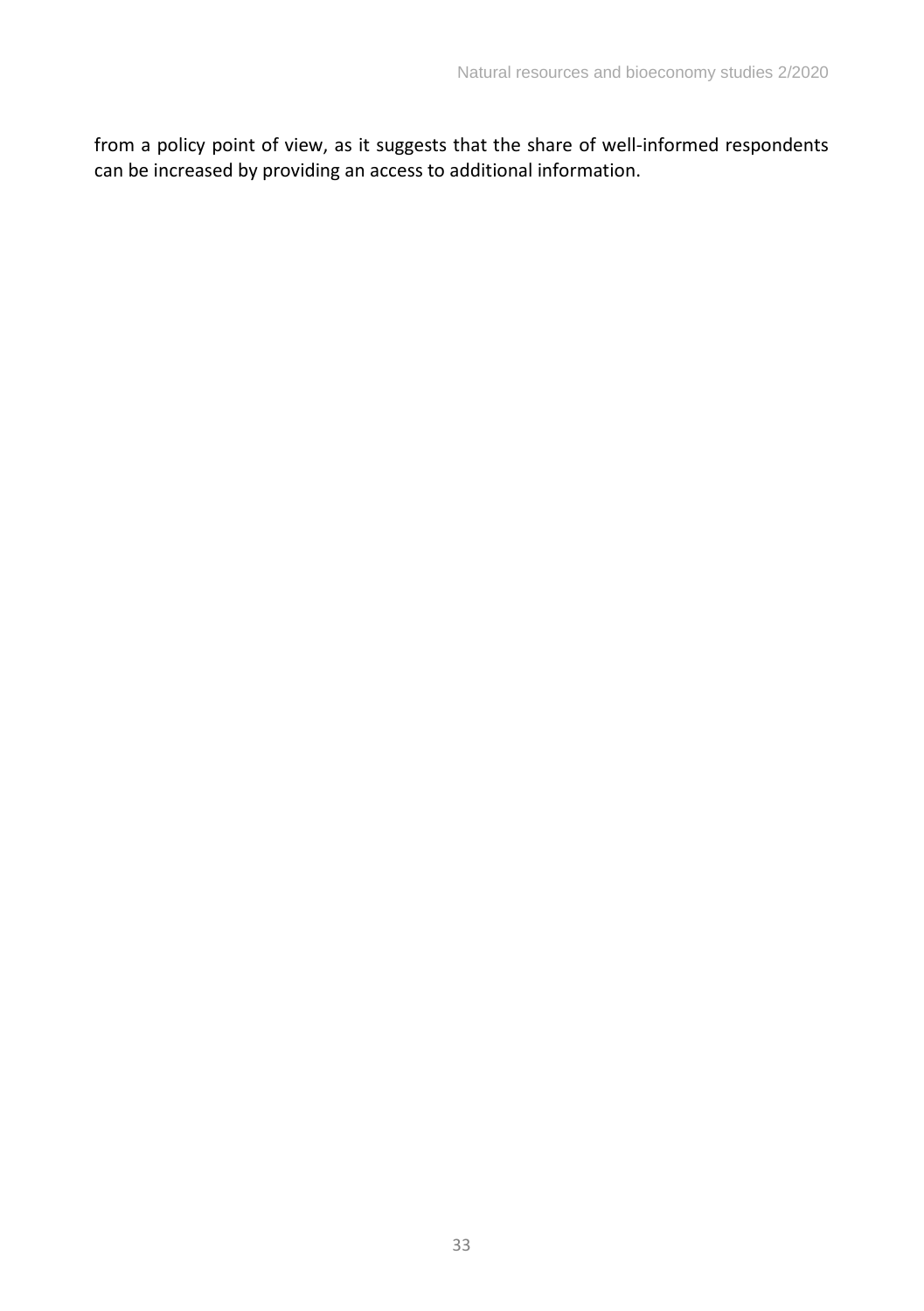## <span id="page-34-0"></span>5. Discussion and conclusions

This dissertation examined the value of Finnish AgGR. The studies used different valuation methods and approaches to analyze the issue from consumers' perspectives as a purchase decision (Studies I and III) and from citizens' perspectives as conservation policy support decision (Studies II, III and IV). Hence, the dissertation adds to the scarce body of literature on citizens' and consumers' preferences for AgGR in developed countries.

In valuation studies, a clear-cut distinction between consumers and citizens is rather artificial, although it is commonly used. Study III demonstrated that respondents may hold both roles simultaneously, as they exhibited consumer and citizen considerations in the public policy context as well as in the purchasing decision context. In addition, the thesis showed how respondents' information on AgGR affects their valuation (Study IV).

The analyses show that, overall, Finns are interested in preserving AgGR. Willingness to purchase Finncattle meat is high and there is a positive price premium compared to conventional meat (Study I and Study III). A high enough price premium could suggest potential for niche markets and create incentive for farmers to raise Finncattle, further helping to conserve these breeds and their valuable genetic resources. However, examining the profitability of these products on niche markets would also require information on the production costs. In addition, it is important to bear in mind the possible increased costs of processing, marketing and distributing for such niche products. Narloch et al. (2011) point out that it is possible that niche markets would only work for AgGR that closely match consumers' preferences. Hence, a large proportion of AgGR might continue to be neglected.

In Studies I and III, the willingness to purchase Finncattle meat and willingness to pay for it were modeled separately. Alternatively, these could have been modeled simultaneously by using a Heckit model (Heckman 1979), which decomposes the choice process into two stages. However, as the data contained specific features, i.e. ordered responses for willingness to purchase and grouped data for WTP, these would have been challenging to incorporate into a two-stage model.

Stated preference methods require that respondents are properly informed about the environmental good they are valuing (Álvarez-Farizo et al. 2007), hence information provision is important in the valuation of unfamiliar goods. AgGR was assumed to be unfamiliar to some of the respondents, and Study IV showed that approximately onethird of the respondents had never heard of half of the indigenous breeds and varieties presented in the Survey 2. Study IV also revealed large differences in WTP estimates between those who read the provided information and those who did not, hence highlighting the importance of information provision in the valuation of unfamiliar goods. With regards to Finnish AgGR conservation, it is important to provide information on AgGR to citizens, especially to avoid confusion of AgGR with GMO (genetically modified organism).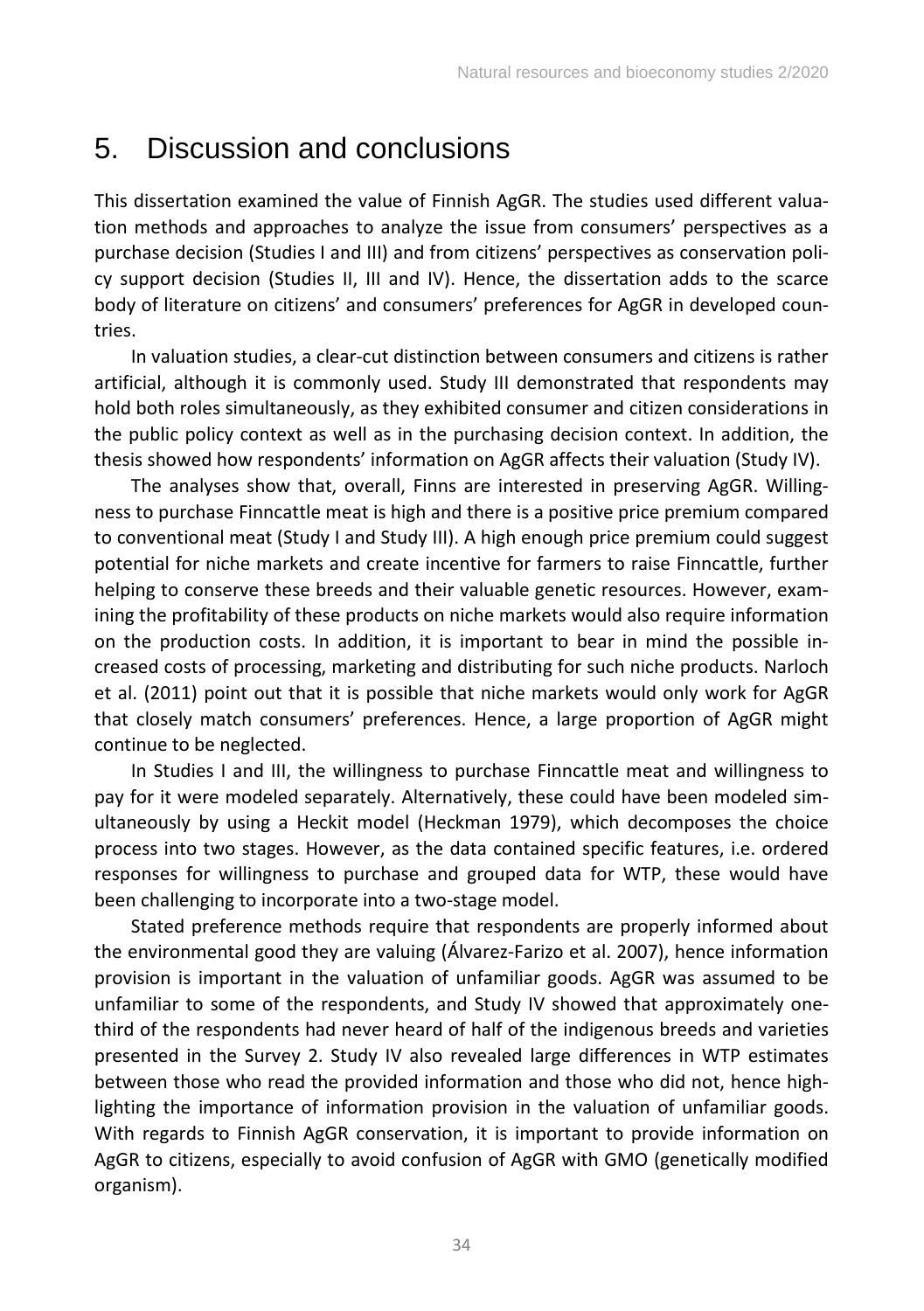Overall, measuring the use of information provided in a survey is difficult. How can we know which respondents have actually perused the information and which respondents have just skimmed through it? Furthermore, the level of information required to make an informed choice varies between individuals, and standardized information set in a survey can lead to either information underload or overload depending on the respondent (Macmillan et al. 2002).

Time is often used as a proxy for information use, but spending time on information does not necessarily guarantee that respondent will read it. Additionally, reading the information still does not guarantee that the respondent is internalizing it. Some environmental valuation studies have used quizzes after the information to measure how well respondents have understood it (e.g. Aanesen et al. 2015). Future research should continue to examine ways to properly identify the effort respondents put into reading the provided information. An interesting topic would be to use eye-tracking to examine voluntary information acquisition. However, this would require a lab environment, and would not be applicable for nationwide internet surveys.

Even though the willingness to purchase Finncattle meat was high, the studies reveal greater support for a conservation program. This could be due to the fact that the conservation program provides wider conservation measures, but it could also reflect that for some respondents, buying rare breeds' meat in order to conserve the breed might seem counterintuitive.

The policy support was strong, as 76% of the respondents in Study II and 72% of the respondents in Study III supported the conservation program with an increased level of conservation despite the cost related to it. However, as revealed by Study II, there is substantial heterogeneity in citizens' preferences. This is important to take into account, as the assumption of homogenous preferences can lead to large distortions of WTP estimates. Some of the respondents support the conservation while ignoring the cost, and failure to detect this could lead to the overestimation of conservation benefits.

Obtaining estimates on the total economic value of AgGR is necessary in order to justify expenses used for the conservation. In the studies in this dissertation, estimated WTP for a genetic resource product, i.e. Finncattle meat, ranged between +20% and +26% compared to conventional meat. In turn, WTP for conservation policy program ranged from approximately €50 to €170 per year for a 10-year period depending on the method of calculation. Compared to WTP estimates from different countries (in chapter 2.4), these estimates seem to be of the same magnitude and are therefore realistic.

Conservation policy programs in this dissertation were stated to be financed with taxes, implying equal participation by all citizens. However, another possible approach in the conservation could be to use market-based incentives. Payments for agrobiodiversity conservation services (PACS) (Narloch et al. 2011) have been suggested as means to provide incentive for farmers to conserve threatened AgGR. Although PACS are mainly discussed in the context of poor communities in developed countries, FAO (2015a) suggests that this kind of approach could also be useful in Europe to better understand the support that farmers require in order to reach population targets; especially as the cur-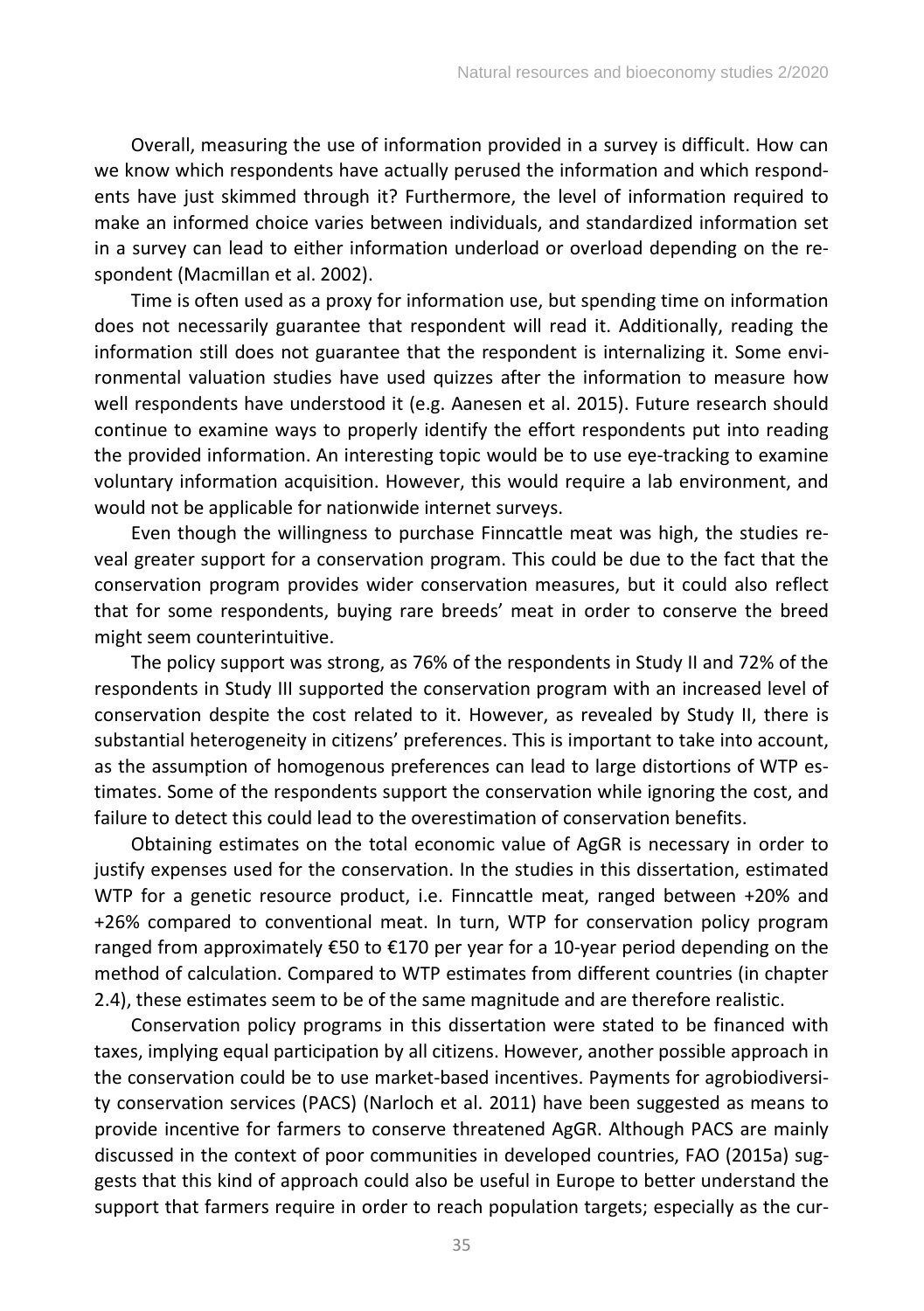rent support schemes prove to be insufficient to compensate true opportunity costs of farming indigenous breeds or varieties (Signorello & Pappalardo 2003, Turunen 2007). The results from Study II could be useful in providing starting point for identifying interested beneficiaries for a PACS scheme and defining possible buyers in addition to state. Furthermore, as the results-based agri-environmental policies are a topical issue and there is discussion on how this new policy scheme could be implemented, AgGR conservation could provide an interesting opportunity to test results-based policies, as the conservation results are easily verifiable.

For good policy decision making, it is necessary to evaluate the effects (both benefits and costs) of the policy. Even though determining the value of the AgGR conservation benefits is difficult and the value estimates may not be perfect, neglecting the valuation of benefits is more problematic. Assessing the value of AgGR from the viewpoint of citizens and consumers provides important information for decision makers that should be taken into account in the policy design.

The analysis in this dissertation is based on neoclassical economics. The central assumptions include, for example, that individuals have rational and identifiable preferences and that they maximize their utility. However, these assumptions have been criticized for being unrealistic and not holding well in the real world as people often lack clearly defined preferences, especially for complex or unfamiliar goods, such as genetic resources. Furthermore, the value of AgGR to society might be something other than aggregated individual preferences alone.

Deliberative monetary valuation (DMV) has been proposed as an approach that could overcome these problems. DMV is a participatory method using deliberation, discussion and social learning in small groups in order to produce more informed choices and thus greater legitimacy (Spash 2007, Howarth and Wilson 2006). However, few empirical applications of DMV exist and most are small-scale studies. As the objective in this dissertation was to examine the values citizens and consumers place on AgGR at a national level, employing the DMV method was not feasible. Using more established valuation methods provided a good starting point for the valuation of Finnish AgGR, but in future work, a DMV approach could provide an interesting additional perspective to integrate the value of AgGR in decision making. A more participatory approach could also be used to examine what factors affect consumers' and citizens' views on the importance of AgGR conservation and how, for example, property rights, health and security can be considered in the implementation of conservation programs.

In order to support the Finnish conservation policy design, a cost–benefit analysis needs to be conducted. Cost-benefit analysis helps to maximize social net benefits and would, therefore, guide efficient conservation design. It would be especially useful to compare the costs and benefits of in situ and ex situ conservation methods, while taking into account the TEV of AgGR. Some studies have recommended ex situ conservation as less expensive and less vulnerable method. However, these studies often neglect the additional benefits of in situ conservation, such as visibility of local breeds in the landscape or the ability to use their products. This dissertation provides the estimates on the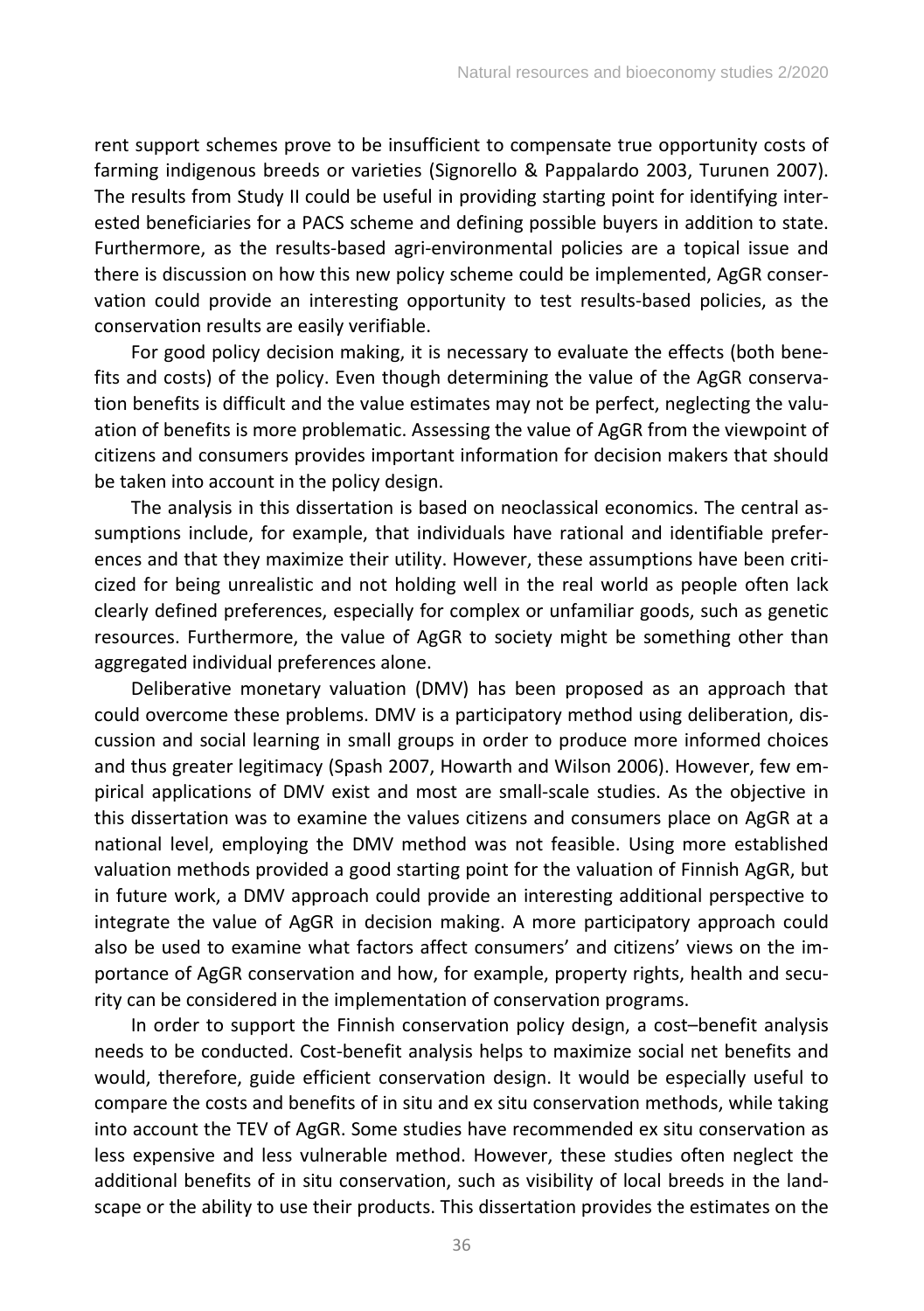TEV of AgGR conservation benefits in Finland, hence, next the focus should be shifted on the calculation of conservation costs.

It is important to understand, however, that a cost-benefit analysis with a utilitarian perspective is just one way, with known limitations, of understanding the economic logic of conservation. Examining the broader economic rationale and going beyond instrumental and intrinsic values by including relational values, is an emerging subject of research (see e.g. Himes & Muraca 2018, Chan, Gould & Pascual 2018) that could also offer new approaches to assess agri-environmental policy.

During the time of dissertation work, the population of Eastern Finncattle has increased and it is no longer endangered. However, at the same time, the population of previously more common Western Finncattle has dropped and the population is now smaller than the population of Eastern Finncattle. This highlights the fact that even though some progress has been made in the conservation of AgGR, there still are endangered and vulnerable breeds and varieties, and action is needed in order to enhance the conservation and to avoid genetic erosion. As the world is facing climate change, preserving genetic diversity and the ability to adapt to changing conditions becomes more important than ever.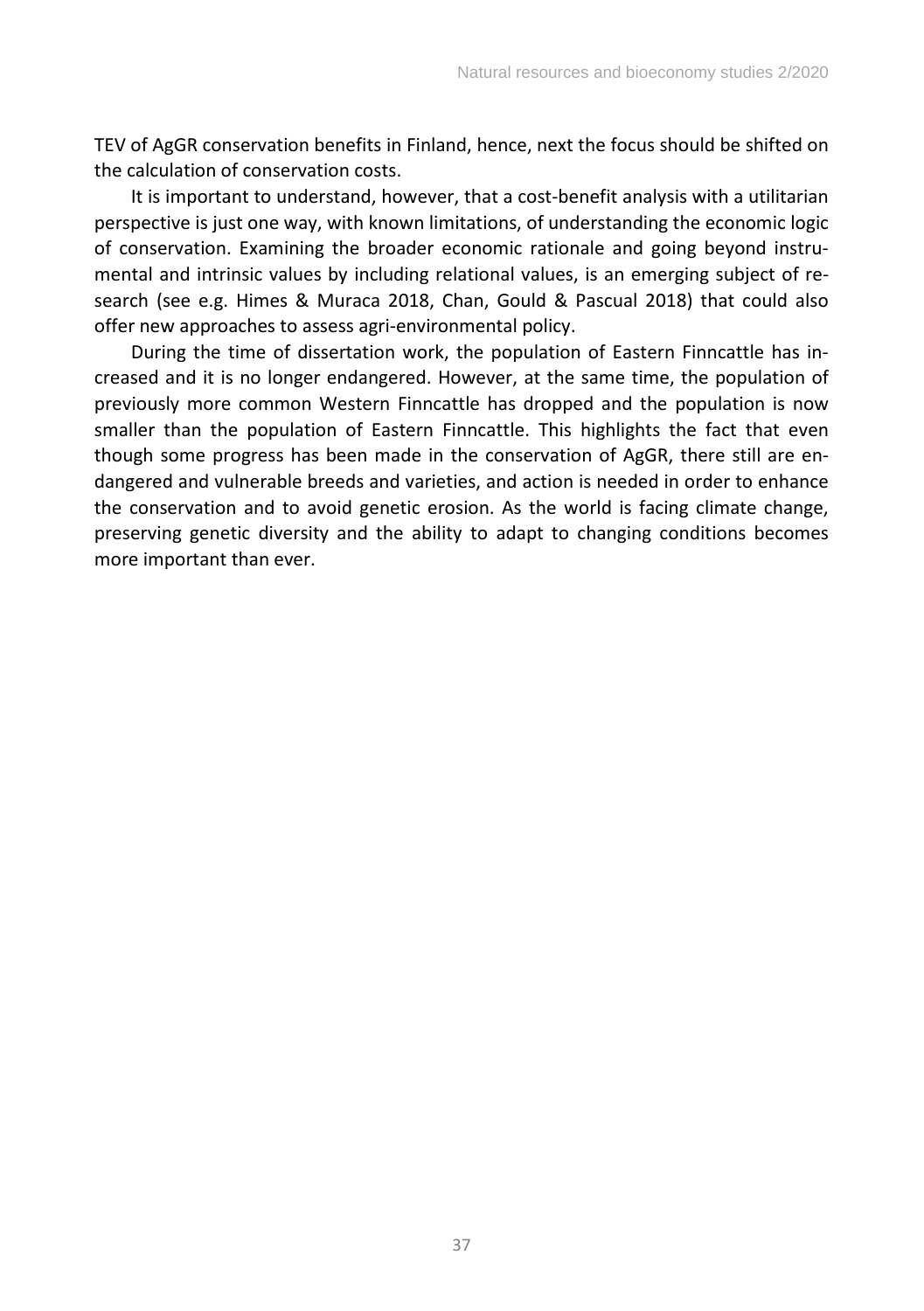## References

- Aanesen, M., Armstrong, C., Czajkowski, M., Falk-Petersen, J., Hanley, N. & Navrud, S. 2015. Willingness to pay for unfamiliar public goods: preserving cold-water coral in Norway. Ecological Economics 112: 53–67.
- Ahtiainen, H. & Pouta, E. 2011. The value of genetic resources in agriculture: a metaanalysis assessing existing knowledge and future research needs. International Journal of Biodiversity Science, Ecosystem Services and Management 7(1): 27–38.
- Alphonce, R., Alfnes, F. & Sharma, A. 2014. Consumer vs. citizen willingness to pay for restaurant food safety. Food Policy 49 (1): 160–166.
- Álvarez-Farizo, B., Hanley, N., Barberán, R. & Lázaro, A. 2007. Choice modeling at the "market stall": individual versus collective interest in environmental valuation. Ecological Economics 60: 743–751.
- Andreoni, J. 1989. Giving with impure altruism: applications to charity and Ricardian equivalence. The Journal of Political Economy 97 (6): 1447–1458.
- Bateman, I., Carson, R., Day, B., Hanemann, M., Hanley, N., Hett, T., Jones-lee, M., Loomes, G., Mourato, S., Özdemiroglu, E., Pearce, D., Sugden, R. & Swanson, J. 2002. Economic valuation with stated preference techniques: a manual. Edward Elgar Publishing Limited, Cheltenham, UK.
- Bett, H., Peters, K., Nwankwo, U. & Bokelmann W. 2013. Estimating consumer preferences and willingness to pay for the underutilized indigenous chicken products. Food Policy 41: 218–225.
- Blamey, R., Common, M. & Quiggin, J. 1995. Respondents to contingent valuation surveys: consumers or citizens. Australian Journal of Agricultural Economics 39 (3): 263–288.
- Boxall, P. & Adamowicz, W. 2002. Understanding heterogeneous preferences in random utility models: a latent class approach. Environmental and Resource Economics 23: 421–446.
- Boyle, K. 2003. Contingent Valuation in Practice. In: Champ P., Boyle K., Brown T. (Eds.), A primer on nonmarket valuation. The economics of non-market goods and resources, vol 3. Springer, Dordrecht: 111–169.
- Cameron, T. & Huppert, D. 1989. OLS versus ML estimation of non-market resource values with payment card interval data. Journal of Environmental Economics and Management 17: 230–246.
- Carson, R. 1997. Contingent valuation surveys and tests of insensitivity to scope. In: Kopp, R., Pommerehne, W. & Schwartz, N. (Eds.), Determining the value of nonmarket goods: economic, psychological and policy relevant aspects of contingent valuation methods. Kluwer Academic Publishers, Norwell: 127–163.
- Carson, R. 2000. Contingent valuation: a user's guide. Environmental Science and Technology. 34: 1413–1418.
- Carson, R. 2011. Contingent valuation: a comprehensive bibliography and history. Edward Elgar Publishing Limited, Cheltenham, UK.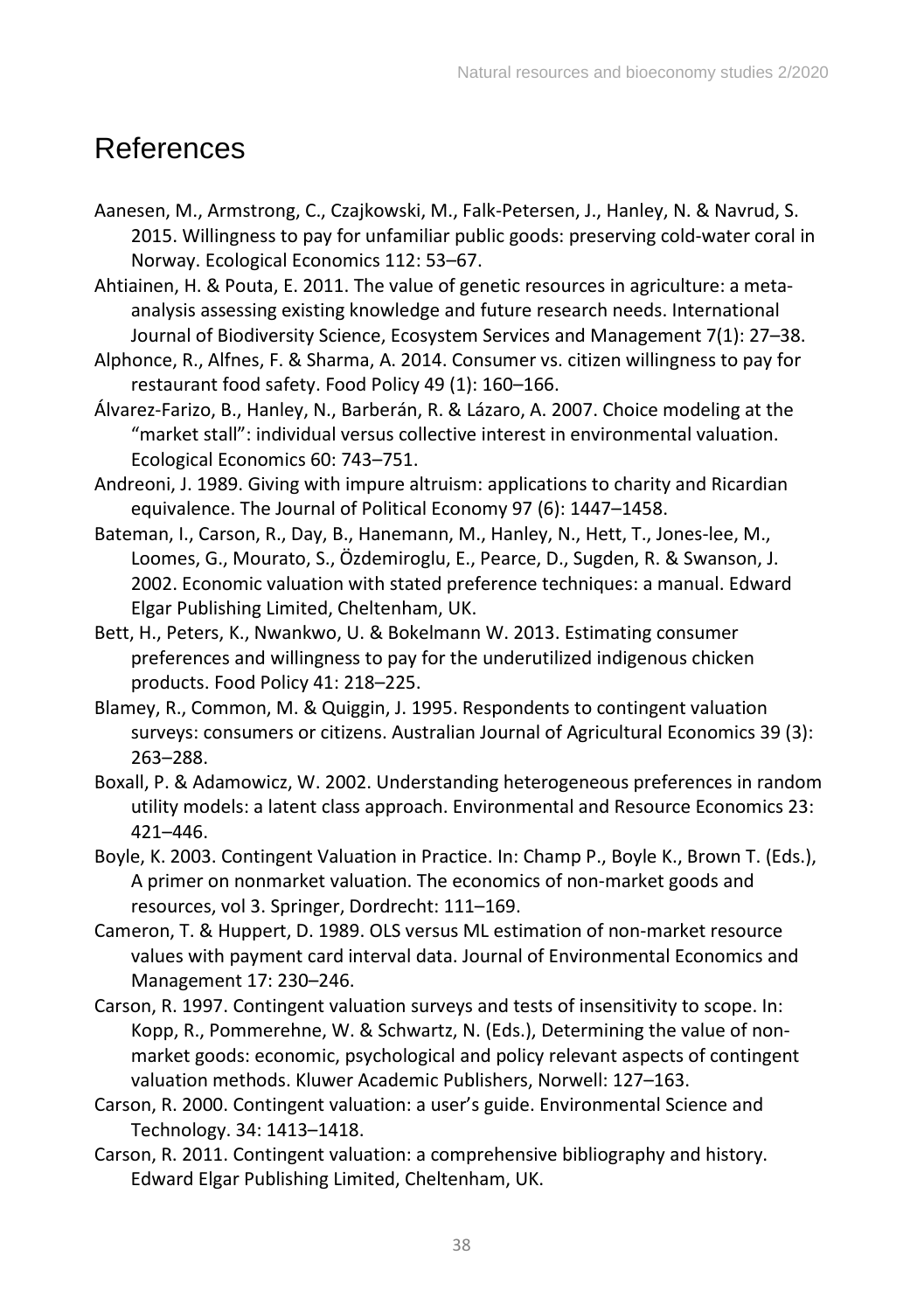- CBD (Convention on Biological Diversity). 2011. Strategic plan for biodiversity 2011– 2020, including Aichi biodiversity targets. (available at https://www.cbd.int/sp/)
- Chan, K., Gould, R. & Pascual, U. 2018. Editorial overview: Relational values: what are they, and what's the fuss about? Current Opinion in Environmental Sustainability 35: A1–A7.
- Christie, M. & Gibbons, J. 2011. The effect of individual 'ability to choose' (scale heterogeneity) on the valuation of environmental goods. Ecological Economics 70(12): 2250–2257.
- Czajkowski, M., Hanley, N. & LaRiviere, J. 2016. Controlling for the effects of information in a public goods discrete choice model. Environmental and Resource Economics 63(3): 523–544.
- Dinis, I., Simoes, O. & Moreira, J. 2011. Using sensory experiments to determine consumers' willingness to pay for traditional apple varieties. Spanish Journal of Agricultural Research 9(2): 351–362.
- Drucker, A. 2003. Economic Valuation of Animal Genetic Resources: Importance, Application and Practice. Teoksessa Community-based management of animal genetic resources. Proceedings of the workshop held in Mbabane, Swaziland 7–11 May 2001. FAO Rooma, 2003.
- Drucker, A. & Anderson S. 2004. Economic Analysis of Animal Genetic Resources and the Use of Rural Appraisal Methods: Lessons from Southeast Mexico. International Journal of Agricultural Sustainability 2 (2): 77–97.
- Drucker, A., Gomez, V. & Anderson, S. 2001. The economic valuation of farm animal genetic resources: a survey of available methods. Ecological Economics 36: 1–18.
- Drucker, A. & Rodriguez, L., 2009. Development, intensification and the conservation and sustainable use of farm animal genetic resources. In: Kontoleon, A., Pasqual, U., Smale, M. (Eds.), Agrobiodiversity Conservation and Economic Development. Routledge, Abingdon, UK: 92–109.
- Duclos, D. & Hiemstra, S. J. 2010. State of local cattle breeds in Europe. In: Hiemstra, S.J., de Haas, Y., Mäki-Tanila, A. and Gandini, G. (Eds.), Local Cattle Breeds in Europe. Towards policies and strategies for self-sustaining breeds. Wageningen Academic, Amsterdam: 40–57.
- Englin, J. & Cameron, T. 1996. Augmenting travel cost models with contingent behavior data. Environmental & Resource Economics 7: 133–147.
- European Commission. 2011. The EU biodiversity strategy to 2020. Publications Office of the European Union, Luxembourg.
- FAO. 2015a. The Second Report on the State of the World's Animal Genetic Resources for Food and Agriculture. Scherf, B.D. & Pilling, D. (Eds.), FAO Commission on Genetic Resources for Food and Agriculture Assessments, Rome (available at http://www.fao.org/3/a-i4787e/index.html).
- FAO. 2015b. Coping with climate change the roles of genetic resources for food and agriculture. Rome.
- FAO. 2012. Second Global Plan of Action for Plant Genetic Resources for Food and Agriculture. FAO Comission on Genetic Resources for Food and Agriculture. Rome. (available at http://www.fao.org/cgrfa/policies/global-instruments/gpa/en/)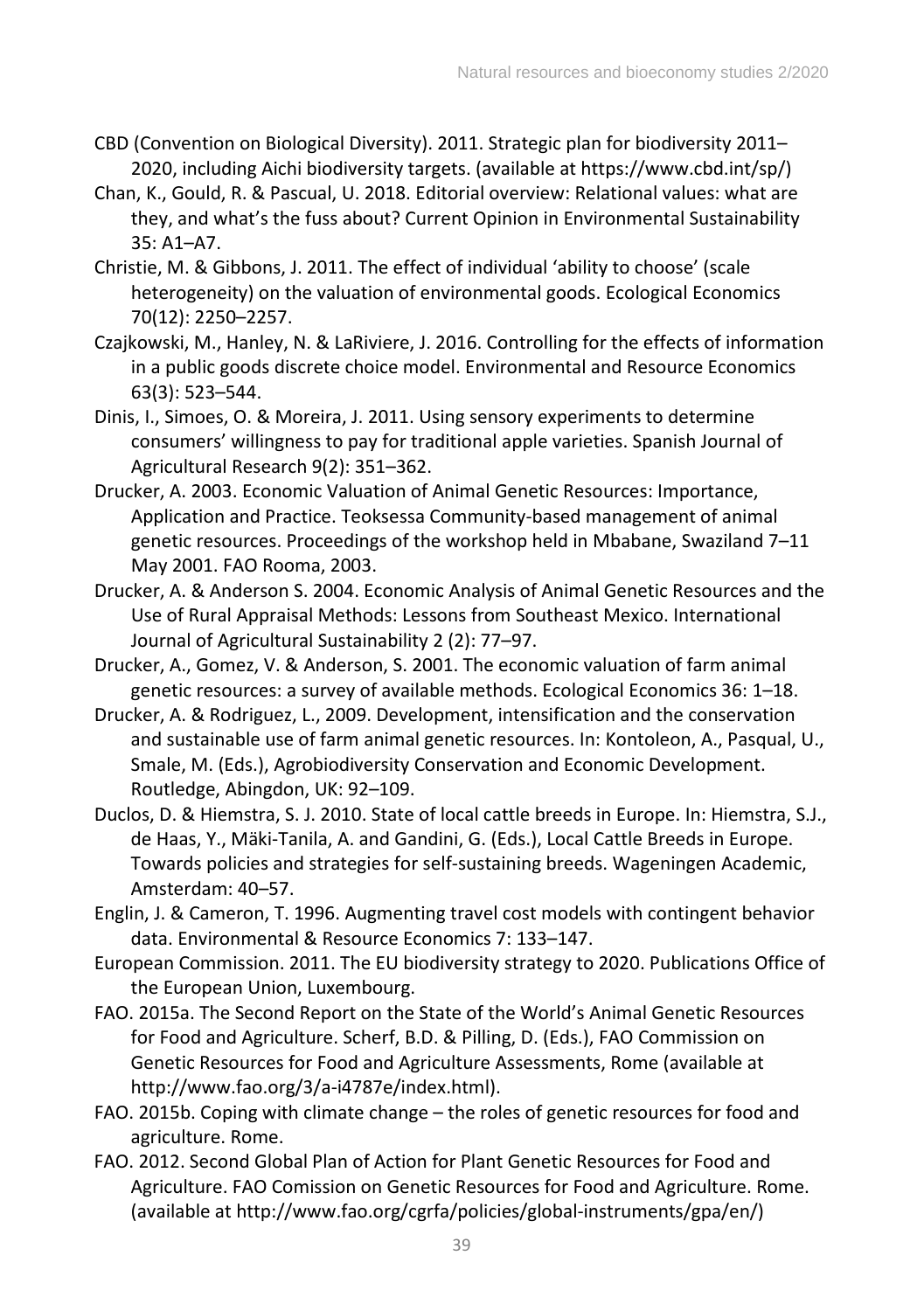- FAO. 2007. Global Plan of Action for Animal Genetic Resources and the Interlaken Decleration, FAO Comission on Genetic Resources for Food and Agriculture. Rome (available at http://www.fao.org/cgrfa/policies/global-instruments/gpa/en/).
- Faustin, V., Adégbidi, A., Garnett, S., Koudandé, D., Agbo, V. & Zander, K. 2010. Peace, health or fortune? Preferences for chicken traits in rural Benin. Ecological Economics 69(9): 1848–1857.
- Greene, W. 2008. Econometric analysis, 6th ed. Pearson Prentice Hall, Upper Saddle River, NJ.
- Greene, W. & Hensher, D. 2010. Modeling ordered choices: a primer. Cambridge University Press, New York.
- Haab, T. & McConnell, K. 2002. Valuing environmental and natural resources The econometrics of non-market valuation. Edward Elgar Publishing Limited, Cheltenham, UK.
- Halstead, J., Luloff, A. & Stevens, T. 1992. Protest Bidders in Contingent Valuation. Northeastern Journal of Agricultural and Resource Economics 21: 160–169.
- Hanley, N., Mourato, S. & Wright, R. 2001. Choice modelling approaches: a superior alternative for environmental valuation? Journal of Economic Surveys 15(3): 435– 462.
- Heckman, J. 1979. Sample selection bias as a specification error. Econometrica 47(1): 159–161.
- Hensher, D., Rose, J. & Greene, W. 2005. Applied choice analysis: a primer. Cambridge University Press, Cambridge, UK.
- Hensher, D., Rose, J. & Greene, W. 2015. Applied choice analysis, 2nd edition. Cambridge University Press, Cambrige, UK.
- Himes, A. & Muraca, B. 2018. Relational values: the key to pluralistic valuation of ecosystem services. Current Opinion in Environmental Sustainability 35: 1–7.
- Hole, A.R. & Kolstad, J.R. 2012. Mixed logit estimation of willingness to pay distributions: a comparison of models in preference and WTP space using data from a healthrelated choice experiment. Empirical Economics 42(2): 445–469.
- Holmes, T. & Adamowicz, W. 2003. Attribute-based methods. In: Champ P., Boyle K., Brown T. (Eds.), A primer on nonmarket valuation. The economics of non-market goods and resources, vol 3. Springer, Dordrecht.
- Howarth, M. & Wilson, R. 2006. A theoretical approach to deliberative valuation: aggregation by mutual consent. Land Economics 82(1): 1–16.
- Howley, P., Hynes, S. & O'Donoghue, C. 2010. The citizen versus consumer distinction: an exploration of individual's preferences in contingent valuation studies. Ecological Economics 69 (7): 1524–1531.
- Krishna, V., Drucker, A., Pascual, U., Raghy, P. & King, E. 2013. Estimating compensation payments for on-farm conservation of agricultural biodiversity in developing countries. Ecological Economics 87: 110–123.
- Lilja, T. 2016. Erityistuen merkitys alkuperäisrotujen kasvattajille. Maaseudun uusi aika 24(1): 56–64.
- Long, J.S. & Freese, J. 2006. Regression models for Categorical and Limited Dependent Variables Using Stata. Stata Press, College Station, TX.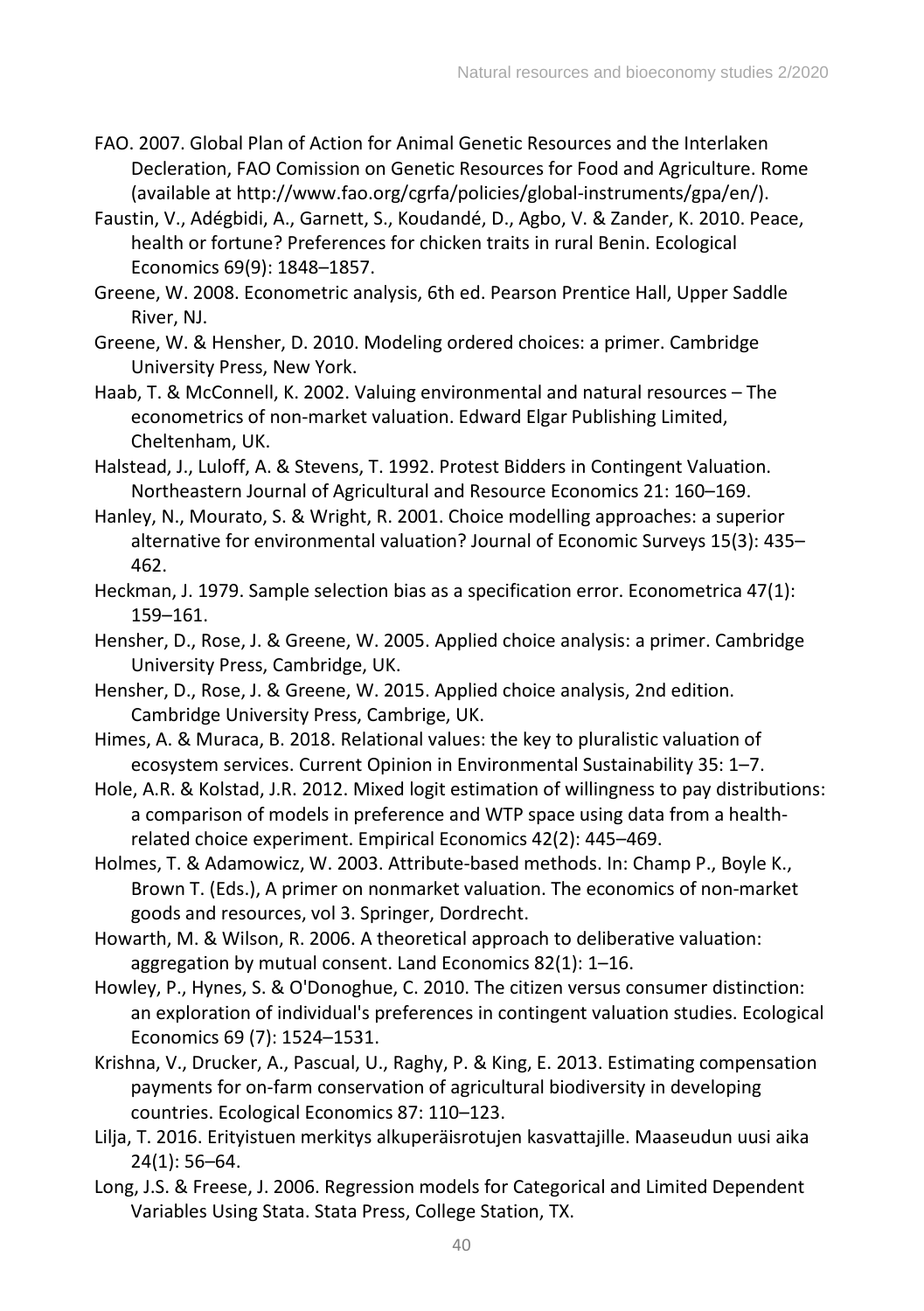- Macmillan, D., Philip, L., Hanley, N. & Álvarez-Farizo, B. 2002. Valuing the non-market benefits of wild goose conservation: a comparison of interview and group-based approaches. Ecological Economics 43: 49–59.
- Martin-Collado, D., Diaz, C., Drucker, A., Carabaño, M. & Zander, K. 2014. Determination of non-market values to inform conservation strategies for the threatened Alistana-Sanabresa cattle breed. Animal 8 (8): 1373–1381.
- McFadden, D. (1974). Conditional logit analysis of qualitative choice behavior. In Zarembka, P. (Ed.) Frontiers in econometrics. Academic Press, New York, NY: 105– 142.
- McFadden, D. & Train, K. 2000. Mixed MNL models for discrete response. Journal of Applied Econometrics 15: 447–470.
- Mendelsohn, R. 2003. The challenge of conserving indigenous domesticated animals. Ecological Economics 45(3): 501–510.
- Mitchell, R. & Carson, R. 1989. Using surveys to value public goods: the contingent valuation method. Resources for the Future, Washington D.C.
- MMM (Finnish Ministry of Agriculture and Forestry). 2018. Finnish National Genetic Resources Programme for Agriculture, Forestry and Fishery. Pehu, T., Kiviharju, E., Rusanen, M., Kantanen, J. & Heinimaa, P. (Eds.), Ministry of Agriculture and Forestry, Helsinki.
- Narloch, U., Drucker, A. & Pascual, U. 2011. Payments for agrobiodiversity conservation services for sustained on-farm utilization of plant and animal genetic resources. Ecological Economics 70: 1837–1845.
- Pallante, G., Drucker, A. & Sthapit, S. 2016. Assessing the potential for niche market development to contribute to farmers' livelihoods and agrobiodiversity conservation: insights from the finger millet case study in Nepal. Ecological Economics 130: 92–105.
- Palma, M., Collart, A. & Chammoun, C. 2015. Information asymmetry in consumer perceptions of quality-differentiated food products. The Journal of Consumer Affairs 49(3): 596–612.
- Pasqual, U., Narloch, U., Nordhagen, S. & Drucker, A. 2011. The economics of agrobiodiversity conservation for food security under climate change. Economia Agraria y Recursos Naturales 11(1): 191–220.
- Pearce, D. & Moran, D. 1994. The economic value of biodiversity. Earthscan, London, UK.
- Randall, A. & Stoll, J. 1983. Existence value in a total valuation framework. In: Rowe, R., Chestnut, L. (Eds.), Managing Air Quality and Scenic Resources at National Parks and Wilderness Areas. Westview Press, Boulder, CO.
- Rege, J. & Gibson, J. 2003. Animal genetic resources and economic development: issues in relation to economic valuation. Ecological Economics 45: 319–330.
- Rocchi, L., Paolotti, L., Cortina, C. & Boggia, A. 2016. Conservation of landrace: the key role of the value for agrobiodiversity conservation. An application on ancient tomatoes varieties. Agriculture and Agricultural Science Procedia 8: 307–316.
- Roosen, J., Fadlaoui, A. & Bertaglia, M. 2005. Economic evaluation for conservation of farm animal genetic resources. Journal of Animal Breeding and Genetics 122 (4): 217–228.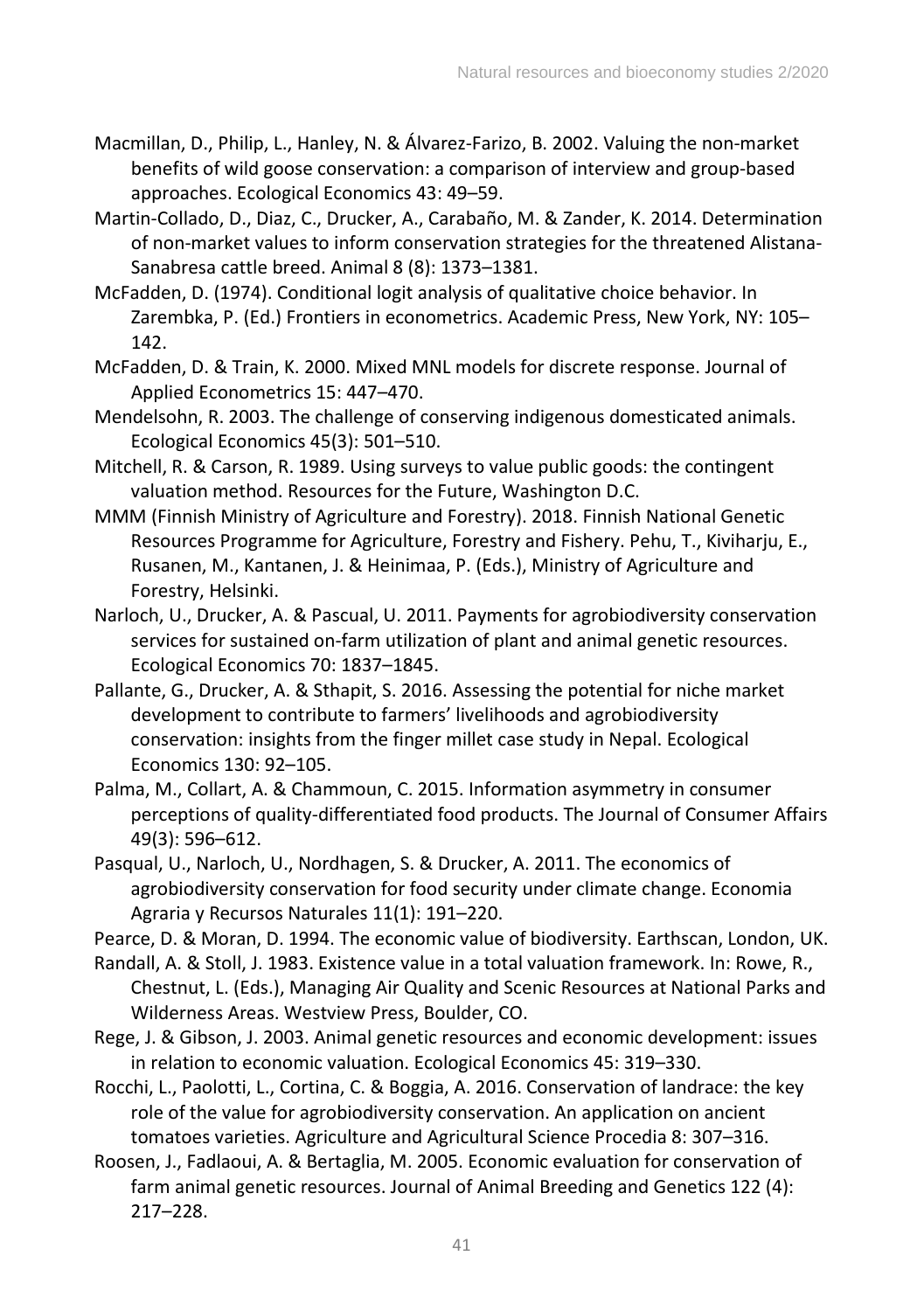- Rose, J. & Bliemer, M. 2009. Constructing efficient stated choice experimental designs. Transport Reviews 29 (5): 597–617.
- Rosenberger, R. & Loomis, J. 1999. The value of ranch open space to tourists: combining observed and contingent behavior data. Growth and Change 30: 366–383.
- Sardaro, R., Girone, S., Acciani, C., Bozzo, F., Petrontino, A. & Fucilli, V. 2016. Agrobiodiversity of Mediterranean crops: farmers' preferences in support of conservation programme for olive landraces. Biological Conservation 201: 210–219.
- Sardaro, R., Vozzo, F., Petrillo, F. & Fucilli, V. 2017. Measuring the financial sustainability of vine landraces for better conservation programmes of Mediterranean agrobiodiversity. Land Use Policy 68: 160–167.
- Signorello, G. & Pappalardo, G. 2003. Domestic animal biodiversity conservation: a case study of rural development plans in the European Union. Ecological Economics 45(3): 487–499.
- Smale, M., Bellon, M.R., Jarvis, D. & Sthapit, B. (2004). Economic concepts for designing policies to conserve crop genetic resources on farms. Genetic Resources and Crop Evolution 51: 121–135.
- Spash, C. 2007. Deliberative monetary valuation (DMV): Issues in combining economic and political processes to value environmental change. Ecological Economics 63(4): 690–699.
- Stewart, M. 1983. On least squares estimation when the dependent variables grouped. Review of Economic Studies 50 (3): 737–753.
- Train, K. 2003. Discrete choice methods with simulation. Cambridge University Press, Cambridge, UK.
- Train, K. & Weeks, M. 2005. Discrete Choice Models in Preference Space and Willingness-to-Pay Space. In: Scarpa R. & Alberini A. (Eds.), Applications of Simulation Methods in Environmental and Resource Economics. The Economics of Non-Market Goods and Resources, vol 6. Springer, Dordrecht.
- Turunen, H. 2007. Maatiaisrotujen taloudellinen tarkastelu lypsykarjataloudessa. In: Karja, M. & Lilja, T. (Eds.), Alkuperäisrotujen säilyttämisen taloudelliset, sosiaaliset ja kulttuuriset lähtökohdat: 243–254.
- Tyack, N. & Scasny, M. 2018. Social valuation of genebank activities: assessing public demand for genetic resource conservation in the Czech Republic. Sustainability 10 (11): 1–19.
- United Nations. 1992. The Convention on Biological Diversity Rio de Janeiro. Entered into force December 1993 Legal Citation: 1760 UNTS 79; 31 ILM 818. Available at: https://www.cbd.int/doc/legal/cbd-en.pdf.
- Vermunt, J. & Magdison, J. 2005. Latent GOLD Choice 4.0 user's guide. Statistical Innovations, Belmont, MA.
- Zander, K., Signorello, G., De Salso, M., Gandini, G. & Drucker, A. 2013. Assessing the total economic value of threatened livestock breeds in Italy: implications for conservation policy. Ecological Economics 93: 219–229.